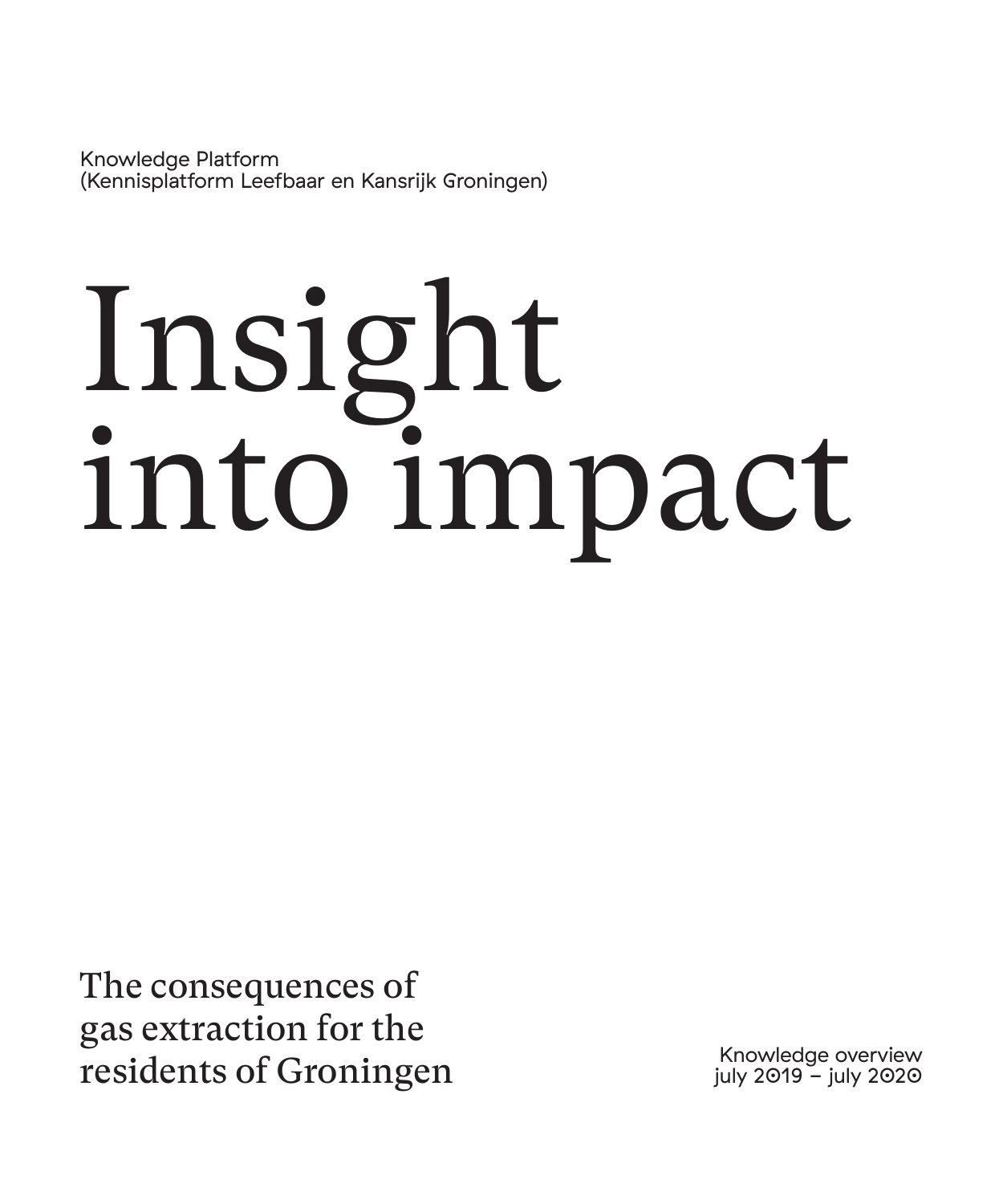## Introduction

In the province of Groningen, the Netherlands, Europe's largest natural gas field is situated among approximately 20 smaller ones: the Groningen-field. This large field has been exploited by the Dutch Petrol Company (*Nederlandse Aardolie Maatschappij*, NAM) since 1963 and has been of vital importance for the energy provision and security of the Netherlands and several neighbouring countries (Vlek, 2019). In the Netherlands, mineral wealth is owned by the state, not the land-owner, resulting in great revenues for the Dutch state. The revenues of natural gas have constituted a significant part of the Dutch government's income over the last 60 years, with a total benefit of 417 billion euros until 2019 (CBS, 2019).

Concerns about possible ground movements as a consequence of gas extraction were already voiced in the 1970's. However, the NAM assured the public that it was highly unlikely that gas extraction would induce seismicity and that even if it did, this would likely not cause any damage to buildings. It was only in 1993 that the NAM officially registered the first earthquake caused by gas extraction in the Province of Groningen (Vlek, 2019). From 1991 onwards the occurrence of earthquakes as well as their magnitudes increased, especially after 2001. The combination of softness in the underground, continuous drilling and resource depletion continued to cause light earthquakes (M>2.5 Richter) in the following decades (Moraal, 2019). Presently, 80% of the natural gas in the Groningen field is depleted, and approximately 1500 earthquakes have occurred by 2021 (Groninger Bodem Beweging, 2021).

Because the Northern Netherlands historically never experienced tectonic activity, measures for preventative earthquake protection were non-existent. Among other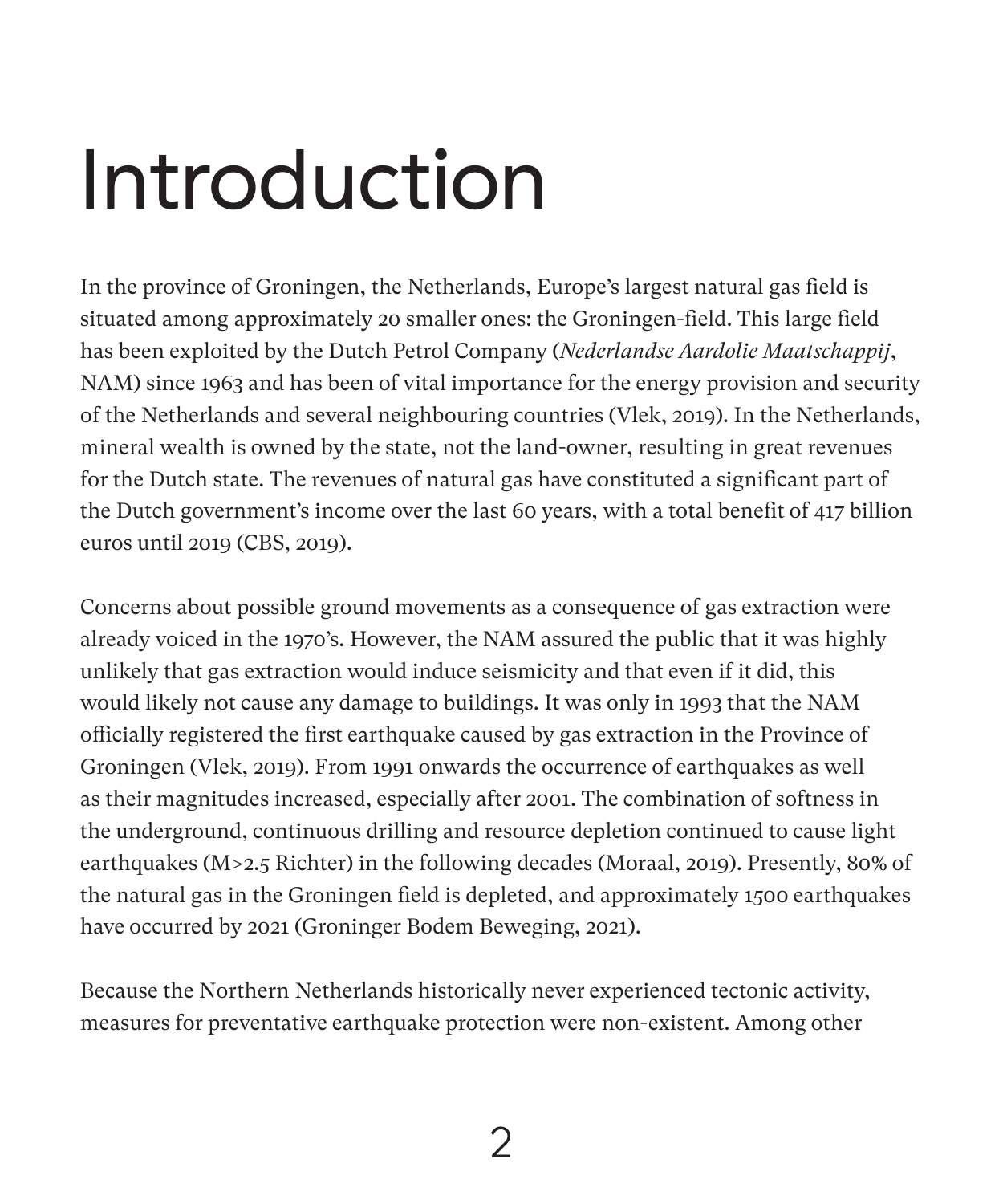things, this means buildings and structures are easily damaged by (even light) earthquakes. Although most earthquakes measure below M1.5 on the Richter scale and only a few earthquakes of a magnitude of more than 3 on the Richter scale have been registered, damage, nuisance and unsafety are disproportionately high. Due to the seismic whiplash effect, ground movement increases in softer sediment, causing damages to differ across soil types and be less predictable than expected (KNGMG & NWO, 2017). Nevertheless, both the NAM and the Dutch government denied the causal relationship between gas extraction, earthquakes, damages and unsafety for decades.

The damages, the unsafety and the subsequent denial of these by authorities inspired local protests and collective action. Among these are torchlight processions in the city of Groningen and many smaller towns; protest signs and flags in gardens and windows; citizens' appeals to (local) government representatives; court cases; and several calls (for example, a letter or a manifesto) from civil society organisations like the Groningen Ground Movement (*Groninger Bodem Beweging*, GBB) and the Groninger Gas Council (*Groninger Gasberaad*, GGB) to raise the alarm with the national government.

A relatively heavy earthquake near Huizinge (M3,6 on the Richter scale) on 16 August 2012 appeared to constitute a turning point in government policy (Van der Voort & Vanclay, 2015). It led to widespread awareness of the possibility of heavier earthquakes and associated safety risks. The Ministry of Economic Affairs commissioned numerous studies into various aspects of the earthquakes, damages and the safety of buildings. In the subsequent years, several policy changes followed. A law that entered force in 2016 places the burden of proof for damages caused by induced earthquakes in the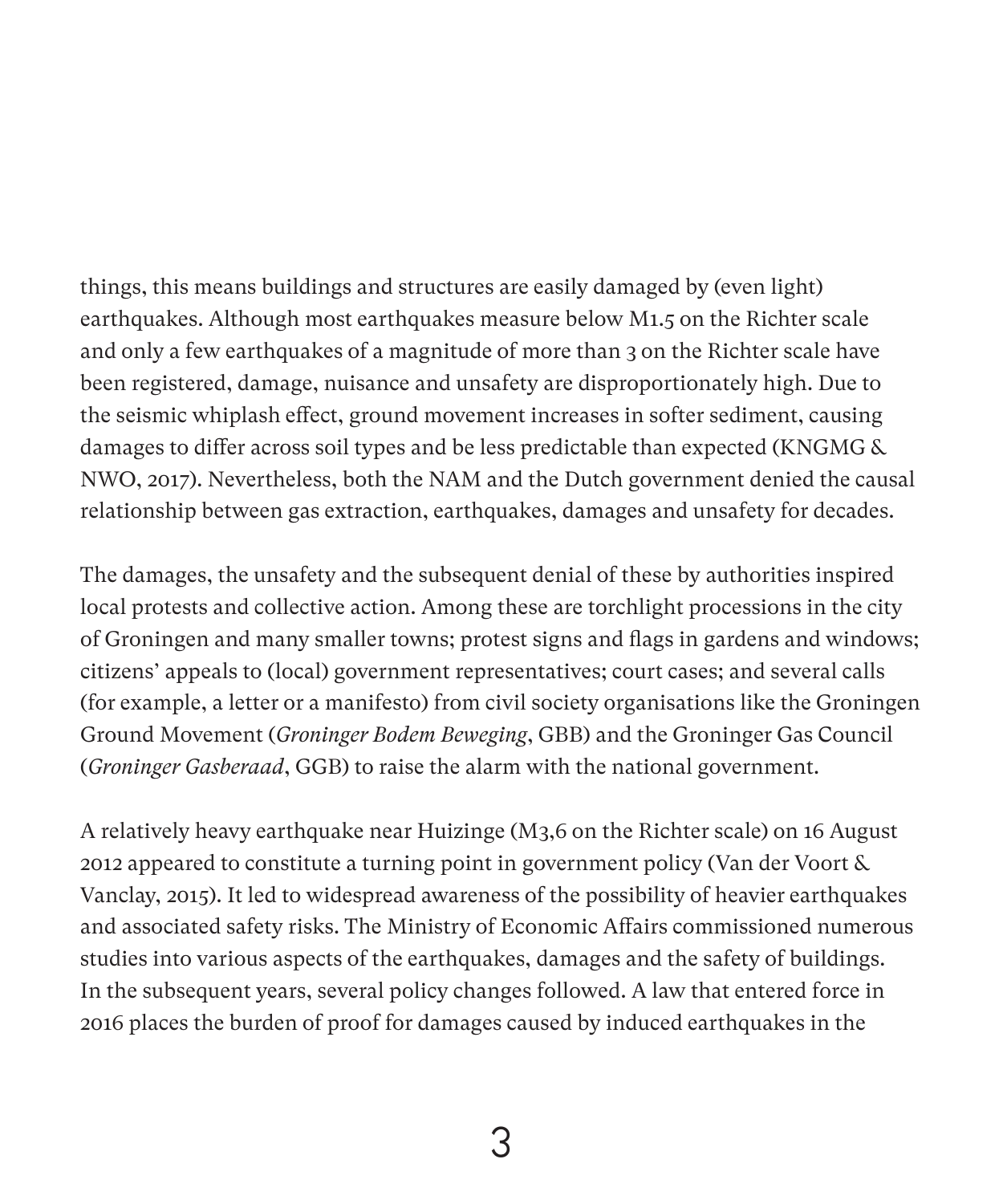Groningen-field and the gas storage in Norg with the NAM instead of with claimants. This entails that citizens no longer have to prove that damages to their property stem from the earthquakes. The Minister of Economic Affairs, Eric Wiebes, announced that gas drilling would stop in 2022 (Rijksoverheid, 2019; 2020a). The costs for repairs are estimated at 8.5 billion euros (Boersema, 2021). Moreover, the government took up responsibility for handling damage claims and for the large-scale reinforcement operation that is necessary to restore the safety of buildings, so that citizens no longer have to deal directly with the NAM.

A problem experienced by residents when dealing with the NAM was the immense power difference: citizens often felt powerless in relation to the company and the multinationals (Shell and Exxonmobil) that founded the NAM. By taking over responsibility from the NAM for handling damage claims and the reinforcement operation, the Dutch government tries to (partially) amend this. In practice, this turned out differently: also in relation to the government, the various institutions involved and the complex web of rules and regulation, residents continue to feel powerless. Individual residents are often unable to challenge procedures and outcomes, because processes are intransparent and citizens are not given sufficient control in these processes.

Instead of being characterized by decisive action and a crisis response, the government's response in the years following the earthquake in Huizinge resulted in a web of institutions and regulations that has been referred to as an 'institutional spaghetti' (Schmidt *et al.*, 2018). Since 2012, the Dutch State Supervision on Mines (Staatstoezicht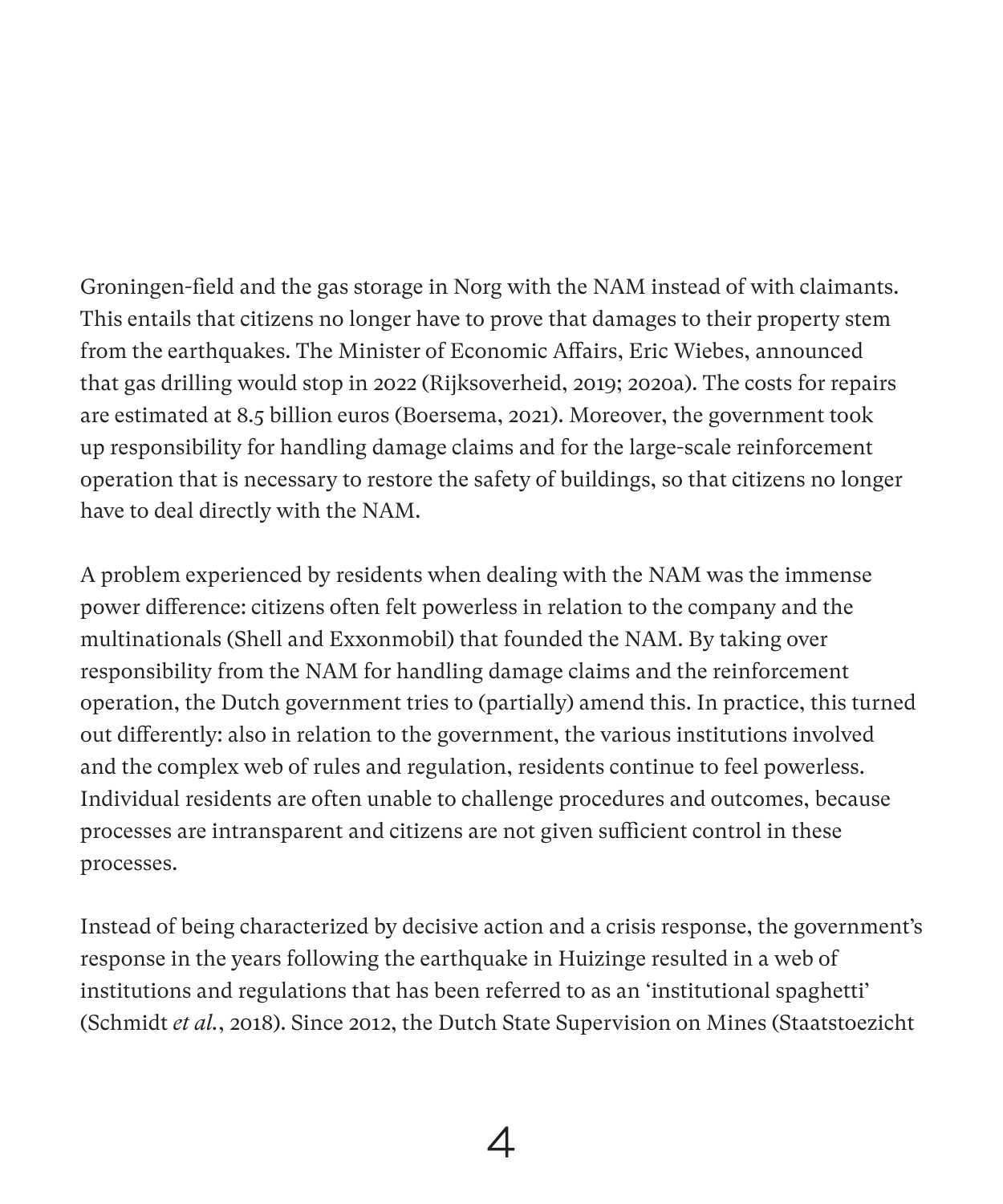op de Mijnen, SodM) has repeatedly indicated the need for a crisis approach (SodM, 2020). A crisis response would entail decisive action by a single responsible party with a wide mandate. Currently the repair and reinforcement approach is decided through consensus between municipalities, NCG, the province, and the national government and is thus expected to take unnecessarily long (SodM, 2020). In the meantime, the majority of the more than 26.000 buildings that need reinforcement have not been reinforced yet and thousands of new damage claims are registered every week.

Because of the scale of the operation and the suboptimal organization by the government, many residents who were told that their houses might be unsafe years ago, have not seen any reinforcement or repairs. As part of the reinforcement operation, many buildings need to be demolished and rebuilt entirely. For example, in the small town of Overschild (247 addresses), 80% of buildings have to be demolished and rebuilt (Van der Linde, 2019). Finally, damage repairs and reinforcement are organized by different institutions, damage repairs by IMG and reinforcement by NCG. This task division adds to the confusion of residents.

The government response to issues with gas extraction in the Northern Netherlands has not led to sufficient prevention or mitigation of the negative societal impact of gas extraction and earthquakes. Research shows that earthquakes, damages and the (potential) unsafety of buildings affect the health and well-being of the inhabitants of the region (Stroebe *et al.*, 2019a; 2019b; 2019c; 2020a; 2020b). For example, constant fear of damages leads to depression, anxiety and other health issues in Groningen (Postmes, 2018). The government's approach to the situation further aggravates these problems: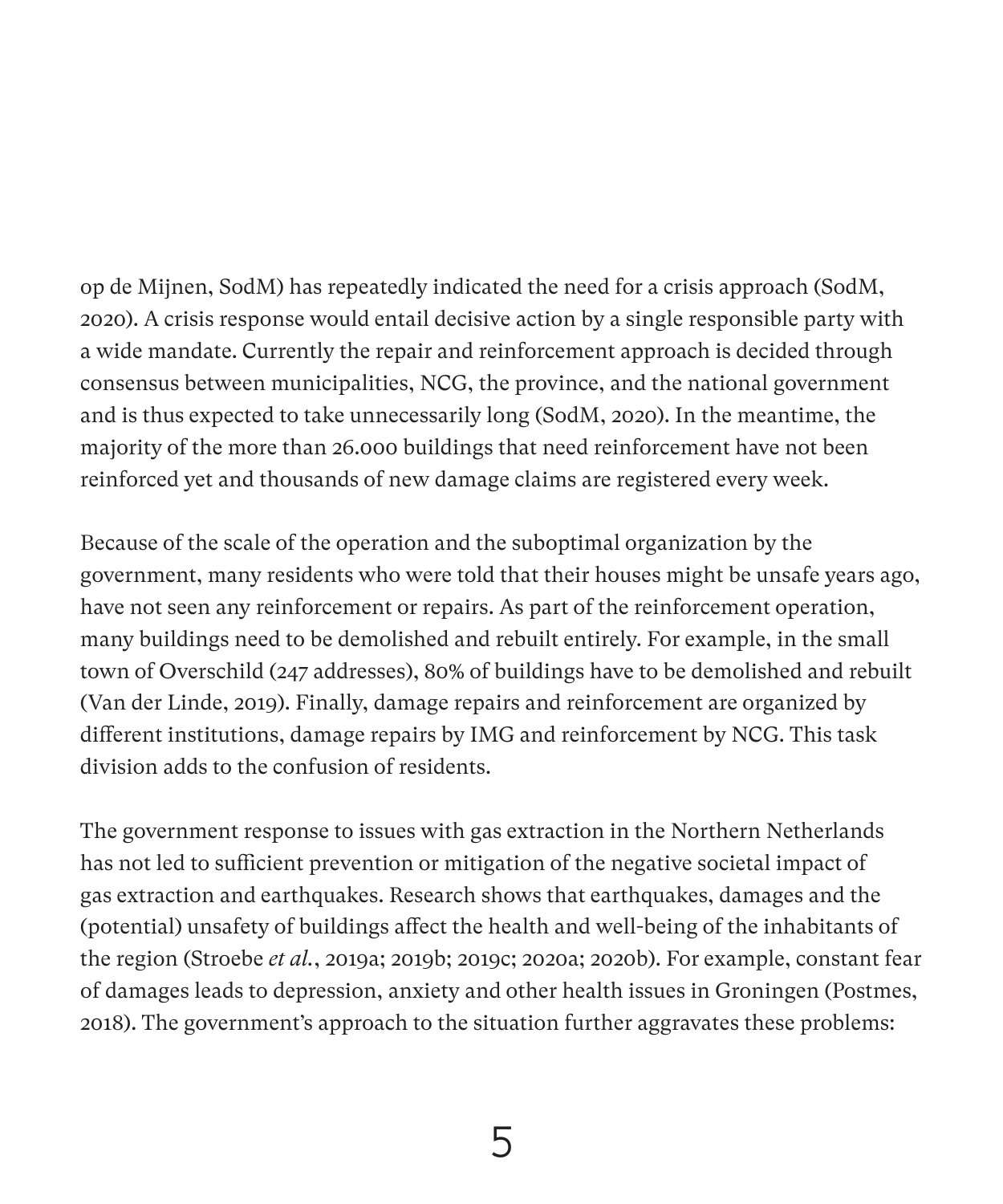the lack of a decisive crisis response has resulted in years of waiting and insecurity for many residents. This, combined with the complex web of institutions and policies invoked to deal with damage claims and reinforcement, has caused anxiety, frustration and chronic stress as well as a higher than average distrust in the national government and the various institutions involved.

The Knowledge Platform *(Kennisplatform Leefbaar and Kansrijk Groningen)* was established to gather and disseminate knowledge about the societal impact of mining in the Northern Netherlands and to stimulate knowledge utilization in mining policy. The current paper is based on the literature study of the Knowledge Platform: *Insight in Impact: the consequences of gas extraction for the residents of Groningen* (*Inzicht in Impact: de gevolgen van gaswinning voor de bewoners van Groningen*, Hupkes *et al.*, 2021). This is the third literature study published by the Knowledge Platform (see also Busscher *et al*., 2020; Sluiter *et al*., 2018). The current overview integrates research results published between July 2019 and July 2020. This paper contains a summary of its main findings and the reflection on recent developments.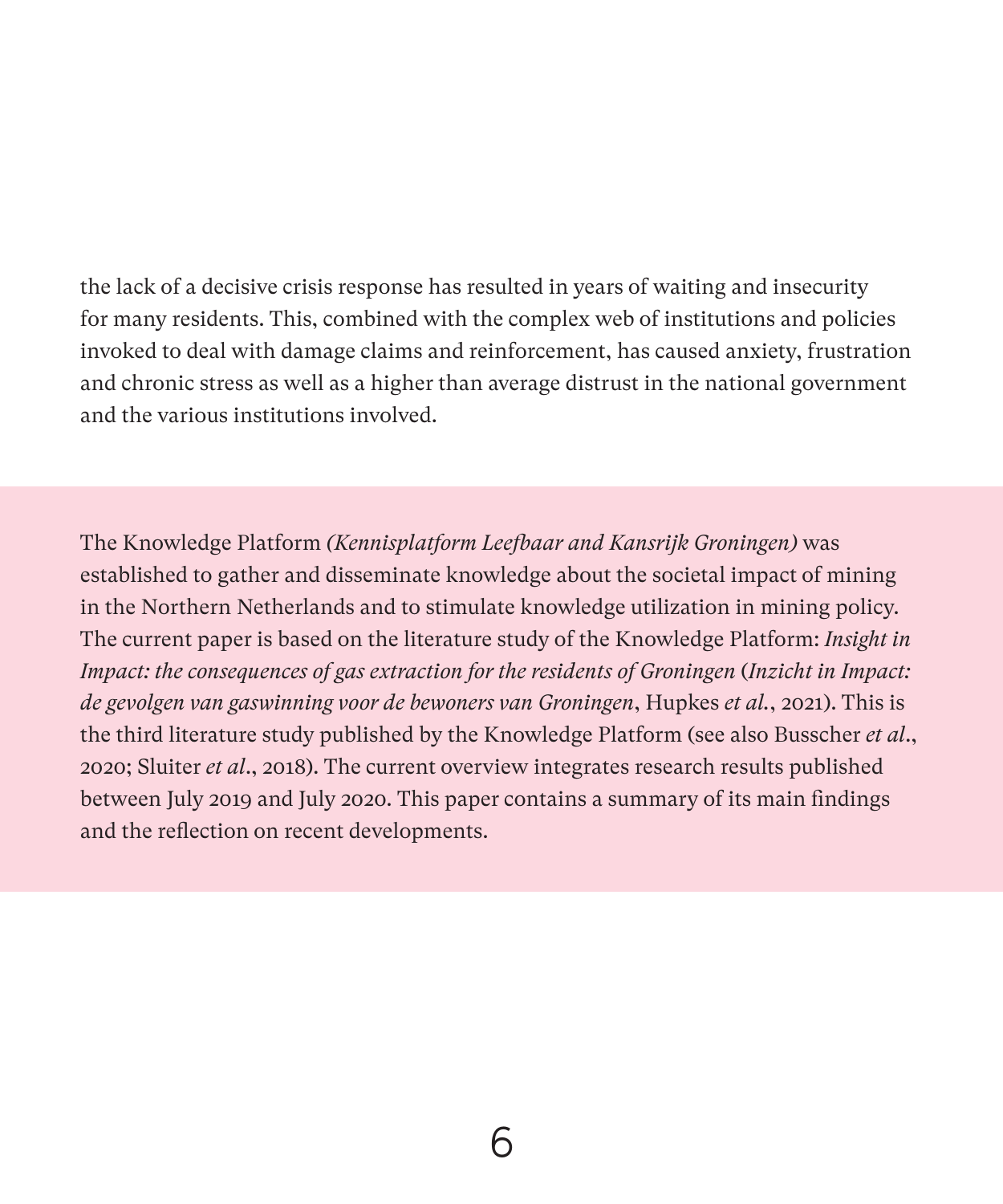## Summary

## A general overview

Every year, the Knowledge Platform provides an independent and integrated overview of studies concerning the societal impact of gas extraction and earthquakes in Groningen, based on recently published literature (Sluiter *et al.*, 2018; Busscher *et al.*, 2020).

This literature study includes six themes: 1. Governance, communication, and policy; 2. The housing market and economic development; 3. Health and well-being; 4. Experiences of safety, reinforcement, the handling of damage claims and trust; 5. Culture, identity and connections; and 6. Living environment and liveability. These themes constitute the main societal impacts of business activity on local communities as discussed in the social impact assessment literature (Vanclay, 2015).

The findings in our most recent literature study (Hupkes *et al.*, 2021), generally correspond with the overarching findings of earlier overviews in the series of literature studies. In this publication we discuss the main insights from the latest literature study.

The governmental complexity of the situation in Groningen has only increased. Communication between the institutions that are involved in the mitigation of problems arising from gas extraction and between these institutions and citizens can be greatly improved. While the comparative physical and psychological disadvantage of residents with multiple damages to their house is declining, the problems surrounding gas extraction continue to negatively impact their physical and psychological health.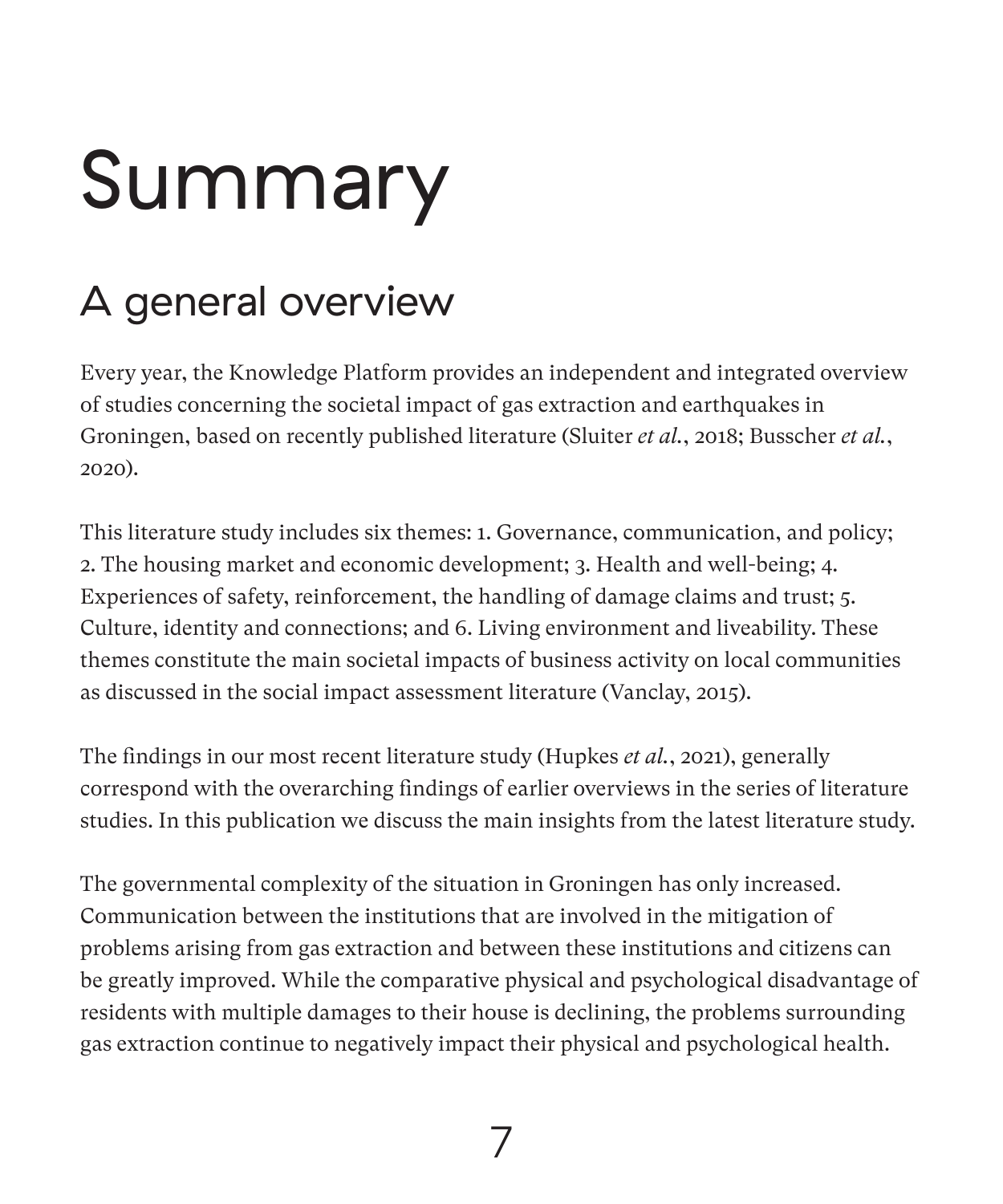The stress and anxiety deriving from the uncertainty in Groningen has a significant impact on the health of residents (Stroebe *et al.*, 2020a). Pilots and interventions have been initiated to mitigate this, for example municipalities have appointed "earthquake coaches" to offer support to affected residents and a collective of spiritual carers (Spiritual Care Earthquake region, *Geestelijke Verzorging Aardbevingsgebied*, GVA) received funding to offer mental support. The effects of these initiatives in terms of reducing the negative societal impact of gas extraction is yet to be evaluated.

The housing market in the affected area has been negatively impacted by gas extraction: for years it was difficult to sell properties, because the possibility of earthquakes, mining damages and unsafety deterred potential buyers. Between the third quarter of 2012 and the second quarter of 2019, the housing market in the Netherlands first saw a deterioration, followed by a positive development of the market.<sup>1</sup> The housing market in the area affected by earthquakes is undergoing a similar positive development, although with a slight delay when compared to the national housing market. Various studies concerning the depreciation of houses caused by induced earthquakes were published between July 2019 and July 2020. In September 2021 compensation became available for the depreciation of housing prices. The model used to determine the amount of compensation per property remains contested.

<sup>1</sup> The Netherlands currently experiences a housing crisis, amongst other things causing housing prices to rise steeply and making it difficult for certain income groups to obtain suitable housing. Although this ought not to be perceived as a positive development, the economic literature on the housing market generally refers to the rising of prices (amongst other things) as 'positive development'.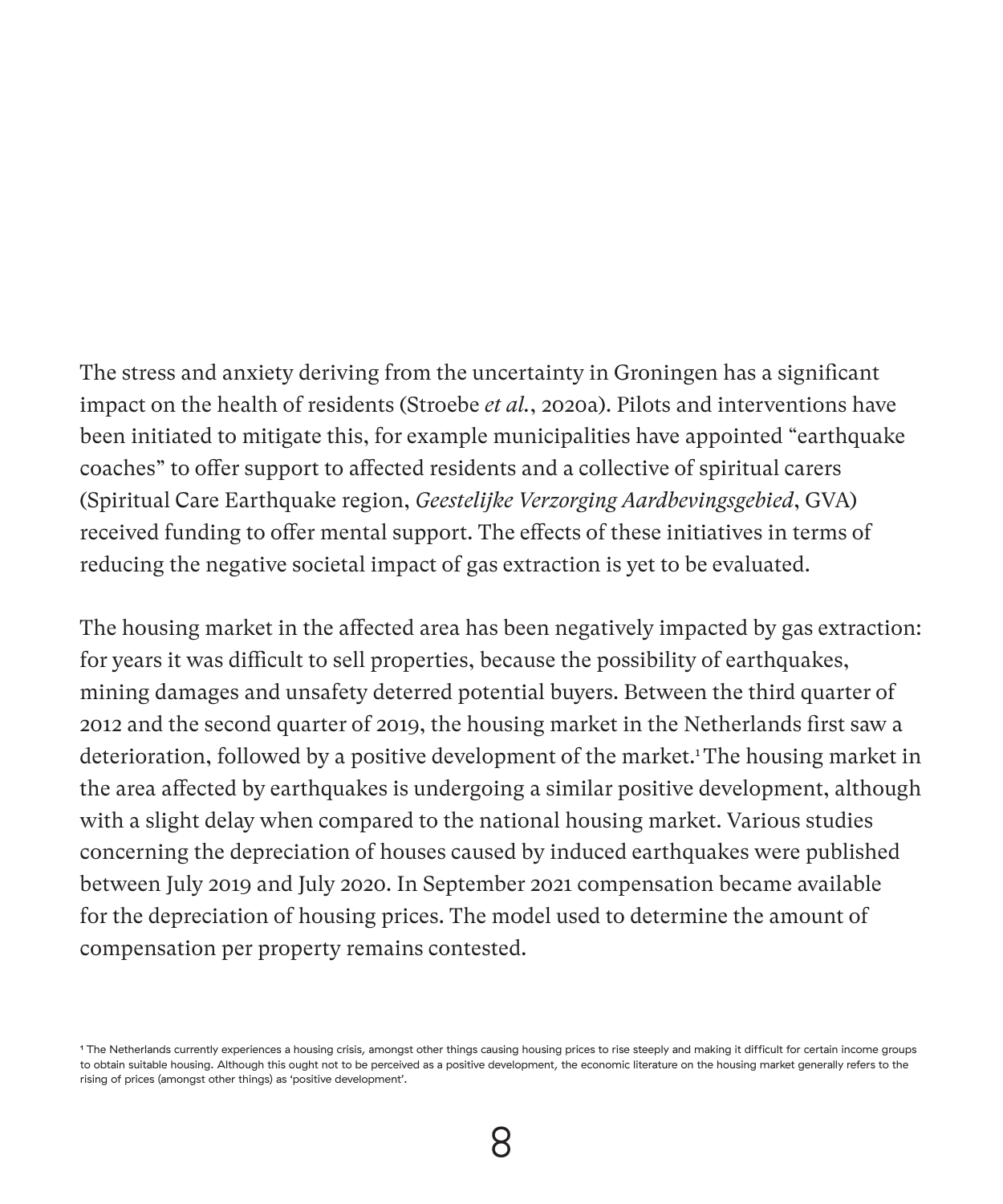Liveability in the region is under pressure as a consequence of the problems caused by the gas extraction. Population decline also plays a role in this. Citizen initiatives can and do contribute to maintaining and improving liveability and in increasing the resilience of communities and individuals. To prevent excessive pressure on the time and energy of citizens and to ensure that the needs and wishes of all members of society are catered to (and not only of those who are participating in citizen initiatives), good (financial) support from (local) authorities for citizens' initiatives is important. Arguably, because of the problems around the gas extraction, more efforts are needed from citizens to improve the quality of life in the region.

In the upcoming years, the reinforcement of thousands of buildings and the transition to green energy are both likely to cause significant spatial changes in the province of Groningen. Public support and participation in these processes are of great importance. While we observe increasing attention for the living environment, liveability and cultural values pertaining to the landscape of Groningen, it is not always clear whether and how this attention will be translated into policy. Further research and a more coherent approach, actively supported by all stakeholders (citizens, architects, (local) governments, construction companies etc.), are of importance here.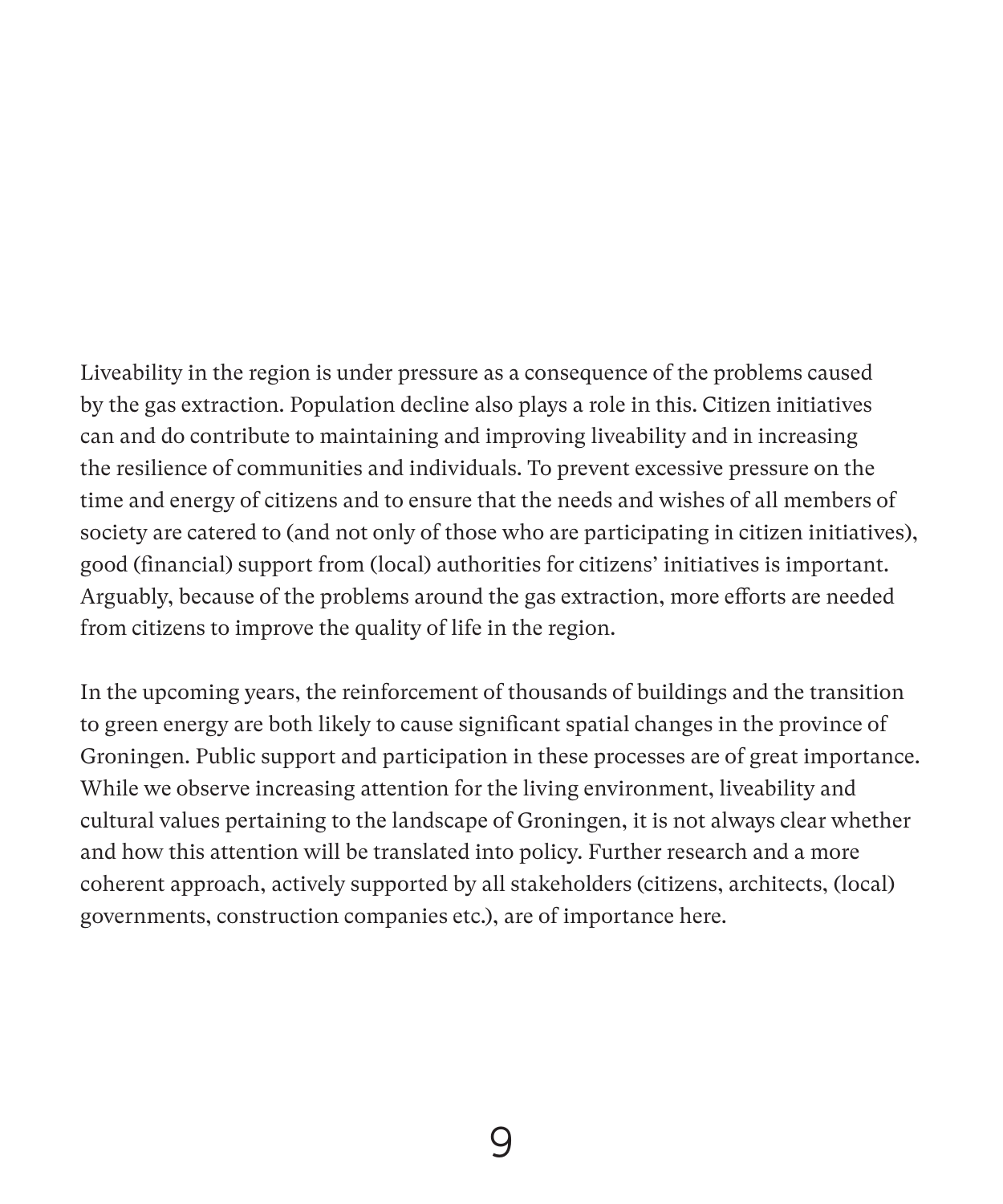## Summary per chapter

## Governance, communication 1and policy

The previous literature study concluded that policy changes have led to highly complex governance of issues related to gas extraction in Groningen (Busscher *et al.*, 2020). This complicates cooperation between institutions and the decisive execution of policy. Many citizens have difficulty finding their way in the complex web of institutions. In extreme cases, people that were informed of their house being unsafe in 2015, still do not know for which measures and compensations they are eligible. Both the communication between institutions and the communication between institutions and citizens requires improvement.

#### Governance and policy

Currently, we observe no crisis response in Groningen, even though this was repeatedly recommended by the Dutch State Supervision of Mines (*Staatstoezicht op de Mijnen*, SodM). Between 2019-2020, once again, significant systemic changes have occurred: the Temporary Committee Mining Damage Groningen (*de Tijdelijke Commissie voor Mijnbouwschade Groningen*, TCMG) has been turned into the Institute Mining Damage Groningen (*Instituut Mijnbouwschade Groningen*, IMG) and the Center for Safe Housing (*Centrum voor Veilig Wonen*, CVW) has been abolished, its task and personnel were absorbed by the National Coordinator Groningen (*Nationaal Coördinator Groningen*, NCG) and IMG, see Figure 1. It is important to note damage repairs and reinforcement are organized by different institutions; IMG is responsible for damage repairs and NCG organizes reinforcement. Limited knowledge is available concerning the impact of systematic changes initiated in 2018: no research has been performed concerning these systematic changes yet, perhaps due to the recency of these developments.

Three publications about the decision-making around gas extraction in Groningen have been published between July 2019 and July 2020 (Damveld, 2020; Hakkenes, 2020; Vlek, 2020). Approaching the issue from different perspectives, each of these publications confirms the view that the government knew or could have known what consequences gas extraction might have for the population of Groningen.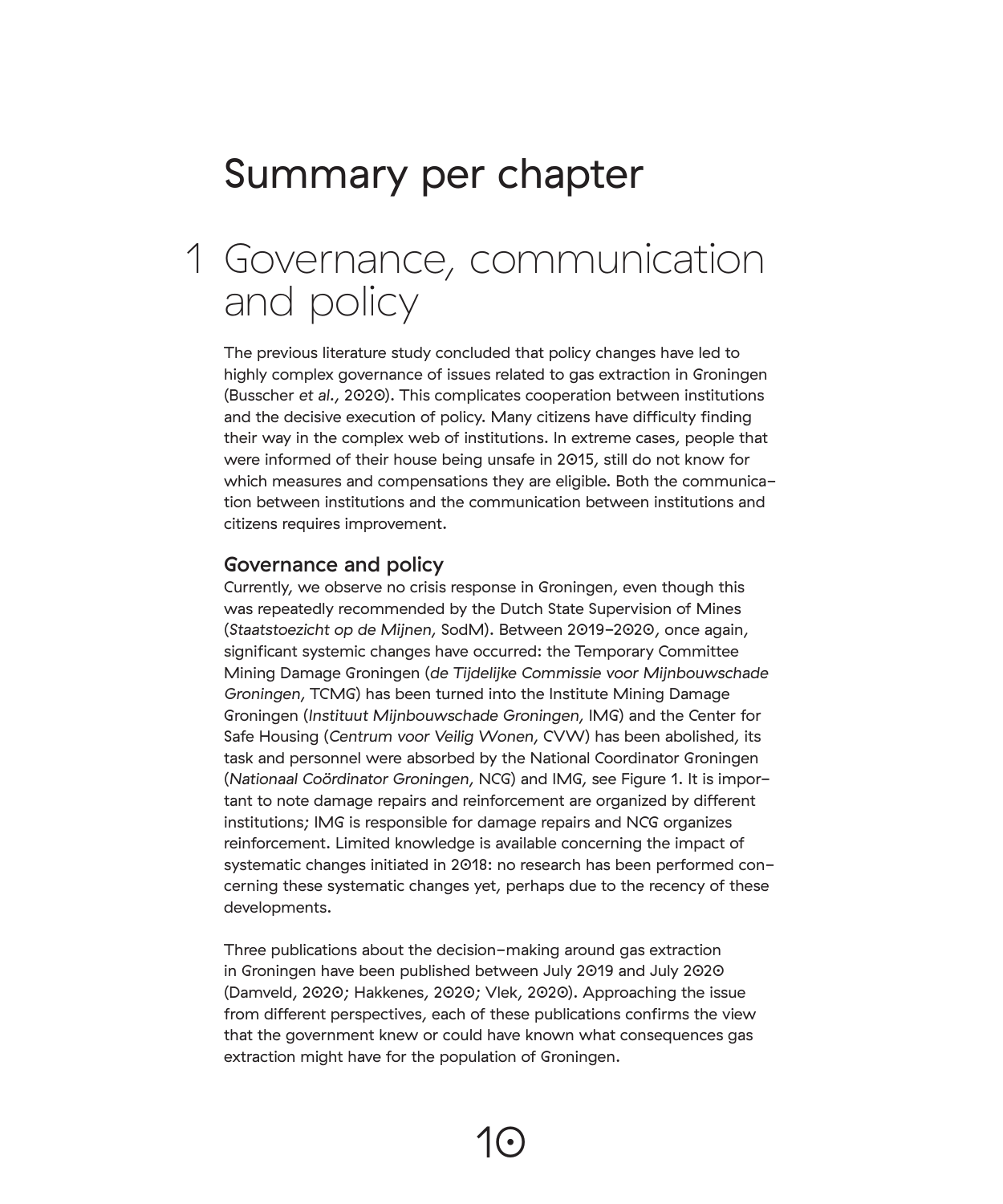

Figure 1. An overview of the different institutions tasked with damage repairs, reinforcement, and development in Groningen.

Research on the role of knowledge utilization in the reinforcement operation, indicates that societal impact is no imperative consideration in the development of policy (Derksen & Gebben, 2020). Instead, technical knowledge and technical models play a central role in the reinforcement operation, even though the involved professionals are not always convinced of the usefulness of this technical knowledge. Assessments of the safety of buildings cost between 10.000-100.000 Euros. Additionally, the development and implementation of technical models and solutions requires significant amounts of money and time, while this approach does not lead to unambiguously positive results. Because of the focus on technical knowledge, the system constructed by authorities and institutions is far removed from the lived reality of residents. Their wishes, needs and experiences are frequently sidelined or ignored.

#### Communication

Recent publications indicate that communication between institutions and residents is still insufficient (De Onafhankelijke Raadsman, 2019; 2020). Residents are often left in the dark: waiting periods of two years for reinforcement and several months for decisions on submitted damage claims are a rule, rather than an exception. Despite a covenant in which the TCMG and NCG established their intention to cooperate, the processes and procedures for damage repairs and reinforcement remain separate and are hard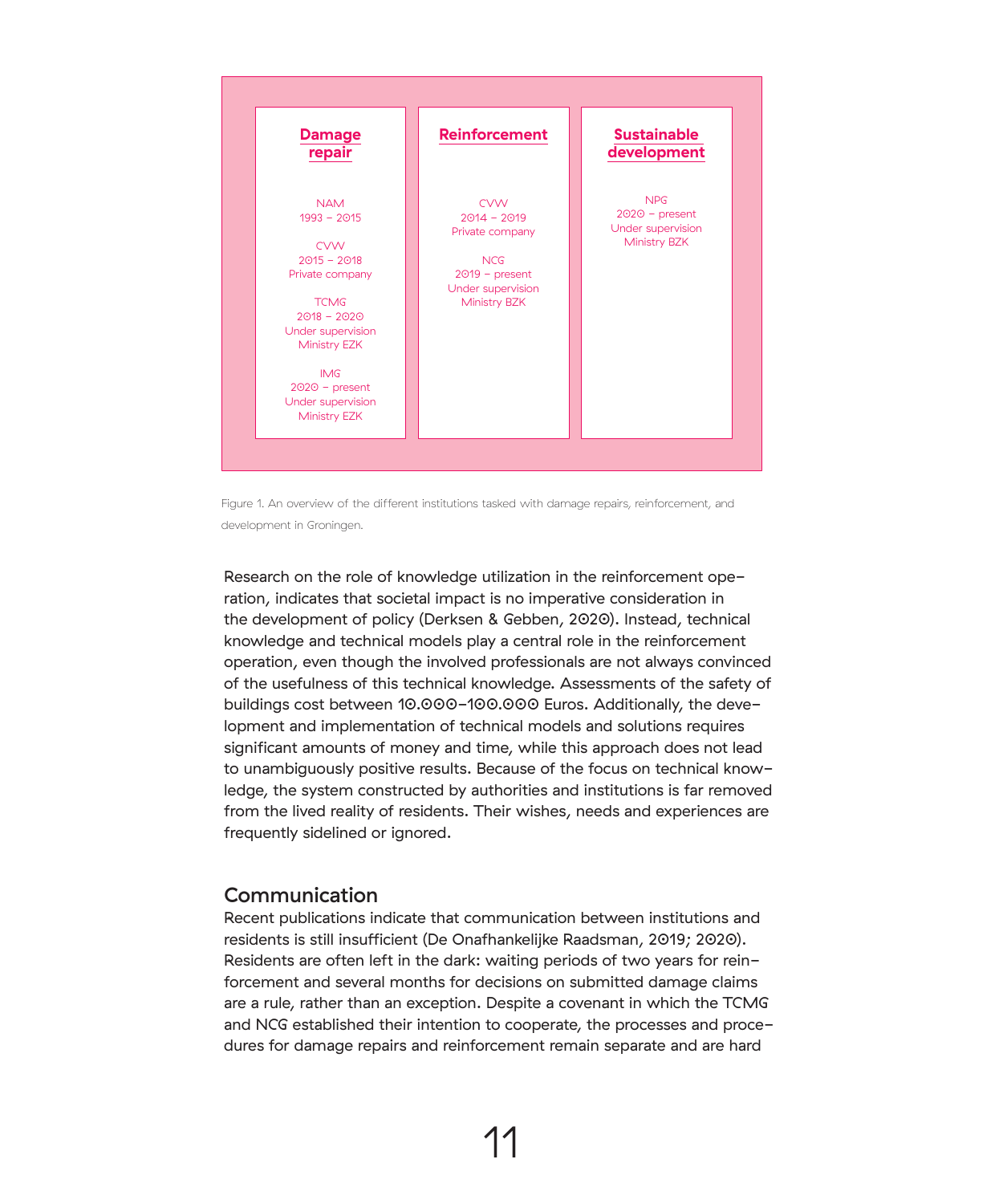to combine for residents. We expect that even the installment of a single point of contact for residents dealing with both reinforcement and damage repairs would improve the situation of residents significantly.

Communication by the involved institutions is complicated by the complexity of the governance system, with its numerous "batches" (groups of addresses which are inspected around the same time), pilots, complicated models for risk assessment, the array of regulations, building safety standards, and a multitude of subsidy arrangements. The differences between all the approaches, rules and regulations appear to have their own internal logic and lead to inequalities that are hard to explain. Technical knowledge is not always communicated in an understandable manner and often does not correspond with the experiences of residents.

Residents indicate that better information would contribute to a feeling of safety. Directly after an earthquake, residents would like access to unambiguous, transparent and independent information. Some residents would also like to know more about earthquakes, risks and measures. Additionally, it is important that residents are kept up to date during the process of handling damage claims and reinforcement. Even when no new steps are taken, residents would like to be informed about the current state of affairs.

#### Legal aspects

A relatively large amount of research concerning the legal dimension of gas extraction was published between July 2019 and July 2020. One of these publications discuss various aspects of the Temporary law Groningen (*Tijdelijke wet Groningen*, TwG) (Van de Bunt, 2020). Especially the handling of private, legal damage claims by way of public law is criticized by legal experts.

Additionally, legal studies point out that gas extraction may lead to a violation of Art. 2 (the right to life) of the European Convention on Human Rights (ECHR) (Oldenhuis *et al.*, 2019). Gas extraction potentially endangers human lives by causing earthquakes and thereby risking the collapse of buildings: this constitutes a violation of the right to life. Moreover, the right to life is an absolute right. As such, the security of gas delivery, which also has to be maintained to protect the right to life of all Dutch citizens during cold winters, does not constitute a reason for violating the right to life in Groningen.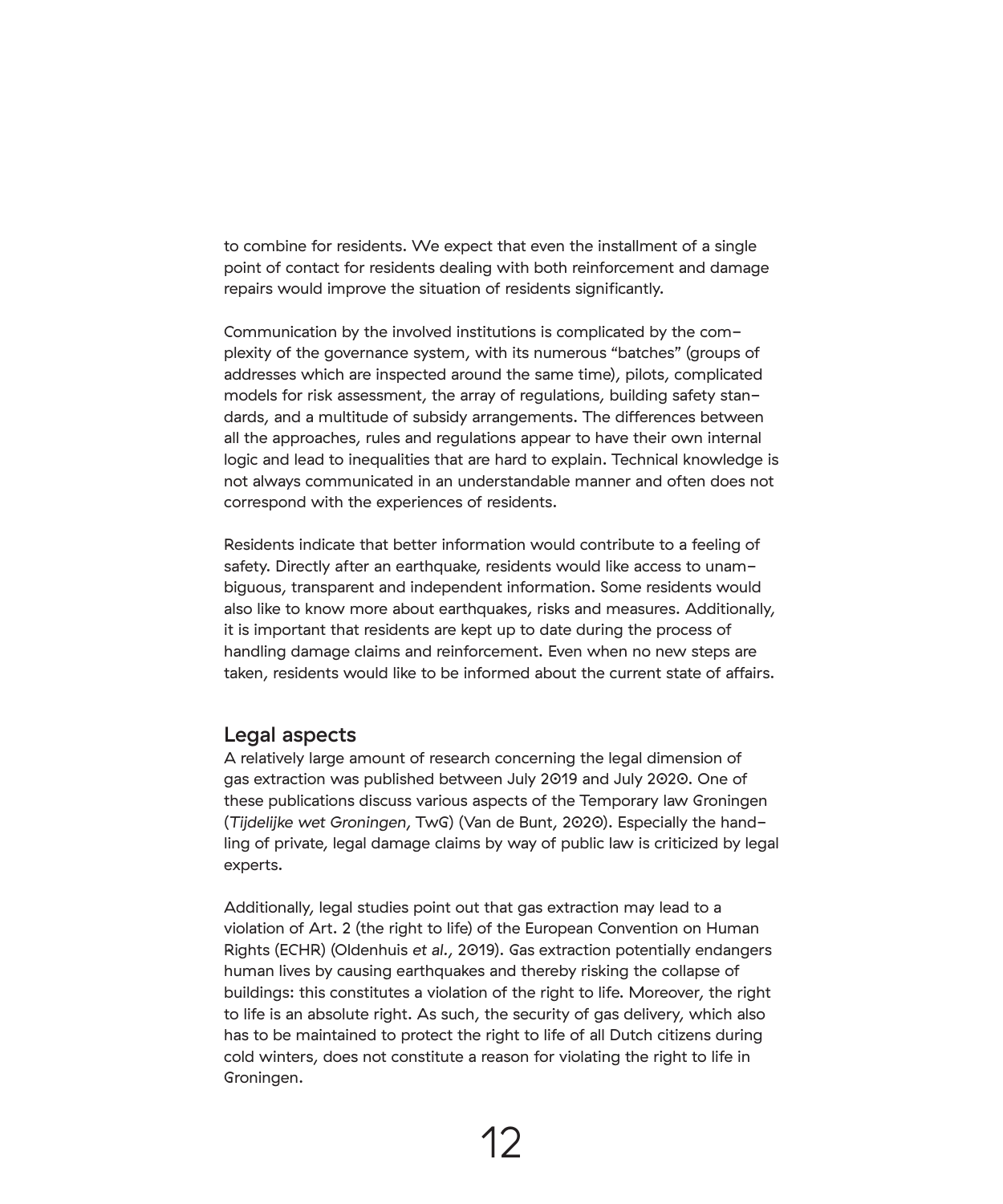### 2 The housing market and economic development

Previous studies concluded that no coherent image exists of the economic consequences of gas extraction in Groningen (Busscher *et al.*, 2020). In contrast, there is a lot of research concerning the housing market in the gas extraction area. Most studies seem to adopt the assumption that gas extraction and earthquakes disrupt the housing market in the area, even though no consensus exists about the gravity of this effect across different publications. Studies confirm this impact by comparing the state of the housing market in risk areas with that in other areas in the Netherlands (Posthumus *et al.*, 2020a; 2020b). Additionally, recent publications focus on the housing market, particularly on determining and compensating losses in value. We conclude that there appears to be little to no research published about the economic consequences of ceasing the gas extraction in 2022 (Hupkes *et al.*, 2021).

#### The housing market

The housing market in Groningen is not improving at the same pace as the rest of the Netherlands: positive developments are advancing slightly slower than in the rest of the Netherlands (Hupkes *et al.,,* 2021)<sup>2</sup>. For example, between the third quarter of 2012 and the second quarter of 2019, sales prices in the reference area rose by 19,9%, while sales prices in areas with average and high damage intensities rose by only 15,6% and 13,3%. In areas with low and average damage intensities which also experience a decline in population, these developments lingered even longer when compared to the national average. Based on available research, it is not clear whether the housing market in the gas extraction area will catch up on national trends, or whether these differences will remain (Elshof *et al.*, 2020; Posthumus *et al.*, 2020a; 2020b).

In the studies discussed, no attention has been given to the effects of the coronavirus on the housing market.

<sup>2</sup> Five indicators are used in these studies: the ratio between selling price and asking price; portion of sold properties in relation to the housing stock; portion of properties for sale in relation to the housing stock; selling time of sold properties; on-sale duration of properties for sale.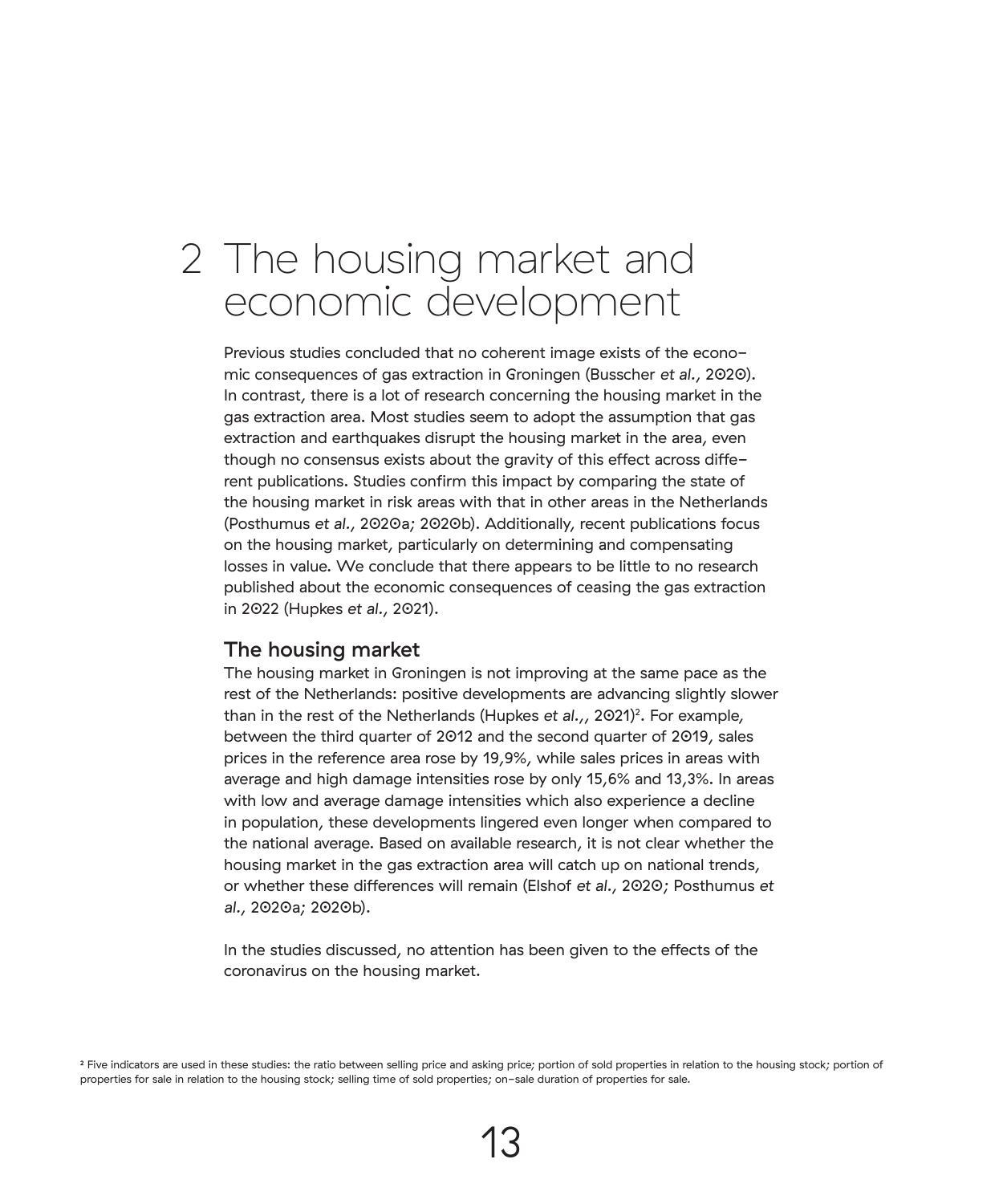#### **Depreciation**

The impending regulation for the compensation of the depreciation of houses, initiated by IMG in September 2020, was the subject of various publications (De Kam & Hol, 2020; Hammerstein *et al.*, 2019; Poort *et al.*, 2019). The committee advising IMG about the model used for determining depreciation percentages compared several models in a report published in 2020 (Hammerstein *et al.*, 2020). Based on four criteria - trustworthiness, justice, comprehensibility and feasibility - the committee advised to use the model of Atlas for Municipalities (also known as the model of Bosker *et al.*, 2018) as a basis for the depreciation regulation.

Atlas for Municipalities published an updated version of the model for determining depreciation (Poort *et al.*, 2019). The model is based on a comparison between transaction prices of sold houses in the risk area and the transaction prices of reference houses sold outside of the risk area. The risk area is defined as the area where up until 31 December 2018 at least 20% of the housing stock has been affected by earthquake induced damages.3 If the houses in and outside of the risk area are similar in most relevant aspects, it can be concluded that the difference in price is caused by the impact of ground movement. The model is updated with recent data about earthquakes (the measured velocity of the ground is used here), damage claims and transaction prices.

The model of Atlas for Municipalities is not uncontroversial. The three most common critiques are the indicators used for the impact of earthquakes, the selection of reference houses and the boundaries of the risk area based on the amount of damage claims allocated by the responsible institutions (De Kam & Hol, 2020). The model of Atlas for Municipalities measures the impact of earthquakes based on the number of ground movements. Critics pose that other factors, like the prospect of reinforcement, can also influence the behaviour of sellers and buyers. During the selection of reference houses, a limited number of criteria is used, the socio-economic composition of the neighbourhood is for example not considered, even though this can also influence transaction prices. The demarcation of the risk area, based on the amount of damage claims allocated by the responsible institutions, is disputed because previous research indicates that around

<sup>3</sup> It is noteworthy that only damages officially recognized by the responsible institutions are taken into account by the authors here.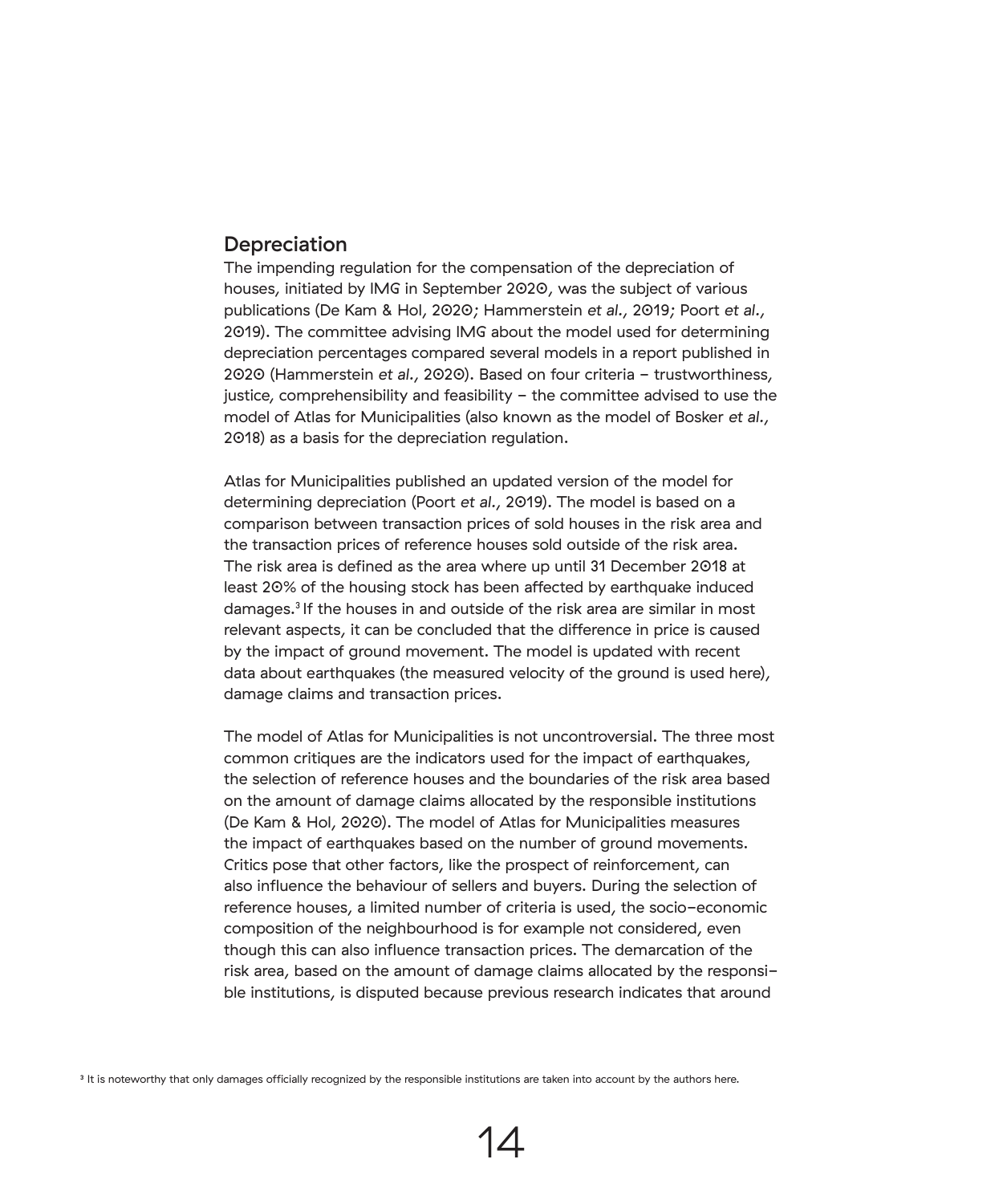25% of citizens are discouraged by the damage claiming process to such an extent that they do not submit claims or postpone it (Postmes *et al.*, 2020). The number of actual earthquake induced damages in several areas could thus be much higher than the model assumes.

While the method of determination and the extent of depreciation of realestate remain topics of discussion, researchers seem to agree that depreciation occurs. In September 2020, IMG paid the first sums to compensate for depreciation. We do observe that the determination process for compensation remains a black box for residents. We believe this constitutes a risk: the lack of transparency and inclusion can lead to misunderstandings, discussions and decreasing trust among the population of Groningen.

#### **Economics**

In the recent literature, we find no unambiguous image considering the effects of (ceasing) gas extraction and gas extraction problems on the economy of the Northern Netherlands. These could potentially include effects on the labour market, such as jobs directly linked to gas extraction, damage repairs and the reinforcement of houses, but also of effects at the level of the household. It remains unclear which costs are made by households as a consequence of gas extraction problems. It also remains unclear how households spend the money they receive as compensation for damages and reinforcement.

Research on the consequences of gas extraction for entrepreneurs demonstrates that a large number of interviewed entrepreneurs experiences negative effects from the gas extraction complications (Stroebe *et al.*, 2020a). They make costs for the repair of damages and have to spend a lot of time and energy on the processes surrounding repairs and reinforcement. The nature and amount of these costs is not exactly clear. Entrepreneurs indicate that the negative effects that they experience could be mitigated by simpler regulations and procedures.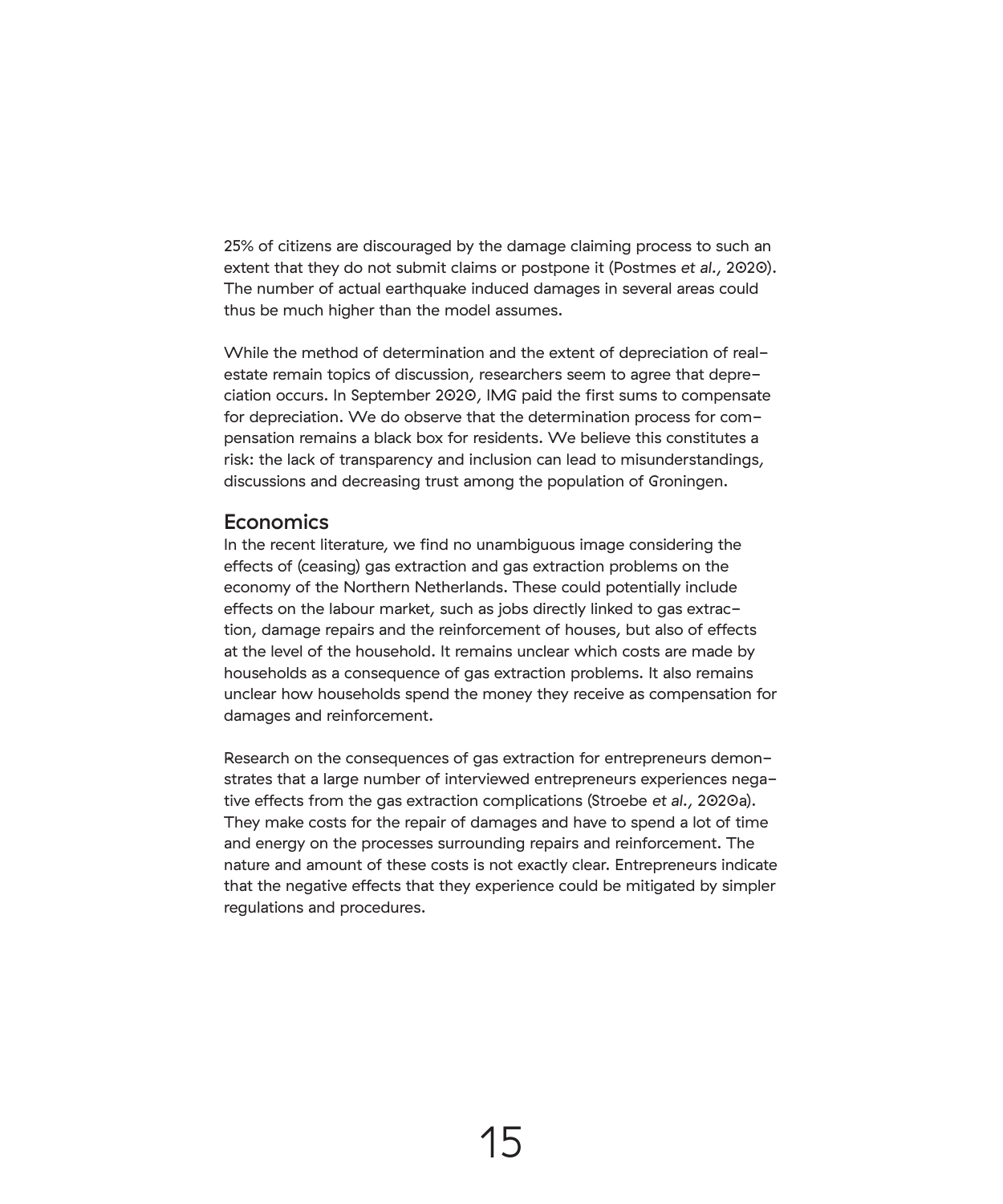## 3 Health and wellbeing

Previous studies indicate that the health and well-being of people in Groningen has been damaged by gas extraction problems (Busscher *et al.*, 2020). Earthquakes, damages and the bureaucracy in which residents can become entangled often lead to stress and anxiety. This is an acknowledged and persistent problem. Until recently, not only the number of residents whose health and well-being was damaged increased, but also the severity of their health complaints.

These negative consequences are also found in the most recent studies, but the disadvantages resulting from them are declining slightly (Stroebe *et al.*, 2019a; 2019b; 2019c; 2020a). The gas extraction problems have negative consequences for the (mental) health of residents. Residents suffer from fear, anxiety, insomnia and depression. Residents issuing multiple damage claims, experience more severe consequences than those without damage to their property or those who issued a single claim.

Previous studies indicate that the negative impact on children and youth does not differ substantially from the negative impact on adults (Busscher *et al.*, 2019). The (mental) health of children in the gas extraction area thus also deserves attention. However, no new studies have appeared. The Dutch health monitor youth 2019 does demonstrate that in municipalities affected by earthquakes, youths (between the ages of twelve and sixteen) consider their own health to be of lesser quality than peers in the rest of the country.4 The youth also report feeling less happy. The health monitor does not present a clear reason for this.

For children and adults alike, health issues become increasingly severe when a multiplicity of problems plays a role. If, besides damages of reinforcement, there are socio-economic issues, like unemployment or poverty, the standardized approach of institutions may be insufficient. This can result in residents ending up in difficult situations.

4 The Health monitor youth 2019 was executed by the GGD (Municipal health services - Gemeentelijke Gezondheidsdiensten) and the RIVM (National Institute for Public Health and Environment – Rijksinstituut voor Volksgezondheid en Milieu).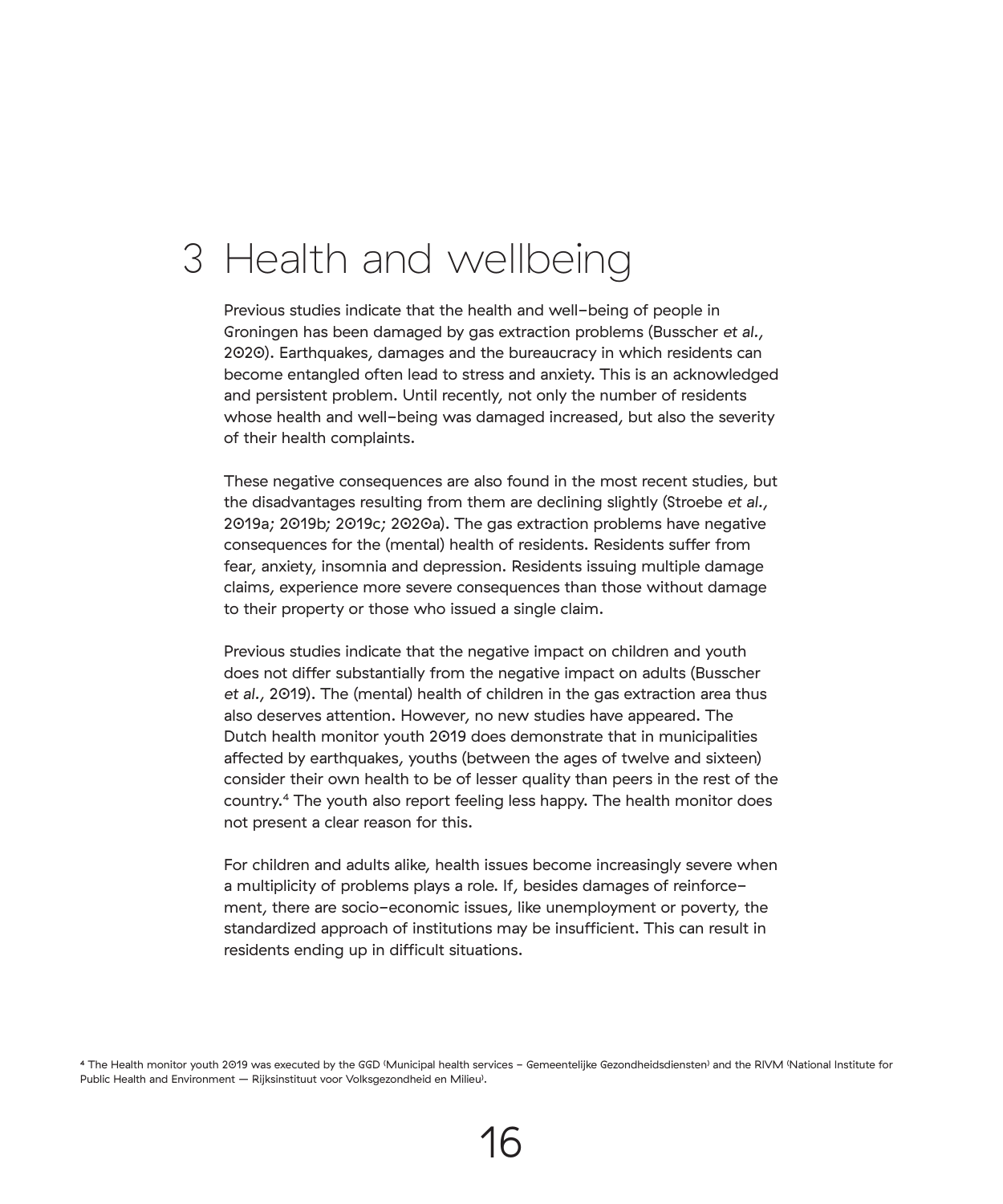Different interventions, for example by the GGD, municipalities and the GVA, aim at limiting the negative impact of problems related to the gas extraction on health. Results concerning the effectiveness of these interventions are not yet available.

We observe that the health of residents in the gas extraction area requires continued attention with a specific focus on the health of children and youth.

## 4 Experiences of safety, reinforcement, the handling of damage claims and trust

Research demonstrated that residents struggle with feelings of insufficient safety, frustration, powerlessness, indignation, disappointment, distrust and anger (Busscher *et al.*, 2020). Residents with multiple damage experienced the most severe psychosocial impact. These phenomena also seemed to coincide with a lack of trust in organizations like the NAM and the national government. While one study indicated that there is a slight improvement in the experienced trust, it remained unclear what caused this improvement or whether it will persist.

Recent studies indicate that the complexity of the issues seems to increase for some residents. This also increases their psychological distress. Residents with multiple damages experience the most severe impact, although recent studies also indicate slight improvements in this group. It is currently unclear whether this trend will persist. Despite improvements, the psychological impact of damages remains high.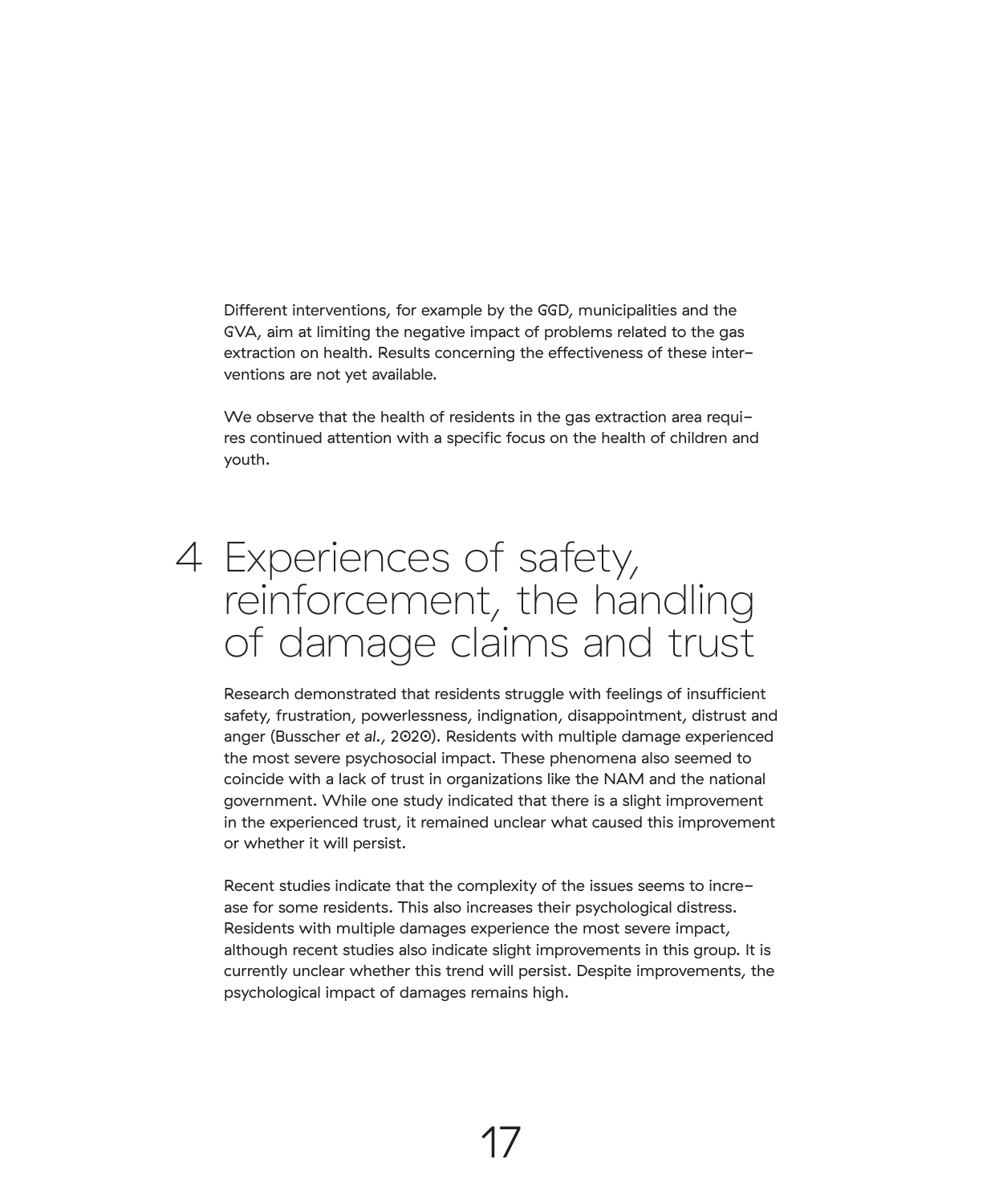#### (A lack of) safety and reinforcement

When an (intense) earthquake occurs, this directly leads to negative emotions among residents, amongst which worries about their safety. In periods with fewer earthquakes, some recovery of mental health occurs. Residents with multiple damages structurally feel less safe.

New publications demonstrate that the reinforcement operation has a negative effect on the mental health of residents (Stroebe *et al.*, 2020a; 2020b). Due to the slow process, residents are left in the dark for a long period. This often results in a declining sense of control and a feeling of powerlessness, especially with residents who fear that their homes are (acutely) unsafe. Regulations like Inspection on Request (*Opname op Verzoek*) do not provide solace. Currently, there is no solution for the (direct) feeling of insufficient safety experienced by some residents.

Additionally, residents do not seem to have faith in the reinforcement operation. Of the residents who believe that their house requires reinforcement, only a small percentage actually expects this to materialize.

#### Damage claims

The number of damage claims submitted with the responsible institutions fluctuates. In some periods the number of claims is significantly higher than in others. These dynamics can be partly explained referring to the occurrence of earthquakes. However, research demonstrates that other factors also influence whether and when residents report damages (Postmes *et al.*, 2020). Residents sometimes postpone the reporting of damages or opt out entirely. The main reasons for this are a lack of trust in institutions or an unwillingness to go through the trouble of reporting it. Residents who wait to report damages indicate that they simply did not have time to report it or did not notice the damage earlier.

When residents judge the handling of damage claims negatively, this is typically not caused by unrealistic expectations. The expectations concerning damage claim handling have generally lowered over the years. Especially the timeframe used by institutions (first NAM, followed by CVW and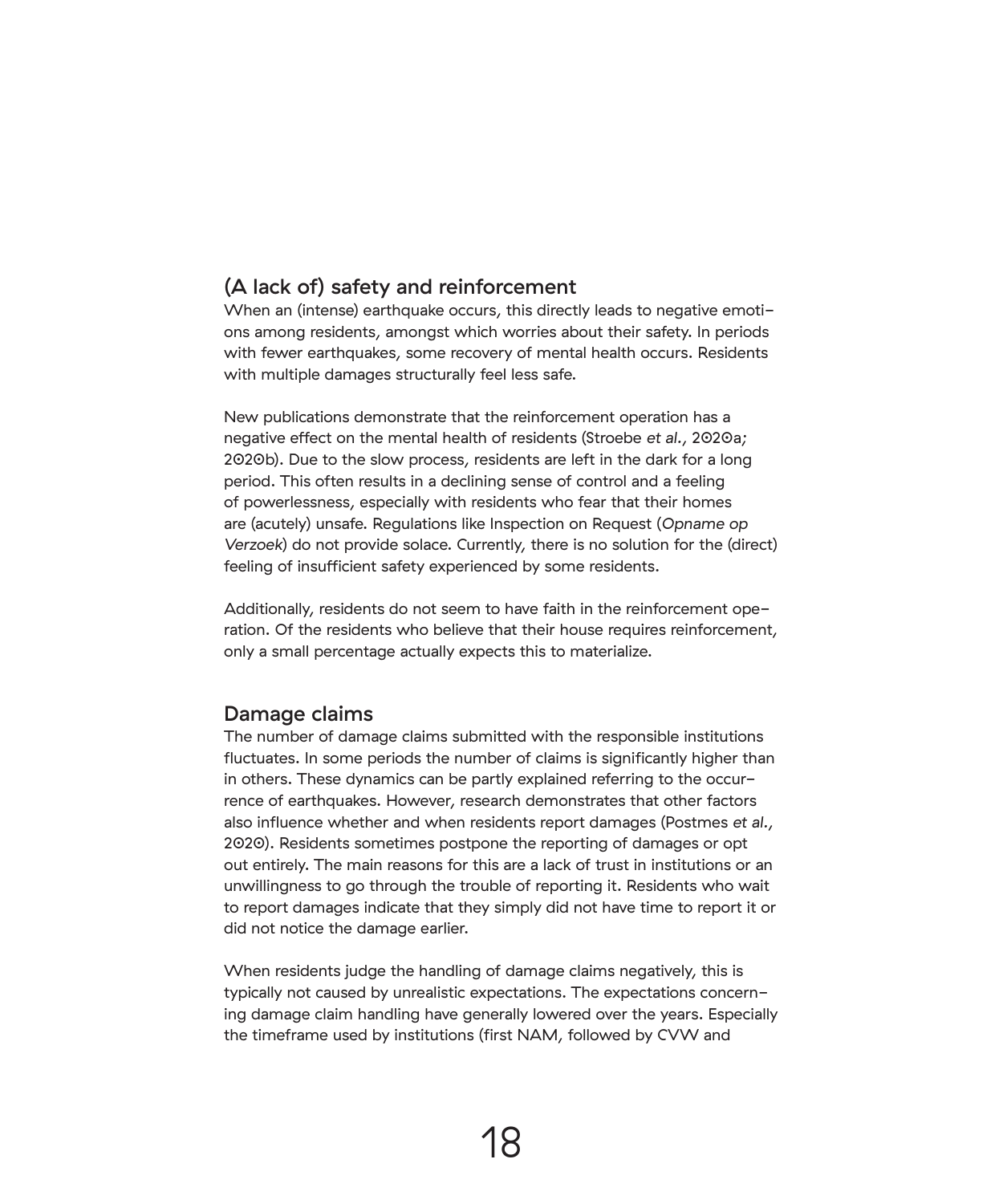TCMG, now IMG) for responding to submitted damages claims plays an important role in negative perceptions of the process.

The procedure for the handling of damage claims has changed since first TCMG and then IMG became responsible for the handling of damage claims. Previously, when residents received the initial damage report, they were able to request counter-expertise free of charge. Currently, when a claimant disagrees with the initial damage report, they have the opportunity to write a response to the report issued by the expert who inspected the damage. This has to be done within two weeks, although residents can request an extension of a few weeks. The time period that residents have to submit a written response to the initial damage report is nevertheless extremely short, especially when compared with the timeframes used by the institutions themselves (De Onafhankelijke Raadsman, 2020). The decision period for damage claims handled by IMG is for example 15 months. Furthermore, not all residents consider themselves capable of (properly) producing a written response (Groninger Gasberaad, 2020). The only help residents receive with this is from the private organization (*Stut en Steun*). Finally, subsidies for trial processes are abolished entirely, severely impacting the ability of inhabitants to contradict authorities.

#### Social cohesion

Social cohesion and cooperation can help citizens cope with gas extraction problems. When citizens tackle a problem together, the mental resilience of the community and individuals are reinforced. Remarkably, there does not seem to be any direct connection between community cooperation concerning gas extraction issues and cooperation on other topics: villages and neighborhoods with generally strong cooperation do not necessarily cooperate when it comes to damage claims or the reinforcement operation (Stroebe *et al.*, 2019c).

#### **Recognition**

Increasingly, both in research and in practice, attention is devoted to the topic of recognition.The introduction of the regulation for the reimbursement of immaterial damage introduced by IMG in 2021 is an example of this. The acknowledgement of the negative consequences of gas extraction is a specific goal of this regulation.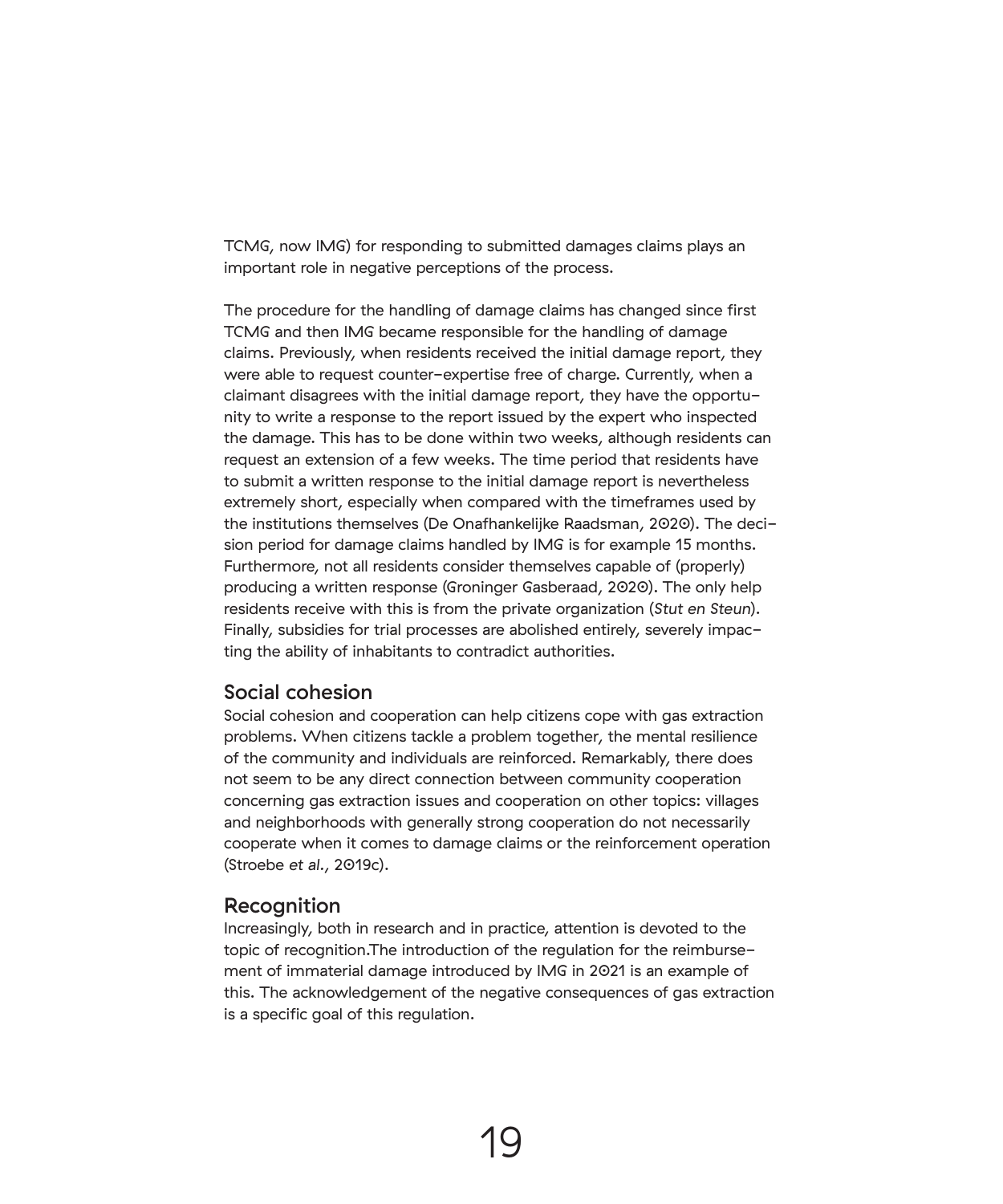A report written for the Ministry of Economic Affairs and Climate (*Ministerie van Economische Zaken en Klimaat*, EZK) discusses whether and how the government ought to provide recognition for the immaterial damage caused by excessive stress, breach of privacy, hindrance, and insecurity (Verheij *et al.*, 2019). The report suggests a subdivision of damages into three categories, living, well-being and health issues, for each of which an individual could request a compensation of up to a 1000 euros. The report further indicates that this regulation should consider the variety of effects that gas extraction can have on different people in different situations. A solution can only be satisfactory if financial compensation is experienced as adequate, and if victims feel like their suffering is recognized. Apart from adequate compensation, a solution would need to include official apologies by the right people or institutions and the opportunity for those involved to be heard. The regulation would need to be compatible with Dutch law and it should not be overly burdensome for the disadvantaged. It should not over- or under-compensate, it should be executable, and finally it should be in line with usual compensational measures in the country.

Recognition also plays a role in the mental or spiritual care within areas hit by earthquakes. Mental or spiritual caregivers notice that providing a sympathetic ear is one of their most important tasks. They notice that on the one hand people want to be heard, while on the other, they do not want to be treated like victims or constantly talk about these issues. Mental caregivers can facilitate a safe space where residents can express themselves (Van der Veer, 2019). This can in turn provide residents with the tools to express themselves towards other parties like the national government, NCG or IMG. These institutions will need to be willing to listen and to acknowledge the suffering that has been (partially) caused by them.

## 5 Culture, identity and belonging

In previous literature, a lot of research concerning culture, identity and connections was discussed (Busscher *et al.*, 2020). It was concluded that the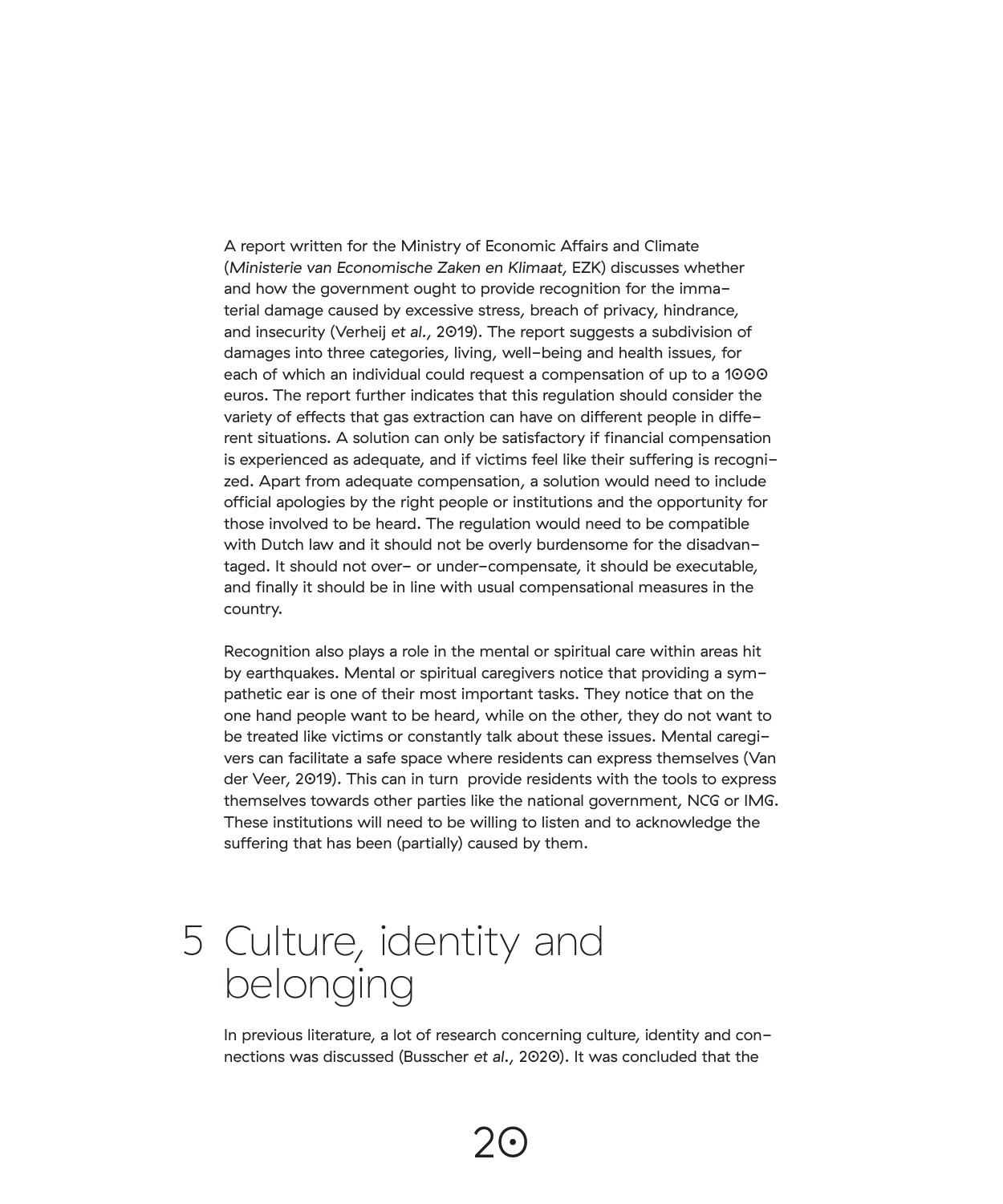people of Groningen see earthquakes as a threat to their culture and image and that people outside of Groningen actually do associate the province with earthquakes. The Heritage Programme (*Erfgoedprogramma*) was seen as an important opportunity for maintaining and reinforcing the cultural identity of Groningen.

Recent publications underline the importance of (cultural) heritage for connection with the region and its identity (Nationaal Coördinator Groningen, 2020). Cultural heritage can contribute to a feeling of being at home. In heritage policy, attention is increasingly given to the context of heritage. It is no longer aimed at specific heritage objects, but also considers other characteristics of Groningen like landscapes and village centers.

While there are several initiatives that aim at maintaining and restoring the identity of Groningen, there is relatively little research concerning the identity of the area. In order to make coherent policies aimed at reinforcement and maintaining culture, identity and heritage, more research is required. Based on our review of existing research, we conclude that the knowledge level and methods of different municipalities do not appear to be coordinated. It is important to clarify views on the identity of Groningen, and how this can be reinforced and maintained. This process should include residents, instead of just involving experts and (government-) institutions. After all, the goal is to make residents feel at home in Groningen. This is especially important since, in the coming years, major interventions are expected in the landscape of Groningen due to the reinforcement operation as well as the energy transition. Heritage policy can and should put more effort in developing and sharing knowledge, and connecting knowledge areas. The development of connections between different levels and fields of education should be stimulated in this process.

Within the timeframe captured by this study, no new research has been published concerning the image of Groningen. However, the first results of the image monitor executed by the National Programme Groningen (*Nationaal Programma Groningen*, NPG) appeared in 2021. We will consider these results in the subsequent literature study. The NPG aims to improve the broad welfare of Groningen, and to strengthen and improve the image of the province. With the image monitor the NPG intends to monitor the effectiveness of its programmes and investments in the upcoming years.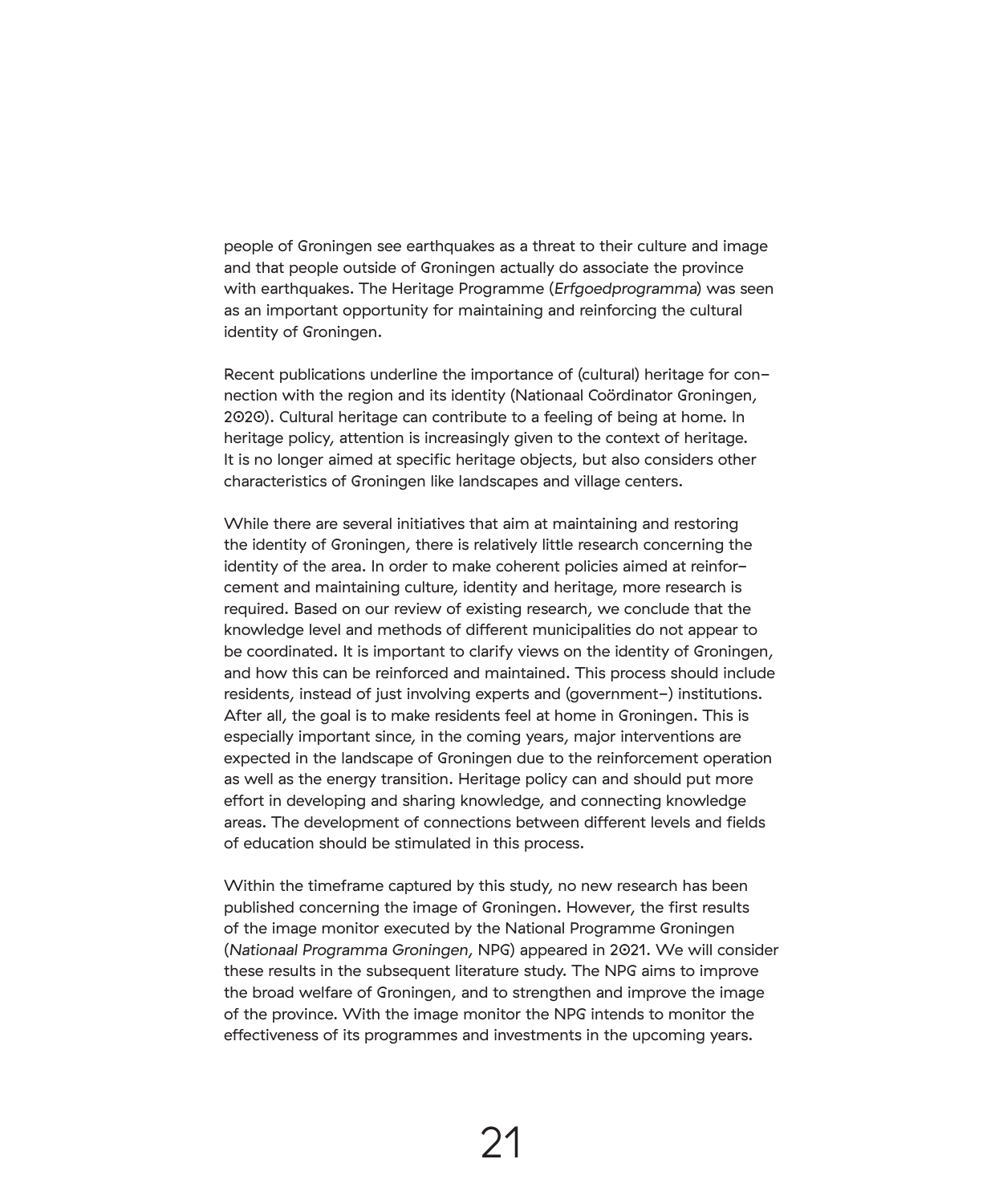## 6 Living environment and liveability

Previous studies concluded that the liveability in Groningen was compromised (Busscher *et al.*, 2020). Gas extraction issues significantly contributed to this, while the decline and halting of gas extraction also provided opportunities, for example in the energy transition. We signal that citizen initiatives play an important role in maintaining and improving the liveability.

#### Liveability and population decline

Although it seems clear that gas extraction problems have a negative impact on the liveability in Groningen, it remains difficult to measure the precise extent of this impact. Other factors, such as population decline, also play a large role in declining liveability. This phenomenon is often associated with declining facilities and therefore a decline in liveability.

Studies concerning population decline and policy responses to population decline argue that regional policy has contributed to population decline with excessive investments in urban growth areas (Bock *et al.*, 2019). While such policy decisions are based on the assumption of a contrast between urban and rural areas, there actually appears to be a strong coherence between the two and 'typically rural phenomena' like population decline also occur in urban areas. It would be preferable, also for the creation of policy, to focus on the coherence between these types of areas and the opportunities that this brings.

In the studies discussed above no attention was given yet to the effects of the Covid-19 pandemic.

#### Citizen initiatives

In less populated areas, and as such also in the gas extraction area of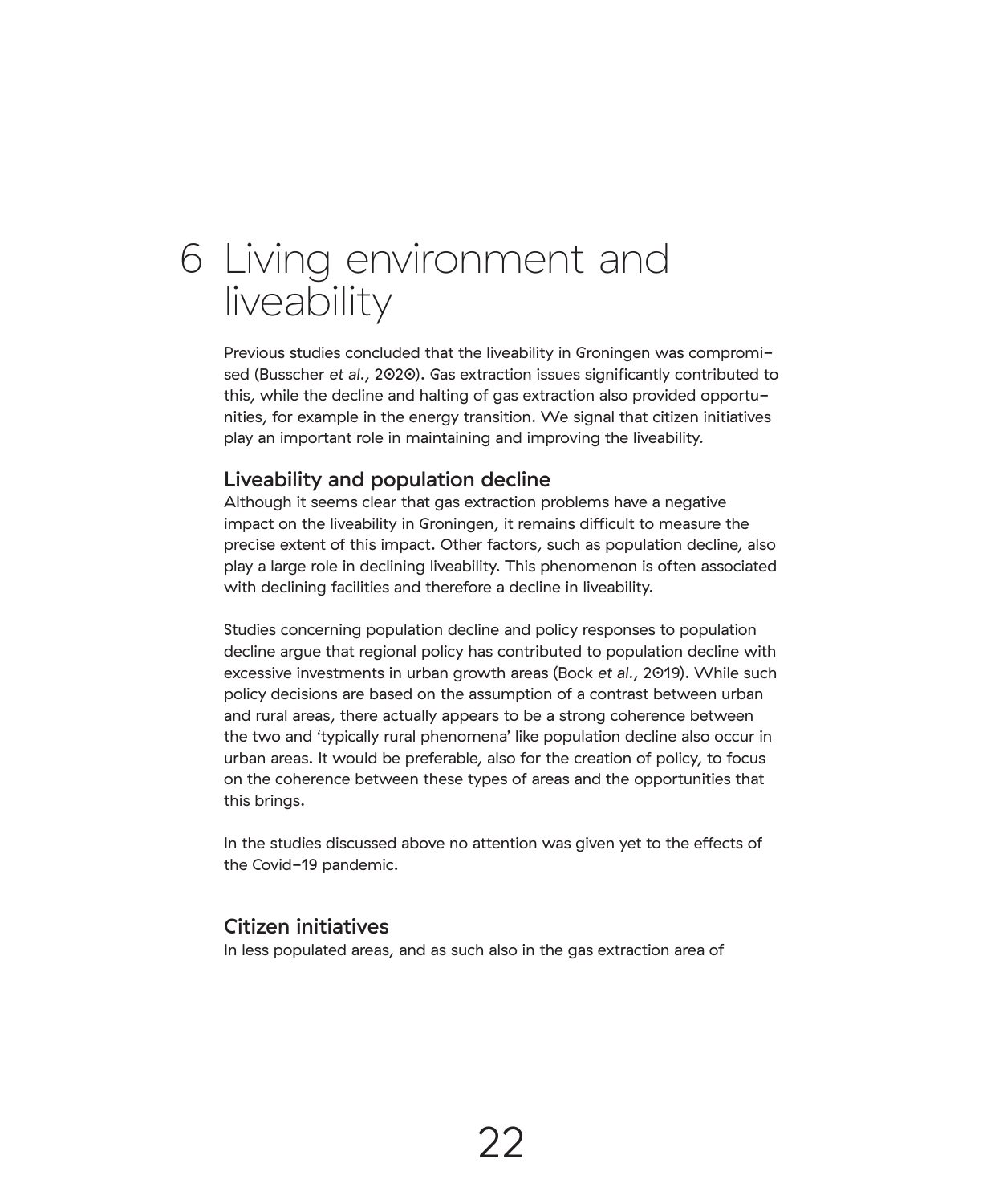Groningen, citizen initiatives generally play a significant role in maintaining and improving liveability. Different initiatives of the NPG like Toukomst (translated 'future' in the Groningen dialect) and other subsidies, are aimed specifically at funding citizens' initiatives.

Research indicates that social cohesion, rather than spatial cohesion, explains participation in citizen initiatives (Gieling *et al.*, 2019). A study targeting people above the age of 45 demonstrates that having limited time or other priorities are the main reasons not to participate in citizen initiatives (Meerstra-de Haan *et al.*, 2019). In order for initiatives to succeed, it is important not to put an excessive load of personal investments (in time and energy) on citizens. Many different experiences of ownership can play a role in residents' affiliation with initiatives. In order to acquire support from communities, it is essential that initiators can sufficiently deal with all these experiences.

Local governments can also play an important role in the success or failure of citizens' initiatives. They have to provide sufficient (financial) support in order for an initiative to succeed. However, while the involvement of (local) governments can increase the likelihood of success, this involvement should not result in complicated accountability structures, since this would make the task too complicated and time consuming for participants. While citizens' initiatives can play an important role in maintaining and improving liveability, researchers express doubts concerning the large role given to citizen initiatives by local governments (Ubels, 2020). Not all residents participate in citizen initiatives and it should therefore these initiatives cannot be expected to cater to needs and desires of all residents. In order to guarantee the public interest, (local) governments should continue to take responsibility for the maintenance and improvement of liveability.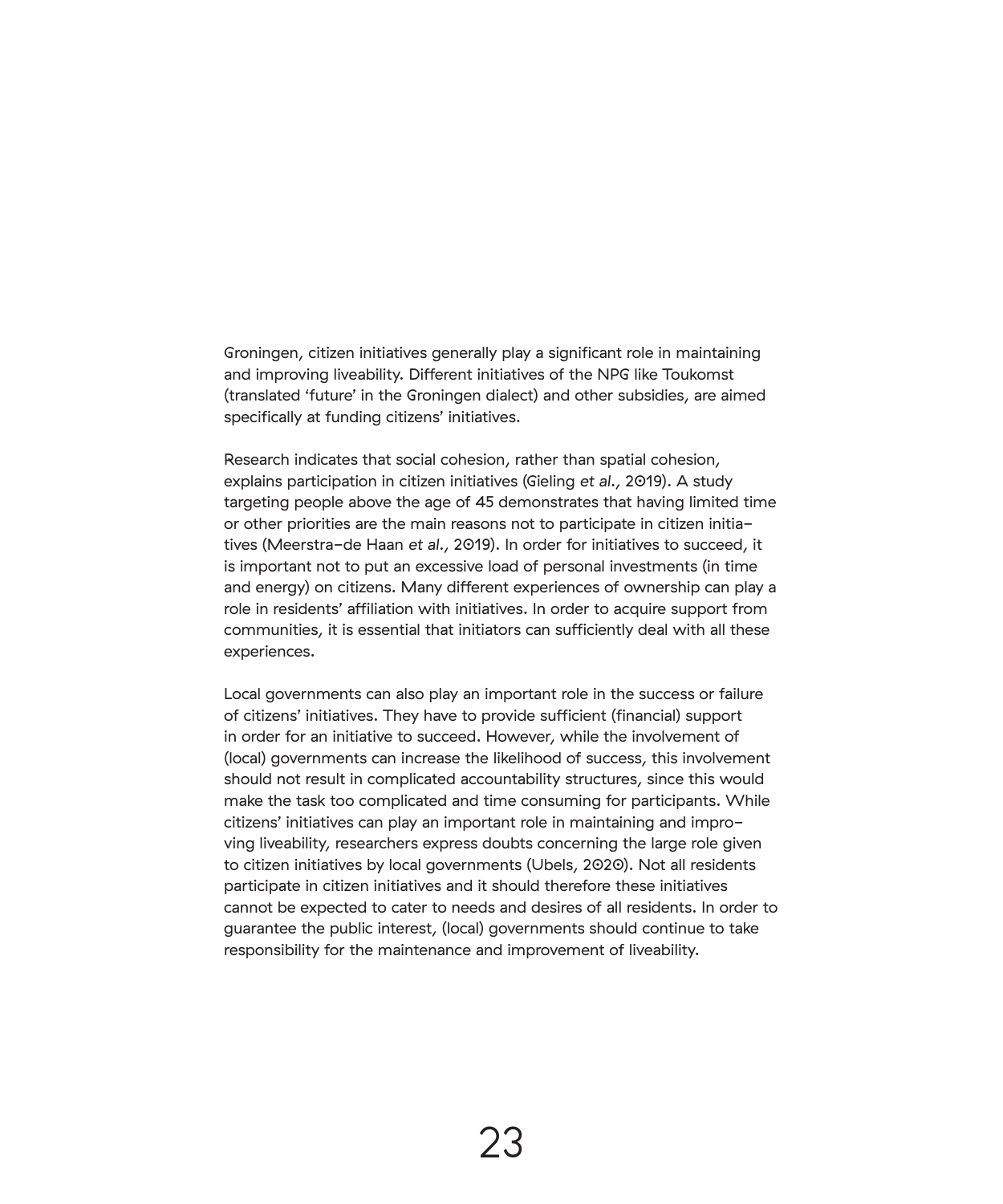#### Energy transition

The energy transition plays an important role in Groningen, because of extensive ambitions concerning the generation of renewable energy and projects like 'gas free neighbourhoods'.

Studies show that of renewable energy sources, solar panels on roofs are deemed particularly acceptable, followed by wind farms at sea, solar farms, geothermal energy, and biomass (Perlaviciute *et al.*, 2019). Wind turbines on land can expect the least support from residents. While the contribution to the energy transition is often considered important, people fear the local consequences of wind turbines on land. Wind turbines could have a strong negative impact on the surroundings and liveability.

For every way of producing renewable energy, residents would like to see certain conditions to be fulfilled, like the local usage of this green energy, involvement in the decision-making process and a fair division of benefits and burdens. It is also important that citizens with diverging socio-economic backgrounds can profit from the energy transition (Straver *et al.*, 2020).

There are many local initiatives committed to renewable energy in the province of Groningen (Sloot *et al.*, 2019). Social cohesion is an important motivator for participants, more important than financial or environmental considerations. With initiatives that were not initiated by citizens this does not play a role. When deciding to connect to the geothermal heat network for example, financial considerations are the most important motivation for residents. However, a discrepancy exists between city and countryside (Louwerse *et al.*, 2020). Inhabitants of the countryside fear that they will be encumbered with the burdens of the energy transition while the benefits will be enjoyed elsewhere. Ideally, there would be a fruitful cooperation between city and countryside. How to achieve this is still unclear.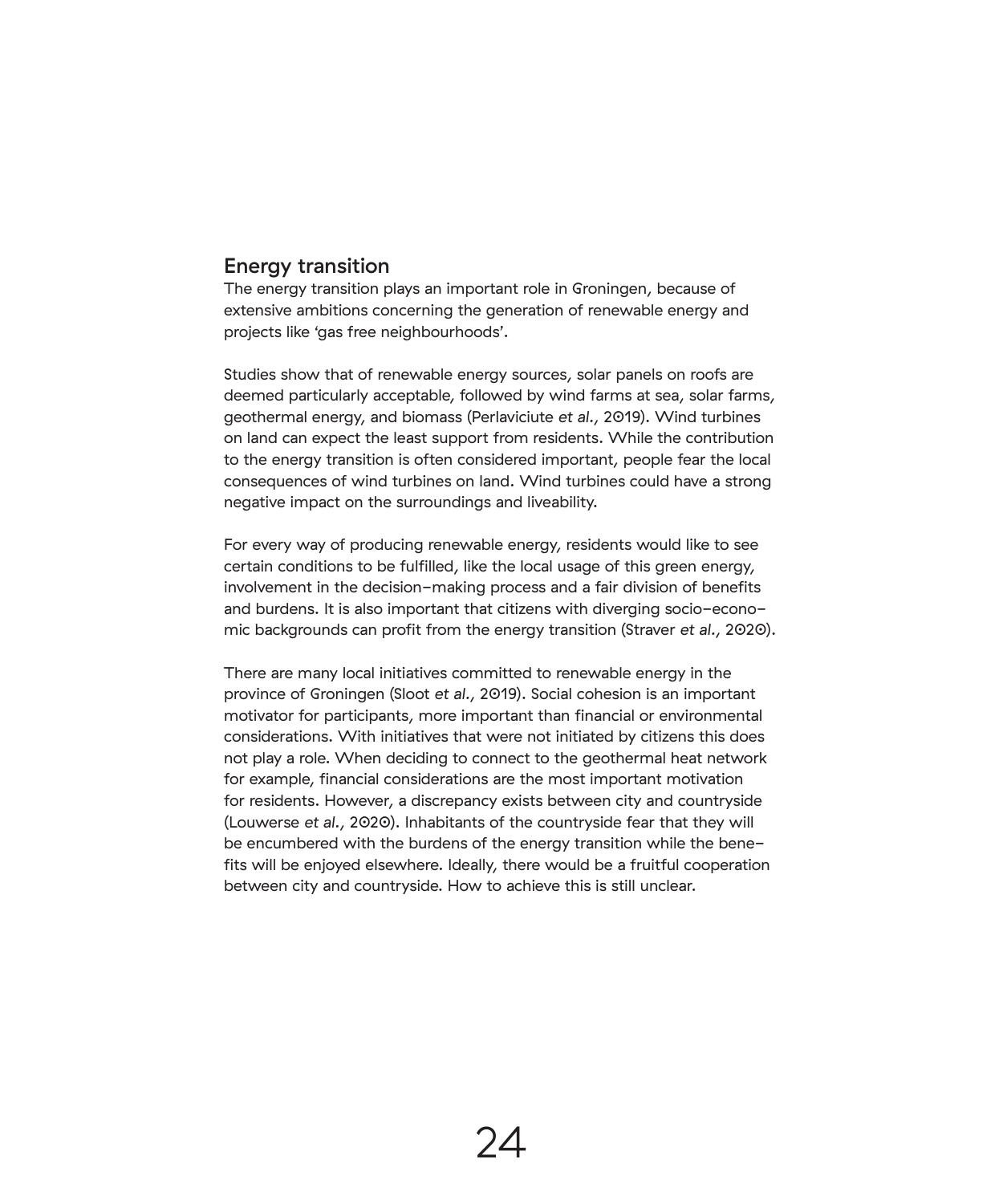## Reflection on insights and developments from the gas extraction case

## **Objectives**

This reflection was originally published in our literature study covering studies published July 2019 and July 2020 (Hupkes *et al.*, 2021). Between 2017 and 2021, the Knowledge Platform has integrated over 250 studies in three literature studies (see also Busscher *et al.*, 2020; Sluiter *et al.*, 2018). Furthermore, we had hundreds of conversations with citizens and professionals. This has provided us with a broad overview of the situation in Groningen. Against this background, we interpret recent developments related to gas extraction in Groningen. We reflect on (recent) happenings and patterns focusing on four questions:

- 1. What is the state of affairs concerning gas extraction in Groningen?
- 2. What is the situation for residents and communities?
- 3. What could strengthen the position of residents and communities?
- 4. What do these developments entail for the current approach and the future?

## 25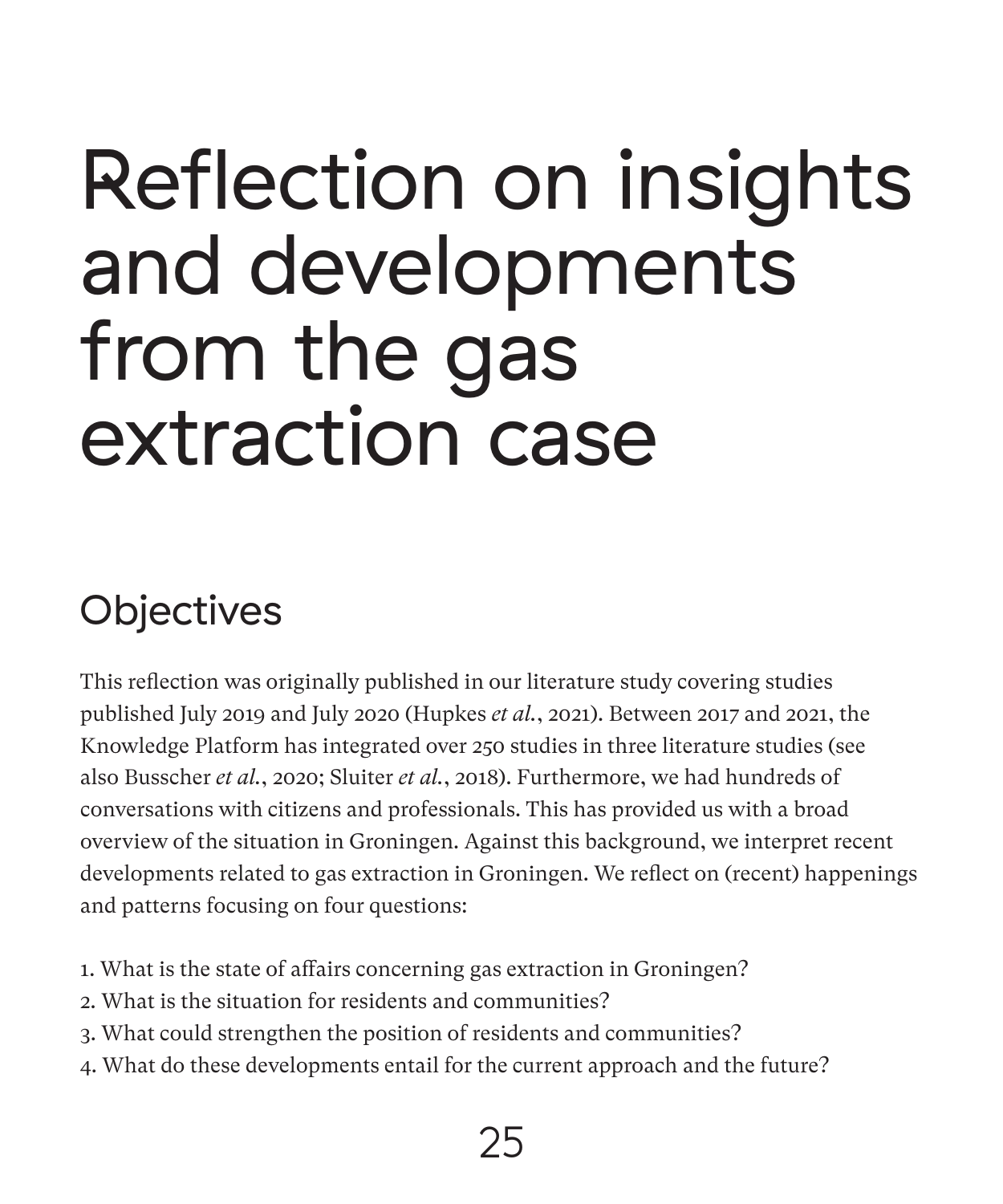## What is the state of affairs 1 concerning gas extraction in Groningen?

Every year, many administrative changes are made considering the gas extraction case in Groningen. We discuss some of the most recent ones below.

#### Reinforcement, damage repairs, and governance

Since 2019, municipalities are the official clients of reinforcement projects: they instruct NCG to carry out inspections and assessments. NCG is assigned the role of the executive organization of the reinforcement operation. While the desired acceleration of the reinforcement operation has not materialized, the operation is taking shape in most villages and neighbourhoods. A total of 26.809 addresses requires reinforcement. By the 30th of April 2021, 7% of these addresses were reinforced, for 5% the reinforcement was in progress, and 35% was ready for planning (Nationaal Coordinator Groningen, no date)<sup>5</sup>. Reinforcement is complex and can be drastic. It has to be kept in mind that the housing stock in Groningen is very diverse, with buildings from many different sizes, styles and periods. In several cases the restoration requires that buildings be demolished and rebuilt entirely. As such, a lot of individual calculations have to be made to successfully reinforce the buildings. This makes the reinforcement operation significantly more complex.

Also the handling of damage claims remains a huge task, partly because of the reinforcement operation. This task is currently being carried out by an independent governing body, IMG. Between 2019 and 2020, there were approximately 1000 new damage claims every week. This results in high pressure on IMG. Particularly since damage claim regulations are complex and IMG has limited capacity. In complex cases, the handling of a damage claim can take years.

5 The NCG has an online dashboard, where residents can view the progress of the reinforcement operations: https://dashboardgroningen.nl/versterken-en-veiligheid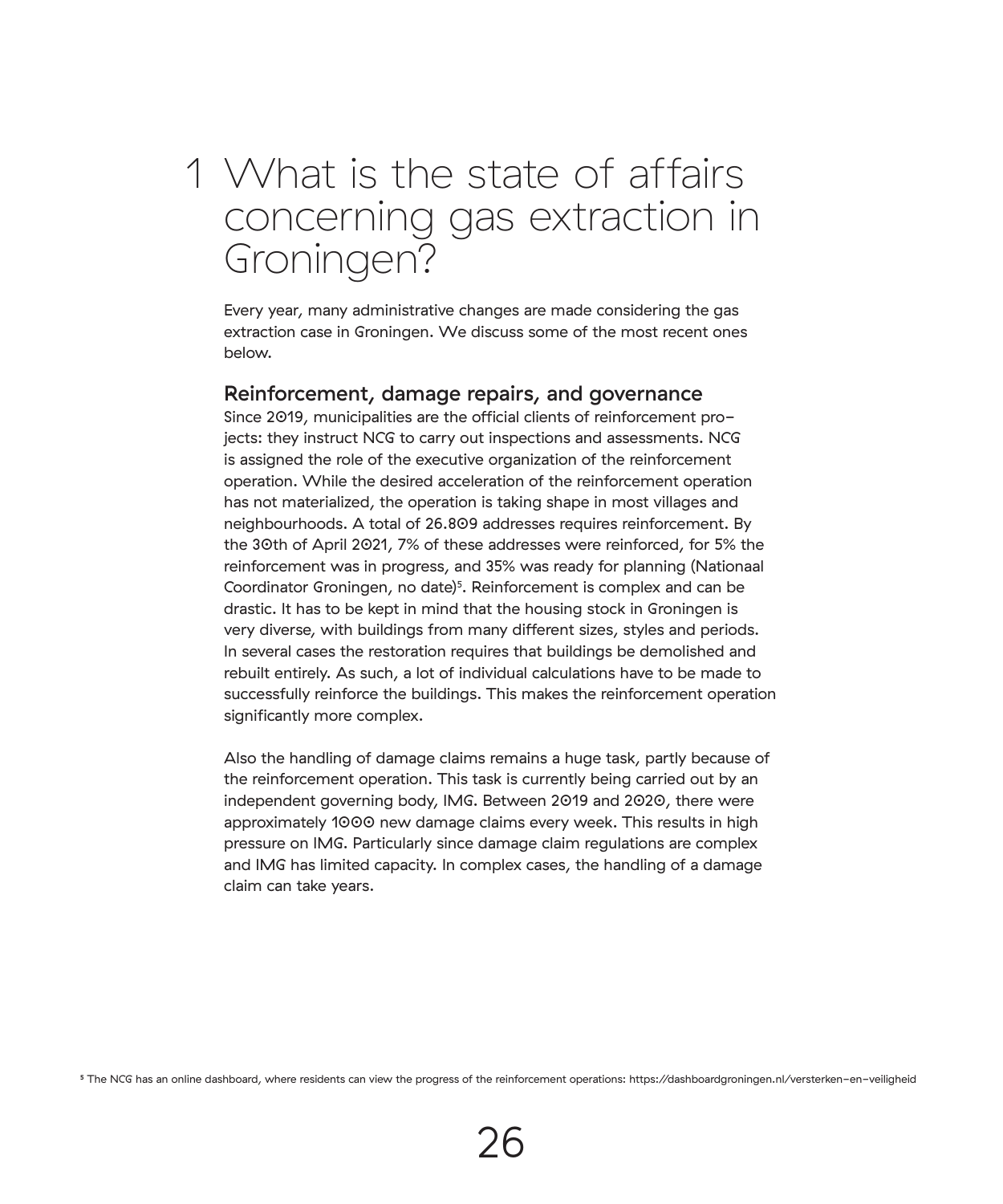Because of new laws, which also resulted in the formation of IMG and NCG, the NAM is no longer involved in the handling of damage repairs and the reinforcement operation. The national government takes full responsibility. This change in the system was announced in 2018, and is gradually taking place. In autumn 2020, the national government and regional governments in Groningen made another administrative agreement to accelerate the reinforcement procedure. This was done to make the procedures more manageable for professionals and for residents and to provide residents with "real decision-making power", "clarity", "control" and "perspective" (Rijksoverheid, 2020b). IMG announced in May 2021, that it wants to handle damage claims in an entirely different way.

As such, the "institutional carousel" is turning at full speed: institutions, agreements, and methods are constantly replaced or renewed (Derksen & Gebben, 2019). Research indicates that this system incurs high costs, and significant risks of insufficient communication, transparency and clarity. Providing security, clarity, and continuity should be a top priority: these are often missing and this can bother both residents and institutions. The reduction and planned cessation of gas extraction from the Groningen field leads to new debates, which in turn result in additional uncertainty and unrest, for example about the exact cessation date (Start, 2021). The national government wants to keep the Groningen gas field on stand-by until 2028 in case of cold winters, while the NAM would prefer complete cessation in 2023.

Uncertainty and unrest also surround the predicted end of seismic activity. EZK and the NAM state that seismic activity will reduce quickly after the termination of the gas extraction and that therefore less drastic reinforcement measures are required for many properties. We observe a competition since 2018 between various models offering different ways of risk calculation to substantiate such claims (HRA model and successor, reviews, typology method, etc). These methods are meant to provide direction to policy, but in reality they often lead to uncertainty and paralyze the progress of daily operations.

In the meantime the only certainty is that, even after the termination of gas extraction (whether in 2023 or 2028), the ground will remain unstable. It is unclear how long this instability may ensue, but current estimates are around 10 years. However, the hope and expectation is that earthquakes will diminish in frequency and intensity (SodM, no date). The institutions involved should jointly deal with this uncertainty. Currently this is not the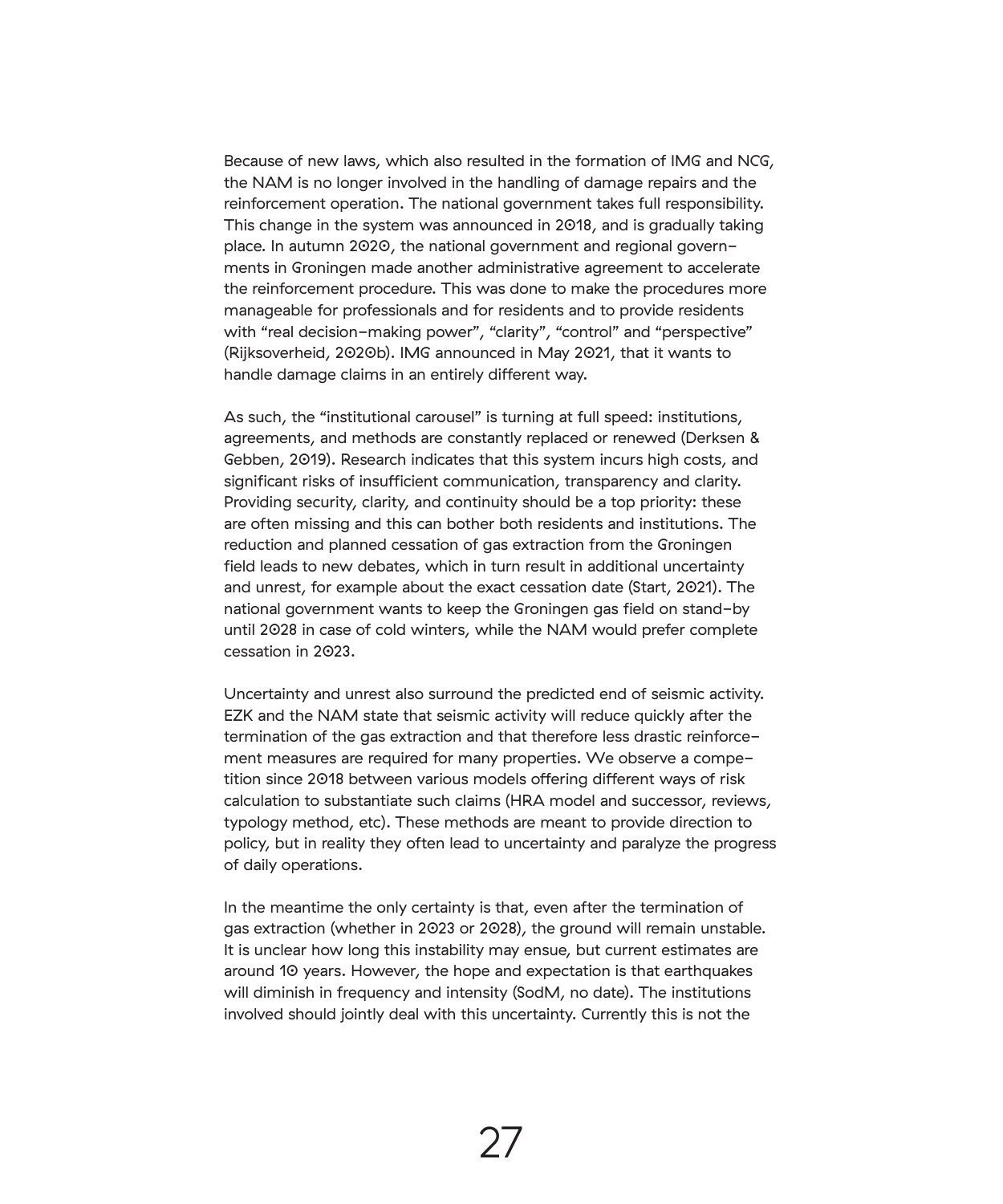case, since the relations between different institutions are often disturbed. But, the formulation of a joint position should be the priority of policy, not the constant recalculation of risk.

All institutions involved are primarily focussed on material restoration. Procedural recovery is the main task of IMG, which is concerned with compensating immaterial damages. We worry that due to the massive political pressure to deliver, the necessity to work quickly and the enormous amount of cases, too little time and attention are given to a third dimension, which might be essential for citizens: the restoration of relations. Not just the relationships between residents and the national government are damaged, but also those between local, regional, and national governments and those between governments and the NAM. The Knowledge Platform emphasizes that choosing for one of these dimensions of restoration over another is not an option: we observe that material, procedural, and relational recovery are intertwined and hence all necessary. We elaborate on this in paragraph 3.

#### Carrying out reinforcement with vigor

The public task in Groningen is large and complex. Researchers and the Groningen Gas Council demonstrate that sometimes, there is a poor match between the policy system (where technology, legal regulation, and money are dominant), and the day-to-day experiences of residents. The danger lies in the lack of connection between the methods of NCG and IMG and the needs of citizens. Municipalities should act as translators between their experiences and viewpoints; it is unclear whether they have sufficient capacity to fulfill this role.

A recent report from *Gronings Perspectief* indicates that professionals experience the execution of the reinforcement operation as almost impossible: they feel trapped in the system, because they want to solve the problems of property owners, but are hardly provided with the tools to do so (Stroebe *et al.*, 2020b). Professionals encounter countless hindrances, among which the constant and difficult coordination between institutions, the bridging of several fields of expertise, the lack of control and oversight, and above all the ever-changing, yet rigid regime of well meant technical, financial, and legal supervision: a thick blanket of rules which deprives the execution of any flexibility.

In the drafting of laws, rules, and procedures, the executability of laws should play a more central role. For example, professionals who are in regular contact with residents could be actively involved in the develop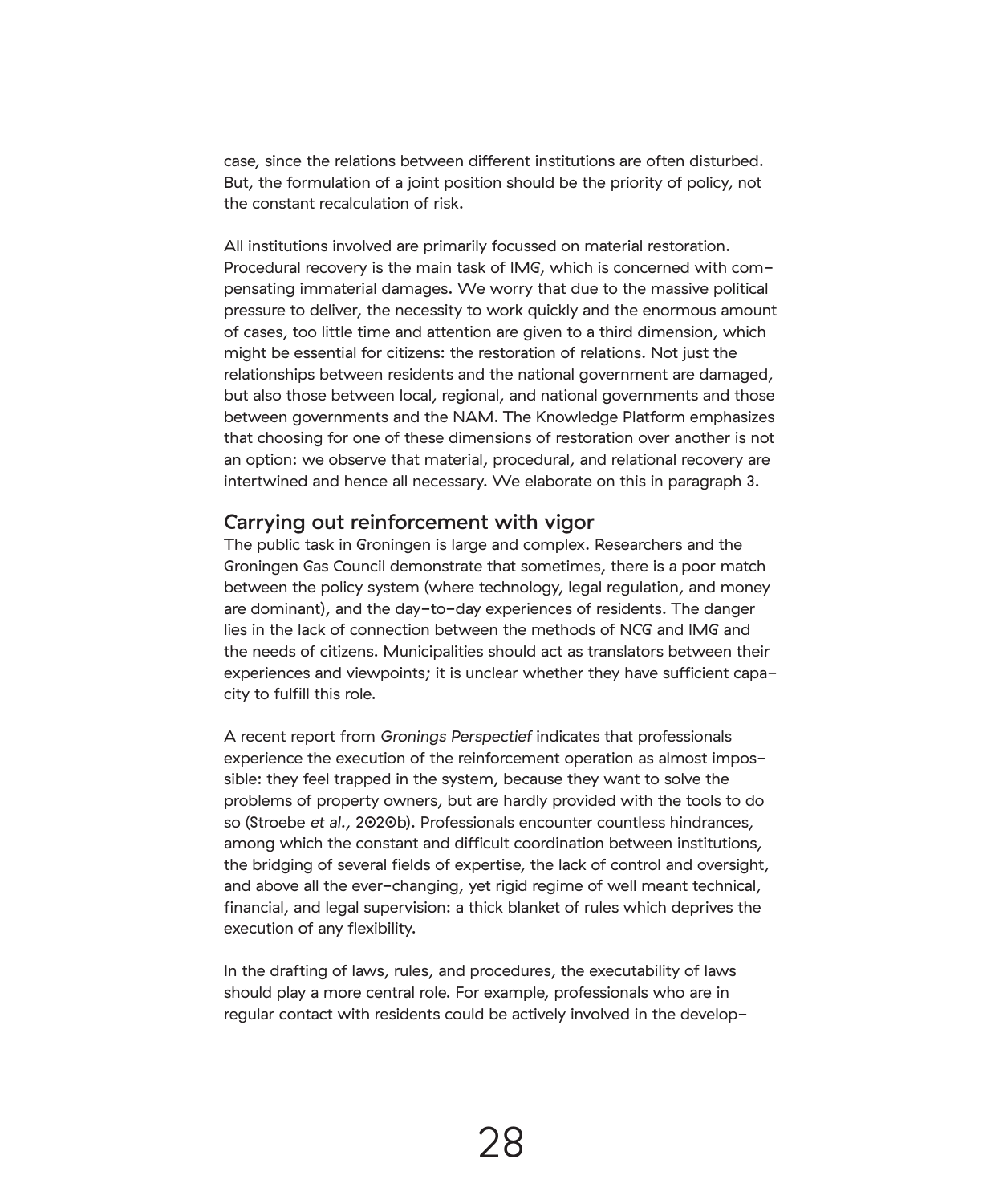ment of laws and policy. This can help to better involve the knowledge and insights of residents, in addition to the necessary knowledge concerning money, techniques, and laws. Additionally, executing professionals could get more authority to find fitting solutions for the problems of residents and deal with procedures in a flexible manner if necessary.

One of our worries is that professionals lack courage and action perspective. A good and careful implementation will have to become central: this requires vigor. The reasons for the current shortcomings might be found in the seemingly rigid system, the returning fearful anticipation of the Parliamentary Survey, strict scrutiny by parliament and the court of audit (*Nationale Rekenkamer*), and the sometimes destructive criticism by researchers like ourselves.6 All this critical supervision is ofcourse well meant and necessary, but it should not hinder further improvement of the system, adequate problem solving, and the recovery of trust.

## What is the situation for 2 residents and communities?

The extent of the problems related to gas extraction from the Groningen field, combined with the continuous search for fitting policies have a profound impact on the lives of residents and communities. We elaborate on this below.

#### Residents are stuck

Research results from *Gronings Perspectief* indicate that mining damage affects the physical and mental well-being of residents. Unsafety, referring to both physical unsafety and experienced unsafety, plays a central role in this. The insecurity with which residents have to live, often for many years, affects them and results in feelings of unsafety. Governments and institutions do not sufficiently succeed in removing these insecurities. Instead, it requires a lot of effort for residents to navigate the network of institutions. Some of them decide to leave the region: fleeing seems to be their only way out (Stroebe *et al.*, 2021).

<sup>6</sup> A Parliamentary Survey is the most severe research mechanism the parliament can invoke. In 2021, a committee was appointed to thoroughly research the developments surrounding the gas extraction case in Groningen and the government's role in this. Crucial decisions and the quality of participation will receive attention, as well as the lessons that can be drawn from this. See also Tweede Kamer (no date) 'Parlementaire enquêtecommissie aardgaswinning Groningen.' Online available via 'https://www.tweedekamer.nl/kamerleden\_en\_commissies/commissies/peag [Last accessed 23 December 2021]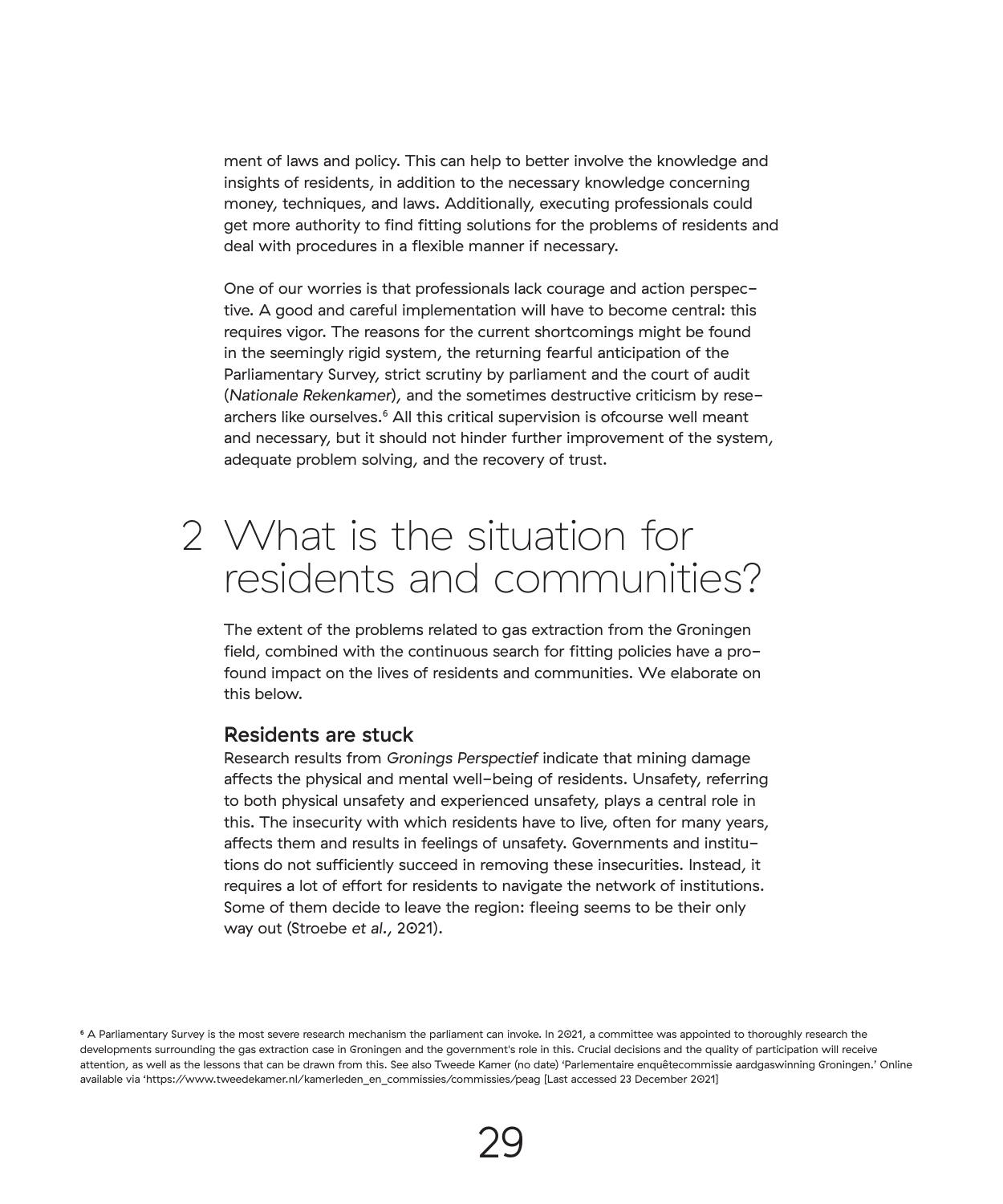For some groups of particularly vulnerable residents, consequences can be severe. This applies for example to residents who suffer from additional issues, like health problems, poverty or debts. Stress-related issues can arise in children too. Without proper research, the size and severity of these phenomena will remain hidden.

We expect these issues to continue over the coming years. Especially because the reinforcement operation remains a source of insecurity and stress. The lives of some residents are put 'on hold' for a long time. When the reinforcement operation does take off, it is expected to cause further disturbances through its proceedings. For example, this creates the necessity for residents to temporarily move to a different house and exposes residents to constant construction and noise in their villages and neighbourhoods.

We are concerned that the national interest for the gas extraction problems may decrease. The perception could be that 'the problems in Groningen have been solved'. But the societal problems for residents can continue over the coming years. Individual suffering has to be repaired and new problems have to be prevented. Local institutions will have to remain very alert in relation to the (cumulative) problems of residents. Institutions are good at developing general regulations, but all general regulations should consider the existence of countless complex and unique cases. It is tempting to process large amounts of (relatively easy) work quickly, but in the end, it is the amount of complex situations solved that will determine the real societal impact.

#### Insecurity and distrust

Several studies indicate that residents in the gas extraction area have little trust in the institutions handling the gas extraction problems. Especially trust in the NAM and the government is low. The delay in the reinforcement operation (due to changes in policy as well as the pause instituted by Minister Wiebes of EZK in 2018), seems to have severely damaged the trust of residents: does the government even care about their safety?

In the network of institutions and regulations, residents are often powerless. If institutions exceed the set terms for decision-making or if residents want to object to the decision that was reached, few possibilities exist to really challenge the outcome. The few possibilities residents do have, in which starting a court case is a last resort, cost significant amounts of time, money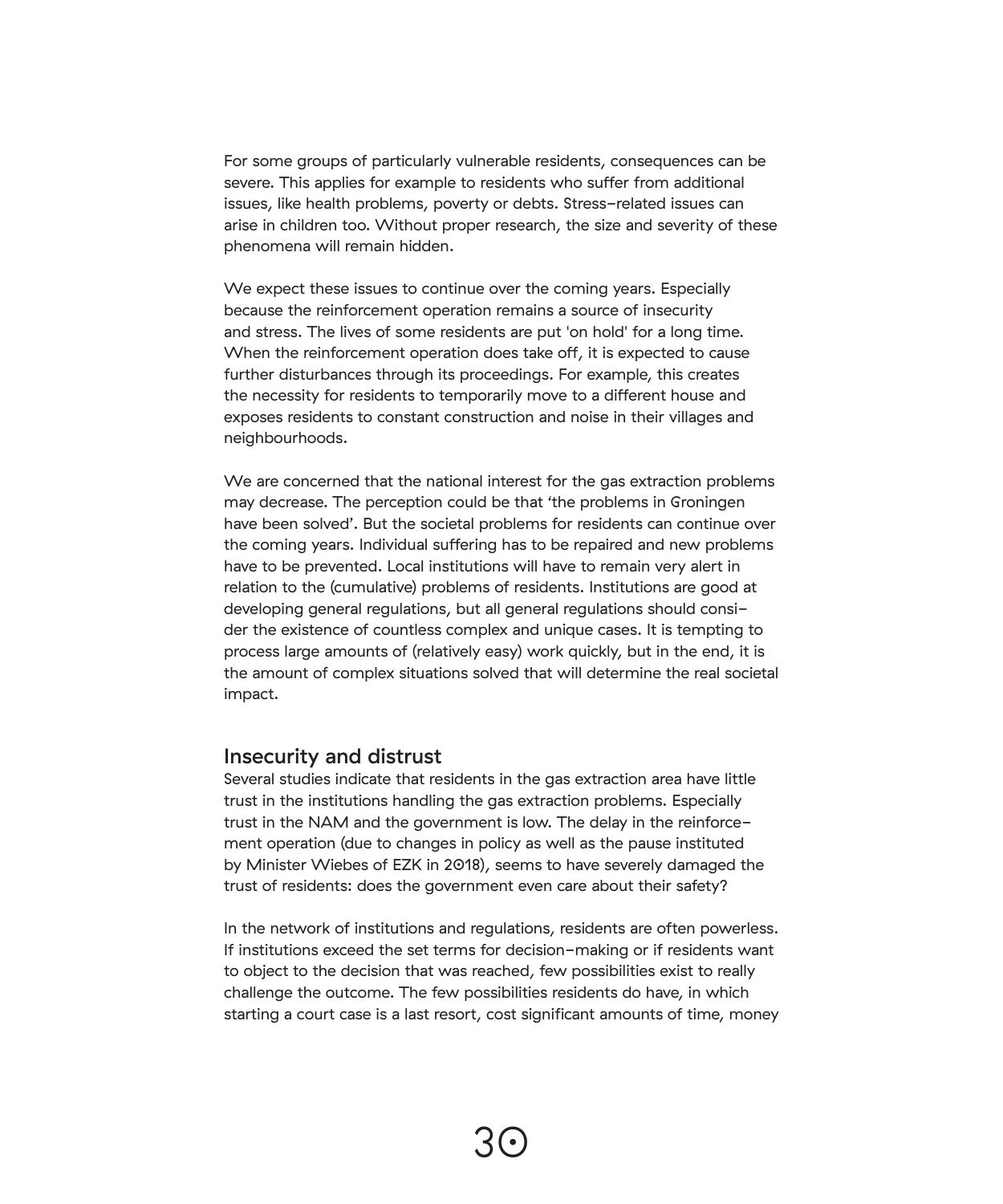and energy. At the same time, some regulations imply distrust towards residents. The way in which IMG deals with damage claims originating from the edges of the gas extraction area implies mistrust. IMG seems to meddle with the reversed burden of proof (IMG, 2020). Debates about such issues can continue for years and impede the recovery of relations.

After years of mismanagement and dodging responsibilities, the basic trust of residents in the government has broken. Relationships have to be actively restored. This requires more attention. A panel of professors, for example, opined that it is an illusion that the Parliamentary Survey will restore relations.7 We observe that many of the institutions involved aspire to the recovery of relations, yet there is no coherent policy for its attainment. Our recommendation is that the recovery of trust and relations will become a priority for every actor.

#### Loss and strength of social cohesion

In many villages and neighbourhoods, social cohesion is under pressure, because of the inexplicable differences in compensation for damages and the advised reinforcement measures. In the reinforcement operation, the usage of different safety guidelines leads people with (seemingly) similar houses to end up in entirely different procedures. Where one house is rebuilt entirely, a (seemingly) similar house may not be reinforced at all. This can result in jealousy, envy and distrust, even in villages and neighborhoods previously known for their strong social cohesion.

The risk of loss of social cohesion also plays a role in the regulation compensating for the depreciation of the value of houses. Since the start of the regulation in september 2020, IMG has mistakenly paid compensation to 166 families (Miskovic & Braakman, 2021). This concerns families whose homes qualify for 'demolition and new construction'. IMG indicates that in the case of demolition and new construction there is in all likelihood little diminishing value: if the value was diminishing, the newly built house will compensate for this. However, IMG will not reclaim these wrong compensations. This situation may cause a feeling of inequality, because some residents are being compensated and receive a new house, while others receive less money and have to wait years for the reinforcement of their homes. Furthermore, this raises new questions: if IMG makes mistakes and compensates too much in some cases, does it also compensate too little in others?

<sup>7</sup> We refer to a webinar about the Parliamentary Survey about gas extraction Groningen organized by Sustainable Society (University of Groningen) and the Knowledge Platform. See Kennisplatform (2021). "Webinar Parliamentary Survey Gas Extraction Groningen". Available at: https://en.kennisplatformleefbaar.nl/webinarparlementaire-enquete (Accessed 15/12/ 2021).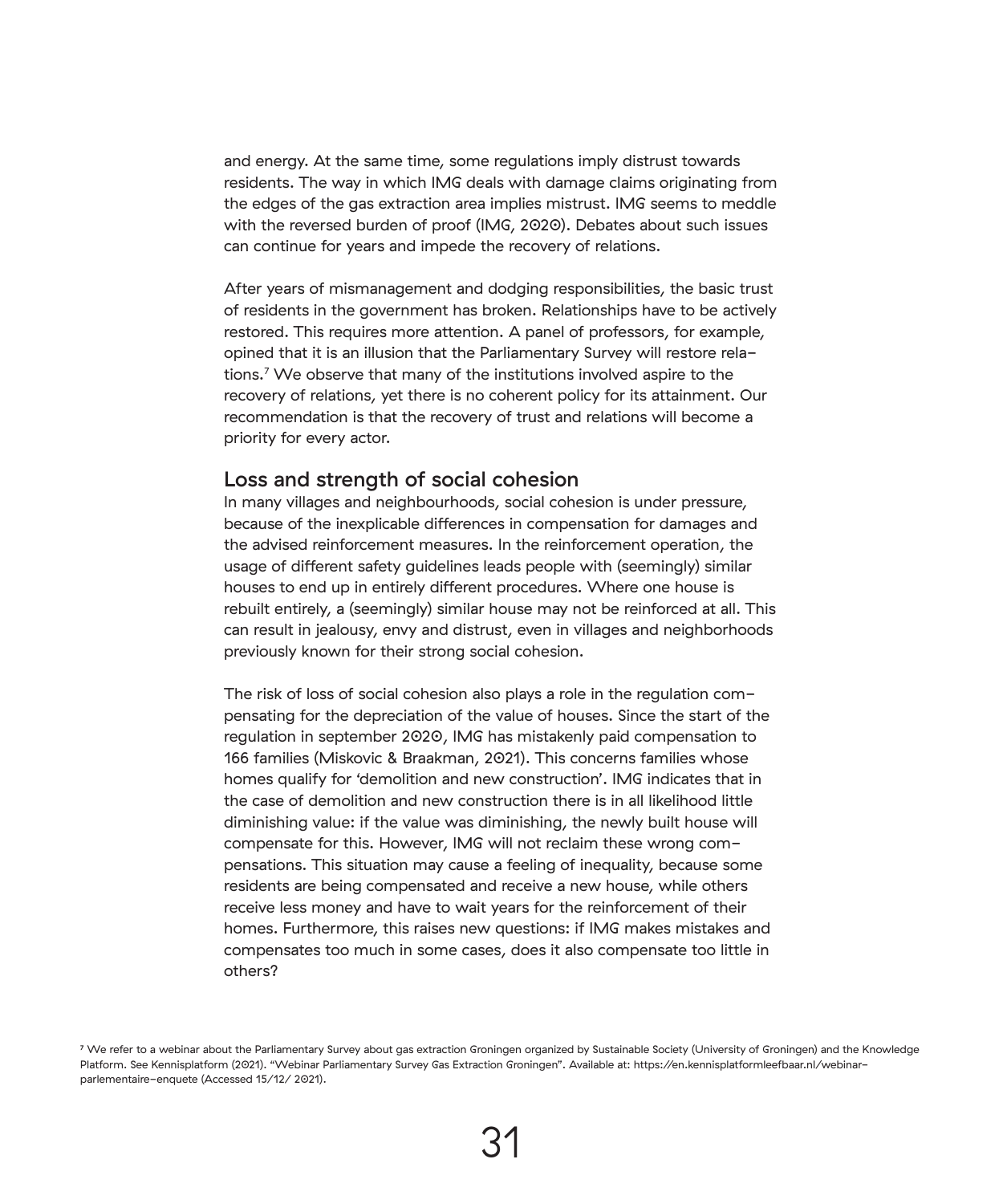In the meantime, research demonstrates that social cohesion and cooperation can make communities and individuals more resilient. The loss of social cohesion may increase the negative impact of gas extraction problems on residents.

The strength of social cohesion becomes apparent in cases where residents took collective action, for example as a reaction to the experienced pressure on social cohesion or the physical appearance of villages or neighbourhoods. In Appingedam (*#EnWijDan*) and Overschild (Village Workgroup Reinforcement Overschild, *Dorpswerkgroep Versterking Overschild*, DVO) residents collectively took action to ensure equal treatment in the reinforcement. Residents recognize a collective interest in the reinforcement or re-design of their environment. By uniting, residents increase the chance that they will be granted a seat at the negotiation table and that they will be able to regain control over the design of their living environment. However, such collaborations do have a shadow side, as you can never involve and satisfy everyone.

Considering this situation, we observe a discrepancy between the experiences of residents and the policies pursued. Residents often benefit from a collective approach which positively impacts their resilience, but the current methods are aimed at individuals. When furthermore, different policies appear to almost randomly apply to different people, this negatively affects social cohesion even more. Where collective interests are at play, this should be incorporated into policies. This starts in our opinion, with support for and the strengthening of community initiatives.

### 3 What could strengthen the position of residents and communities?

Improving the situation of the residents in the region requires measures that are aimed at material restoration, procedural restoration and the restoration of relations. Below we elaborate on these three dimensions of restoration in Groningen.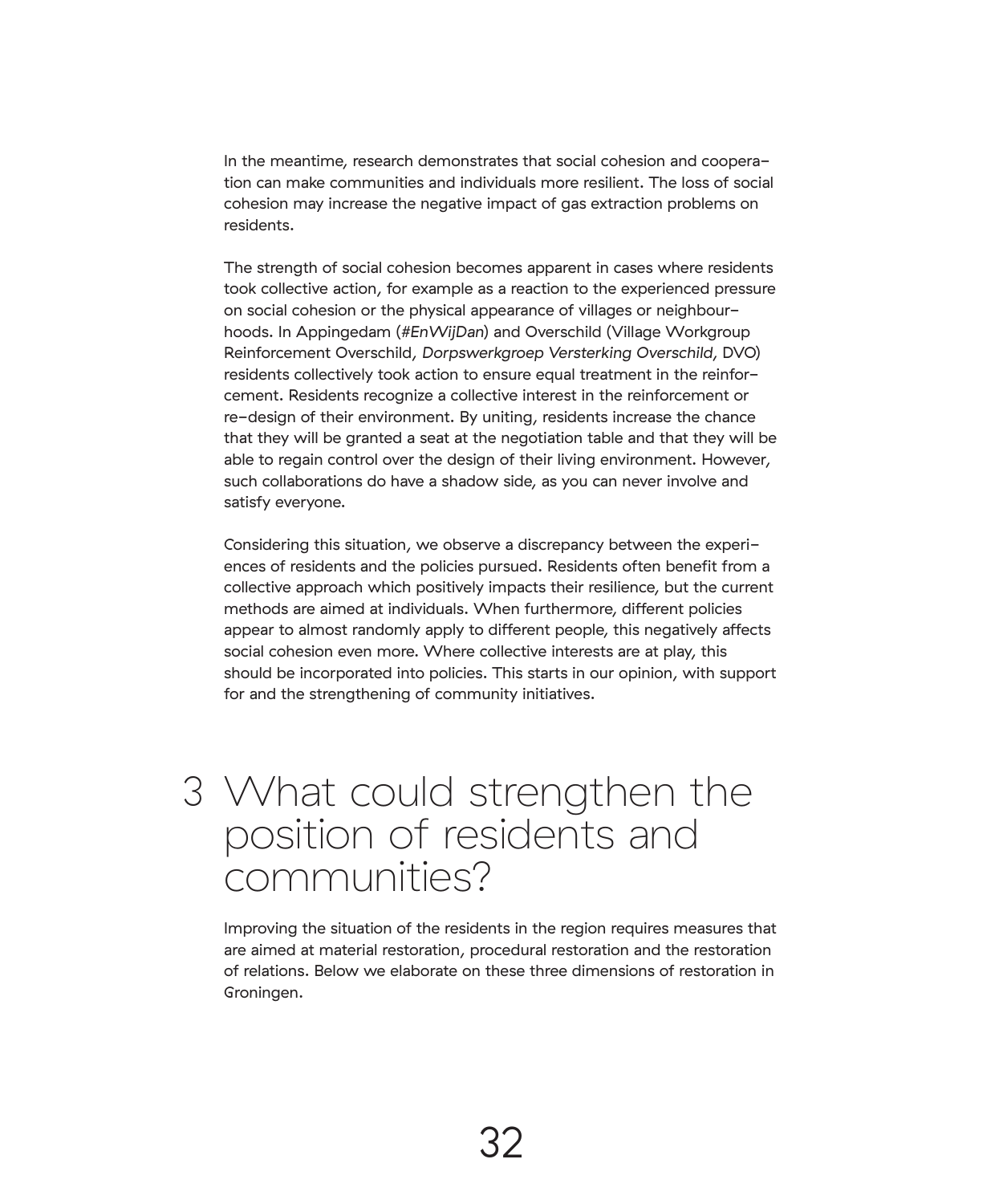#### Material restoration

Since 2013, damage repairs, safety and compensation are the main goals of the government in relation to gas extraction issues in Groningen. However, the many systemic changes appear to hinder progress in relation to these goals instead of facilitating progress towards achieving them. These changes were partly made to deliver quality, but also to justify the costs incurred. In practice we observe that the constantly changing (safety) requirements hinder the implementation of policies aimed at material restoration.

These changes create uncertainty and cause unrest, for example with the reversed burden of proof: it is a form of recognition for residents and provides some security and trust, but since it was taken up legally in 2017, there are signals that damage inspectors apply it inconsistently. IMG therefore commissioned a study into the settlement of damage claims in Norg and Grijpskerk (Van Hofslot, 2020). Slowly but surely, the burden of proof once again becomes the subject of debate, especially when the director of the NAM began to weigh in on the discussion (Middel, 2021).

Various actors, amongst which the Groninger Gas Council, have called upon the government to instate one central office to which residents can turn for both damage claims and the reinforcement of their homes. They expect that simplifying processes for residents will improve the execution of reinforcement and damage policies. However, as these are theoretically (legally, financially) different tasks and because the roles of IMG, NCG and NPG have become increasingly distinct, this central office has not been installed. Damage claims are legal settlements initiated by individual citizens. Reinforcement is initiated by municipalities and aims at restoring safety in the region as a whole. Meanwhile, making houses more durable and sustainable appears to be difficult to integrate within these other two tasks. Nevertheless: an integrated approach would provide clarity to residents and allows for a more efficient, area-based approach.

Currently, reinforcement is mostly aimed at safety, based on national criteria supervised by the SodM. Therefore, the reinforcement approach is focussed primarily on material and technical considerations about safety. In the handling of damage claims, legal considerations are leading. We believe it is preferable and more straightforward to focus on the overall quality of neighbourhoods and of the lives of residents. If residents are properly consulted about their own situation, that of their village or neighbourhood and the improvements they deem necessary, solutions could be effectively adapted to their housing needs and desires, societal functions and sustainability. Yet, an approach in which residents and neighbourhoods are central, seems currently difficult to realize.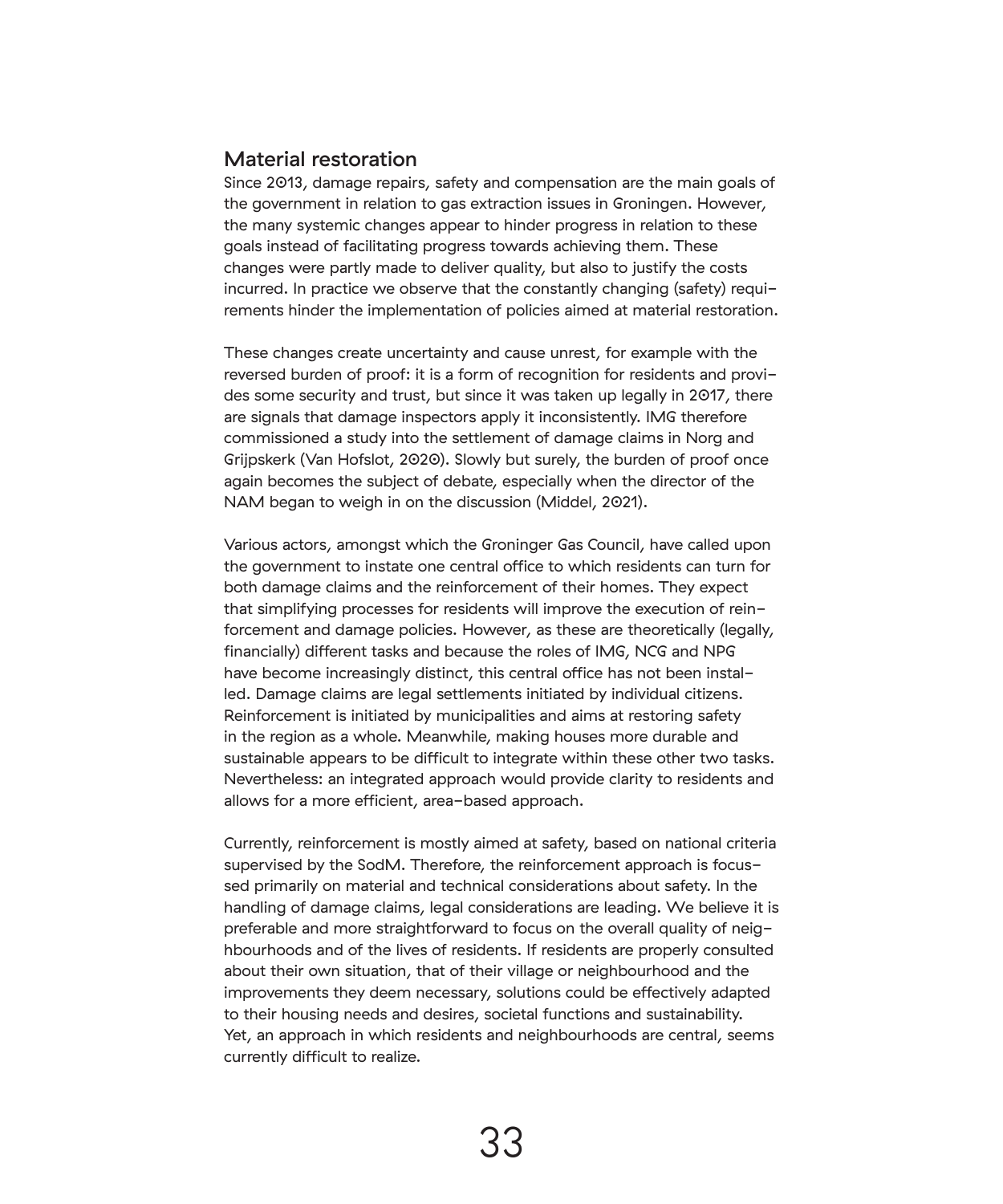#### Procedural recovery

Currently, considerable unpredictability, legal inequalities and poor communication characterize the approach to settling gas extraction problems in Groningen. Amending this should be the main point of focus in recovering procedures. It is important to note that there is a need for solutions tailored to the circumstances of residents, as there are few generic cases. At the moment, legislation and procedures stifle the execution of the reinforcement operation instead of ensuring legal equality and predictability, as was intended. The risk here is that generic regulations, while legally clear and justifiable, are not befitting for the specific situations residents find themselves in. If there is no room for tailored approaches, it is likely that residents will feel unheard and that they consider the regulations to be cumbersome or unfit. This undermines the effectiveness of rules and regulations.

The regulation of IMG for the compensation of immaterial damage inflicted by the NAM is a development towards the recognition of the psychological pain that affects many residents (the regulation was launched in November 2021). To provide the envisioned recognition and satisfaction, a few conditions need to be met: the regulation needs to be transparent, fast, easy to understand and not burdensome for residents. Rules and procedures are important and necessary, but the "tone" (e.g. do the procedures imply distrust towards residents?) and the attitude of assessors and policy makers (e.g. do they really listen to residents?) are of vital importance for the fair handling of claims.

Whether this regulation for the compensation of immaterial damages will be sufficient, remains to be seen. The problems in Groningen are far from over and restoration and reinforcement will continue to play a role in the foreseeable future. Compensation for immaterial damages should be provided timely and not years after the harm incurred.

#### Recovering trust and relations

The issues arising from gas extraction have caused significant damage to social relations, for example those between the government and citizens. Recognizing pain and suffering by providing compensation is currently, as far as we know, the only concrete approach aimed at restoring relations. However, adequate financial compensation for material and immaterial damages will not automatically lead to the restoration of relations. Residents need to feel that they have been treated justly and be able to trust that they will also be treated justly in the future. Above all, they need to be able to perceive the government as a trustworthy actor and ally. This requires more than merely the repair of mistakes made.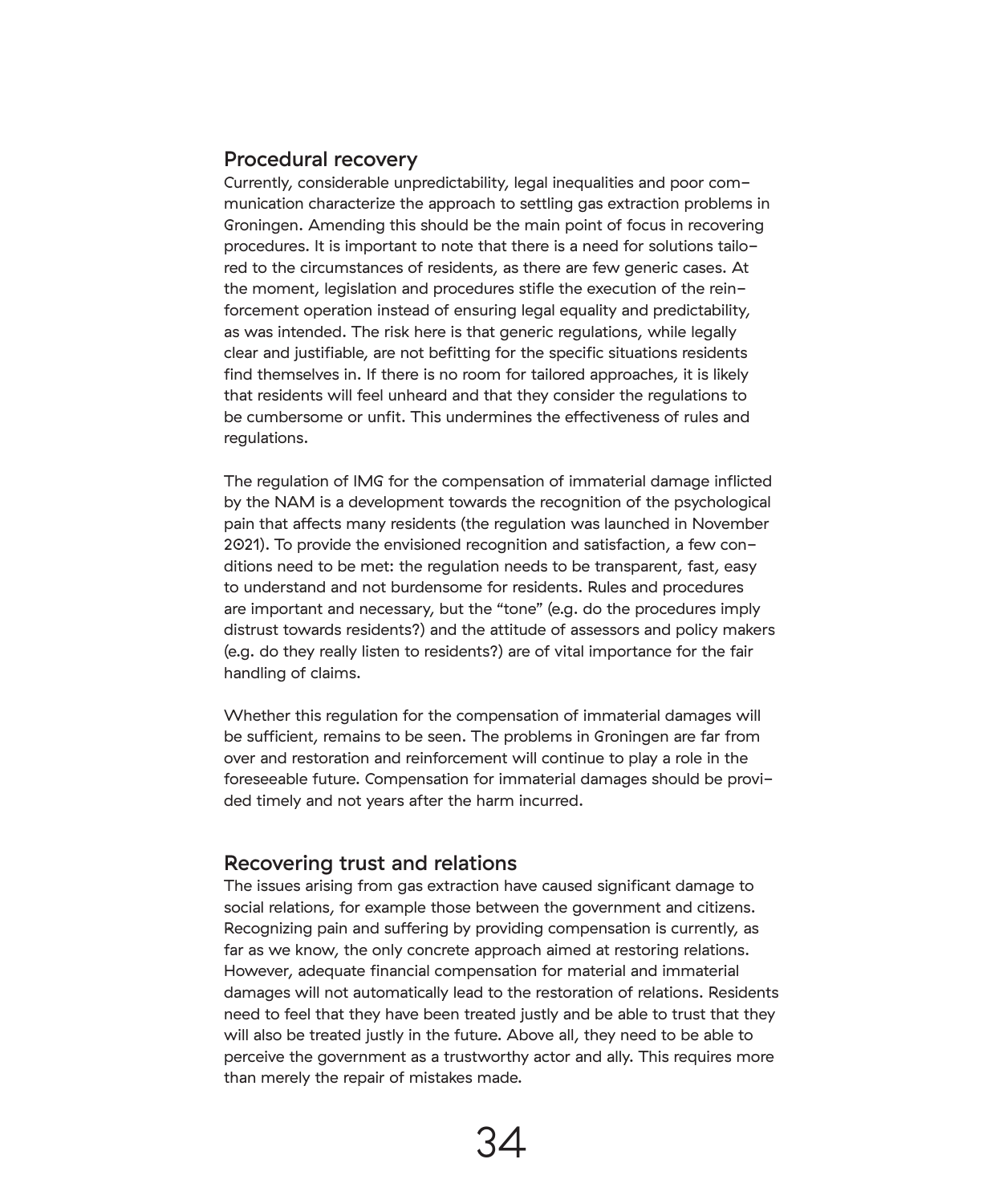Within communities, relationships are sometimes damaged as well. Instead of impairing social cohesion, damage repairs and reinforcement should support a community. When compensation for damages and reinforcement measures inexplicably vary within villages or neighbourhoods, this leads to jealousy and frustration. This can be prevented by a collective approach, whereby communities are consulted about the perceived challenges, solutions and preferences. The current approach is often too individualistic, which can cause new problems: the dissolution of community spirit.

Some projects do strongly capitalize on the strengths of communities. The importance of a support base and civil participation is increasingly acknowledged. The project Toukomst<sup>8</sup> (Groningen dialect for 'future'), initiated by the NPG exemplifies an ambitious accomplishment. The high number of applications by residents does not only testify to their enthusiasm, but also clearly demonstrates residents' willingness to put effort into improving their environment, if given the chance. Now that the execution phase for most Toukomst-projects has commenced, it becomes important to explore whether and how this approach can be continued and generalized to be applied in other projects.

Finally, the relationships between different governments and levels of government have been severely damaged. The continuously changing approach of the national government has compromised the position of municipalities. For example, in the village Overschild, the municipality initially acted as a supporter and co-instigator of a collective approach to reinforcement. When changes in the approach of the national government and NCG interfered with this approach, it undermined the agency of the municipality. Improving the relationships between levels of government needs to be a main focus.

<sup>8</sup> Toukomst is an initiative of the NCG, where residents of Groningen can hand in ideas for the development of the province. The best ideas are rewarded subsidies: https://www.toukomst.nl/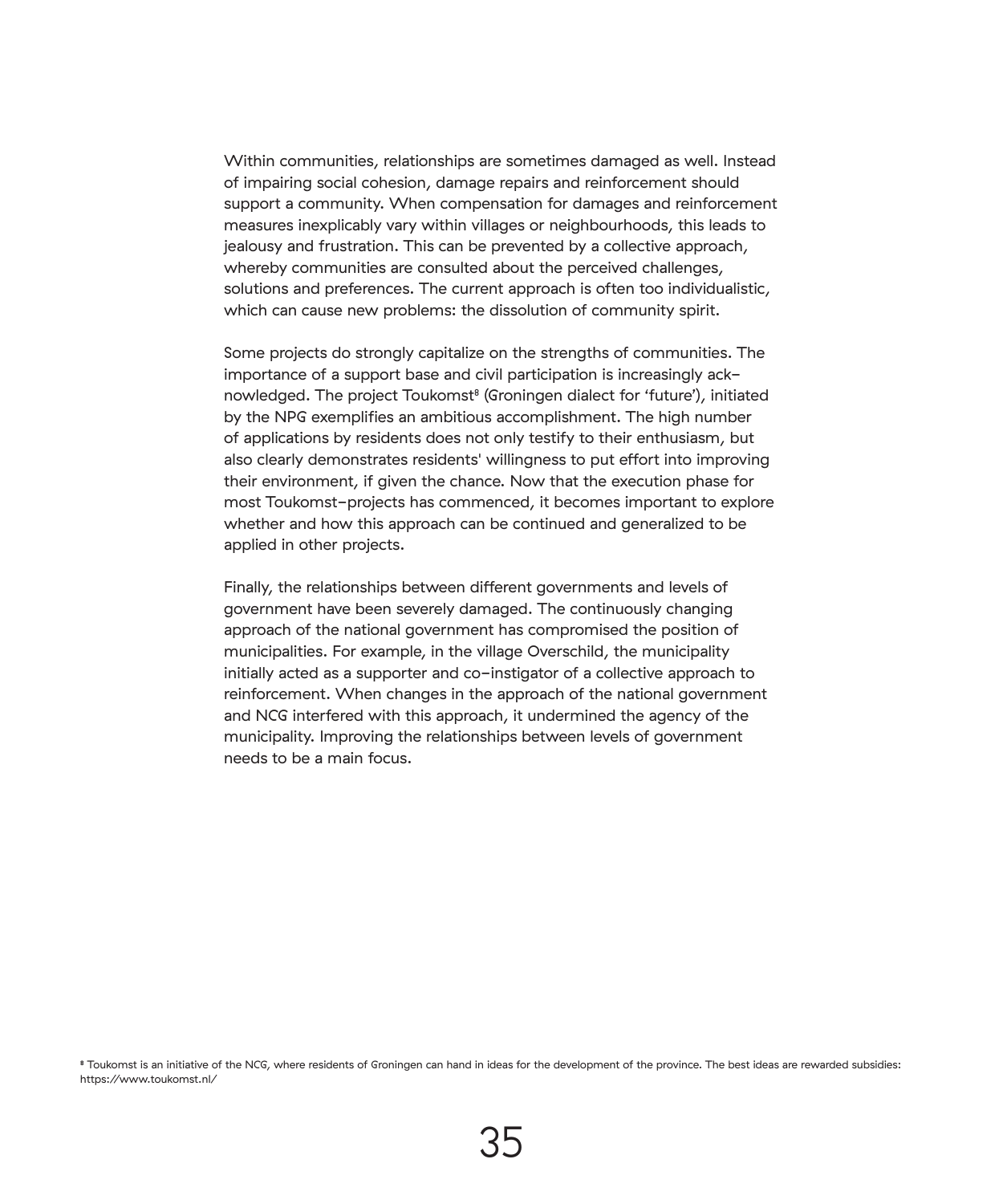## What does this mean for 4the approach now and in the future?

Which lessons can we learn from the issues that have arisen from gas extraction in Groningen and from the way in which these issues have been dealt with? The central lesson, we believe, is that the societal impact of gas extraction and the associated damages has been denied for too long. In response to these issues, the primary focus was not the well-being of residents, but the economically profitable continuation of gas extraction. The current issues with the reinforcement operation originate here: they are a result of ignoring social impact.

The (scientific) literature on Social Impact Assessments (SIAs) provides an array of opportunities for the prevention, reduction and mitigation of social impact before, during and after mining operations. Drawing on this literature, we explore how mining policy can be structured so that residents experience a more fair division of costs and benefits.

The literature on SIAs distinguishes seven different phases of projects (see Figure 2) (Vanclay, 2015). All seven phases of a project require the active prevention, reduction and mitigation of negative social impact. In the exploratory phase, a SIA is performed, and measures are recorded. During the project, social impact can be monitored referring to the previously established parameters. Involving and informing stakeholders through meaningful participation is required in all phases of the project.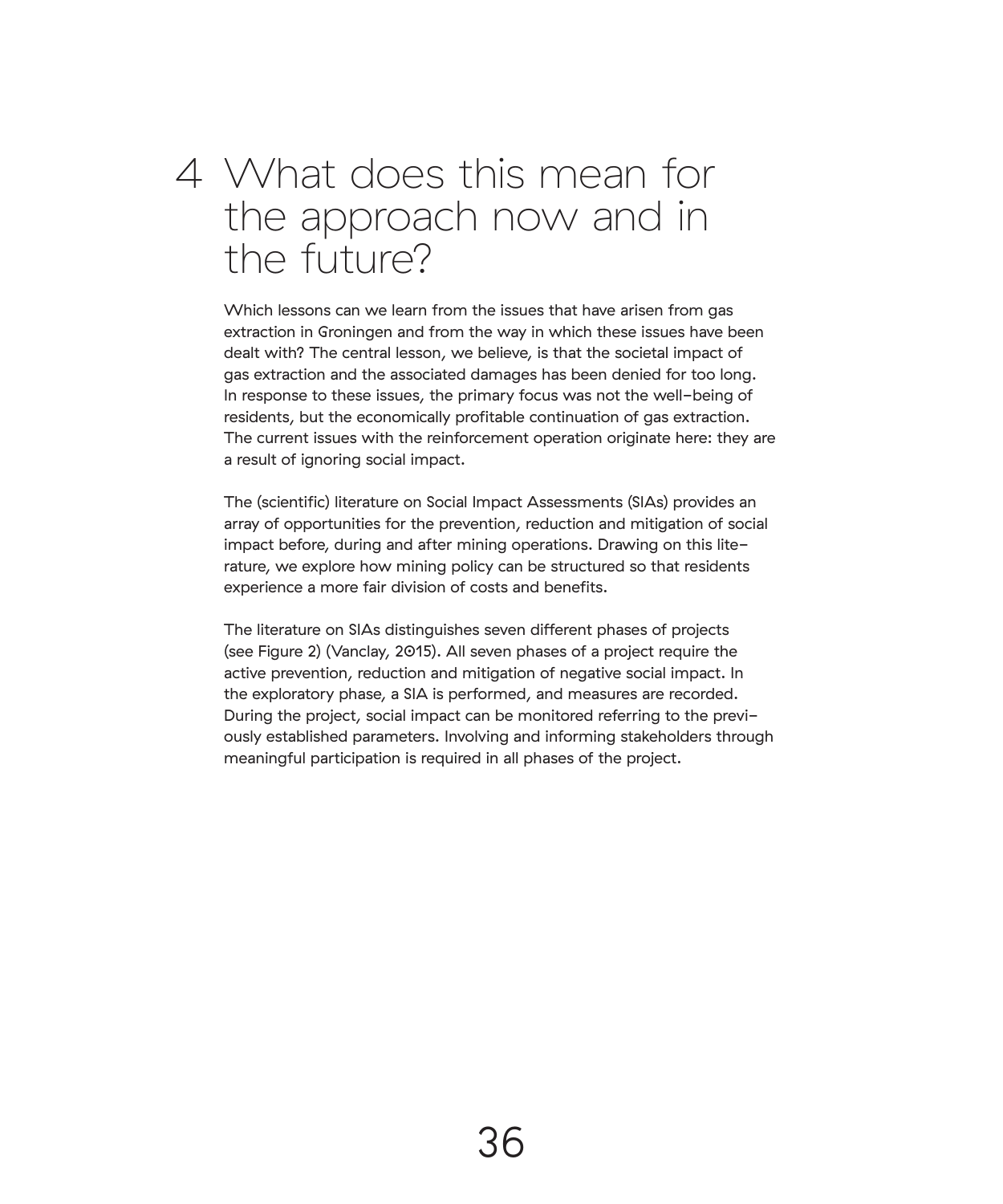

Figure 2. An overview of phases in a Social Impact Assessment (Vanclay, 2015).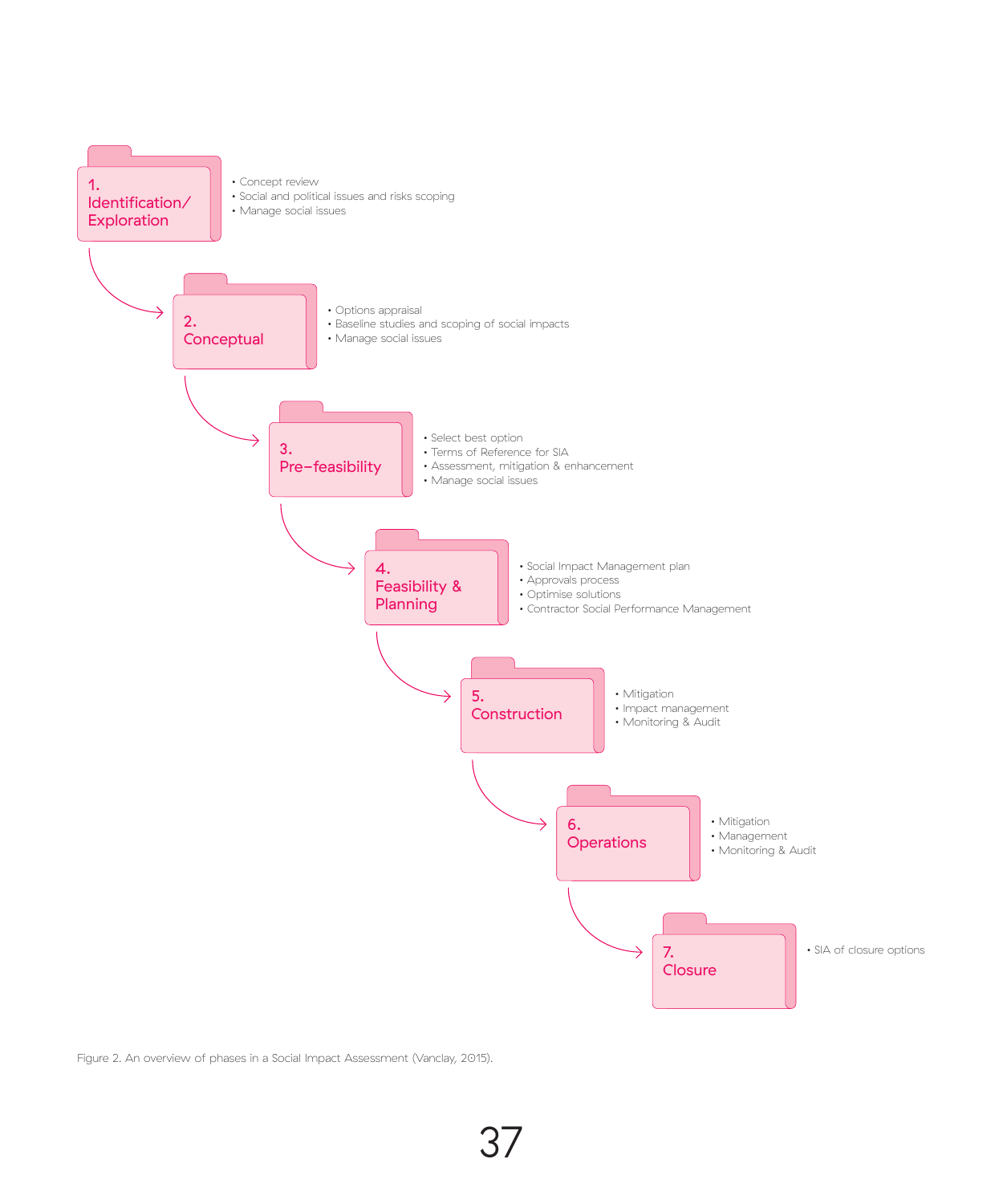#### *Social impact assessment - preventing a new disaster in slow-motion*

We observe that the learning capacity of the Dutch government appears to be limited. The ways in which licenses for mining projects are granted and mining projects operate, often repeat the mistakes made in Groningen. Too often the government and private sector decide together and residents are involved too late or not at all. There are several examples of similar situations concerning smaller gas fields in the Northern Netherlands, the placement of solar farms or wind farms, explorations of the possibility of geothermal heating and infrastructural projects related to wind energy, like cables and power lines. Because the Netherlands is a densely populated country, spatial adaptations are difficult to attune to the many different interests and spatial challenges involved. The diverging interests of the government, residents, and the private sector create friction, and citizen participation is not often meaningful. Compensation and participation are insufficiently accounted for in legal guidelines.

The SIA literature provides guidelines for socially responsible entrepreneurship and should be leading for new and existing mining projects. With the implementation of these guidelines, situations like in Groningen can be prevented and mining projects in the Netherlands can be brought in line with internationally accepted norms. Apart from participation and support, residents sharing in projects' profits and properly completing projects, we discuss 5 themes from the SIA literature (based on Vanclay, 2015).

#### *(i) Socio-political context*

It is important for every company involved in mining activities to understand the socio-historical context of the area. Companies never start with a clean slate. Projects should only be considered "successful" when the parties involved manage to maintain good relationships between the company, residents and governments; these groups should not become opposed to each other. In Groningen, this could be facilitated by a critical analysis of previous and current shortcoming of policies concerning gas extraction.

#### *(ii) Mitigation and monitoring*

In future mining projects it will be crucial to recognize physical and social risks and to ensure proper supervision and monitoring. Monitoring is currently still seen as a purely technical issue in the Netherlands. There is a strong tendency to summarize everything in models and exact numbers, such as the average amount of decibels or distance to a project's activities. This approach focuses on objective technology over the experiences of affected residents. However, the development of monitoring networks is only beneficial if they are supported by the trust of citizens. This requires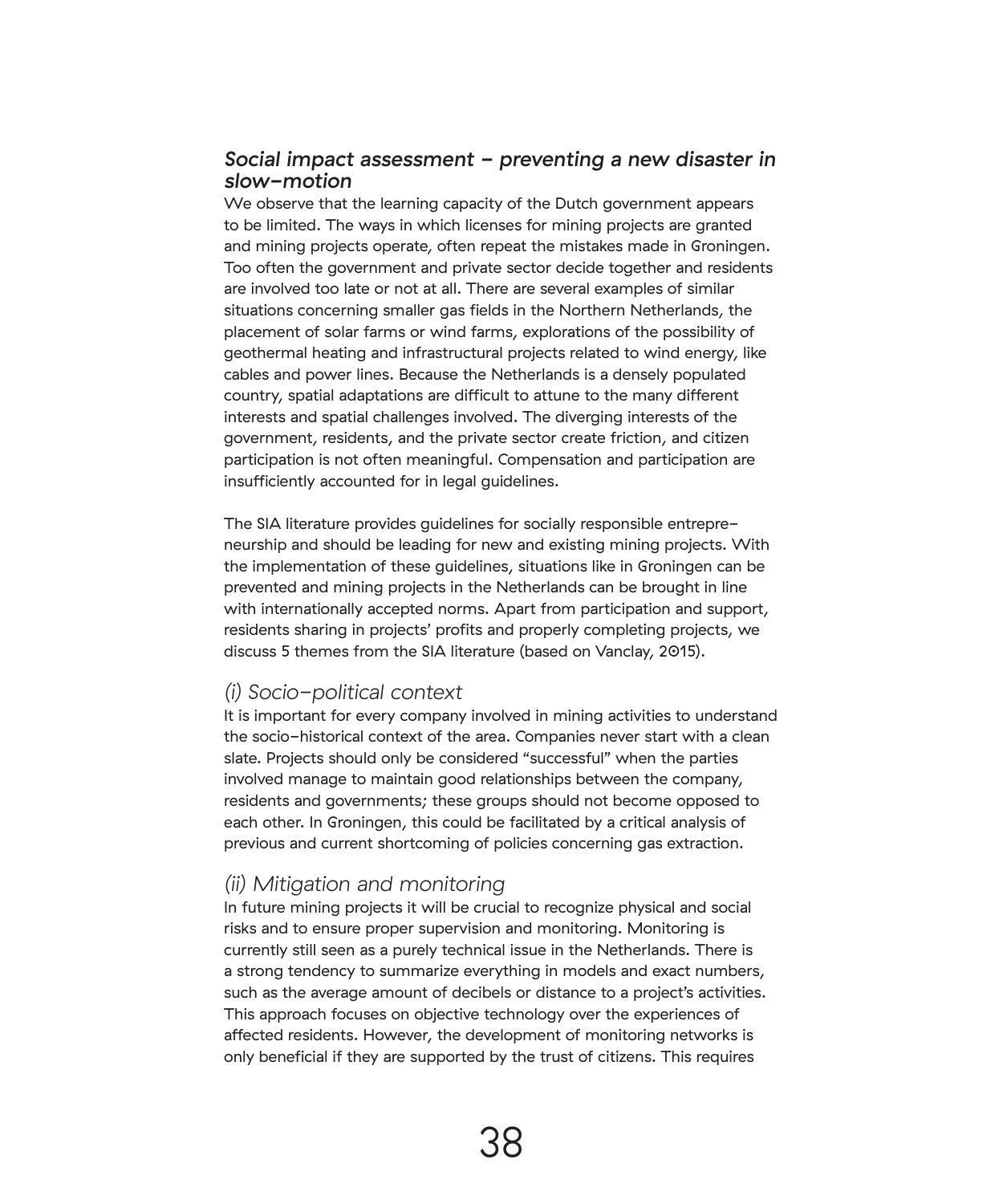more attention for the experiences of citizens. Moreover, proper monitoring includes not just technical quantifications, but also social monitoring (health impact, equal well-being etc.). The SodM calls this 'next level supervision' in which the interests of citizens are better involved (SodM, 2019).

Plans and agreements about monitoring should be made before a project commences, especially when it concerns the monitoring of acceptance and of the added value of projects. The knowledge of residents and social scientists should be integrated better.

#### *(iii) Responsibilities*

Prior to the start of projects, clear agreements have to be made on the course of action in case of mining damage or the emergence of safety risks. This includes the prior determination of accountability, safety norms and independent supervision. It is also important that the government has a mandate to intervene and stop projects entirely in case of safety risks, calamities and social disruption. To avoid a conflict of interest and allow the government to act decisively if necessary, the national government should not be financially dependent on extractive industries. Precisely this contributed to the distrust of residents in Groningen towards the national government.

#### *(iv) Social impact*

It is important to analyse possible social impacts prior to starting the project. These could be both positive and negative. Alternative strategies should be available to prevent and mitigate these impacts. These typically include a calamity fund for possible negative and unforeseen consequences.

#### *(v) Human rights violations*

Mining activities ought not to conflict with human rights. The United Nations Committee for Human Rights already expressed its concerns about the situation in Groningen. It is of vital importance that new mining projects do not repeat such violations.

#### Participation and public support base

Currently, participation trajectories are too often merely used to (retrospectively) legitimise decisions. One principle of SIAs is that people have the right to be involved in decision-making about planned interventions before these interventions can affect their lives (Vanclay, 2015: 20). To develop sustainable projects, the participation of residents during every phase of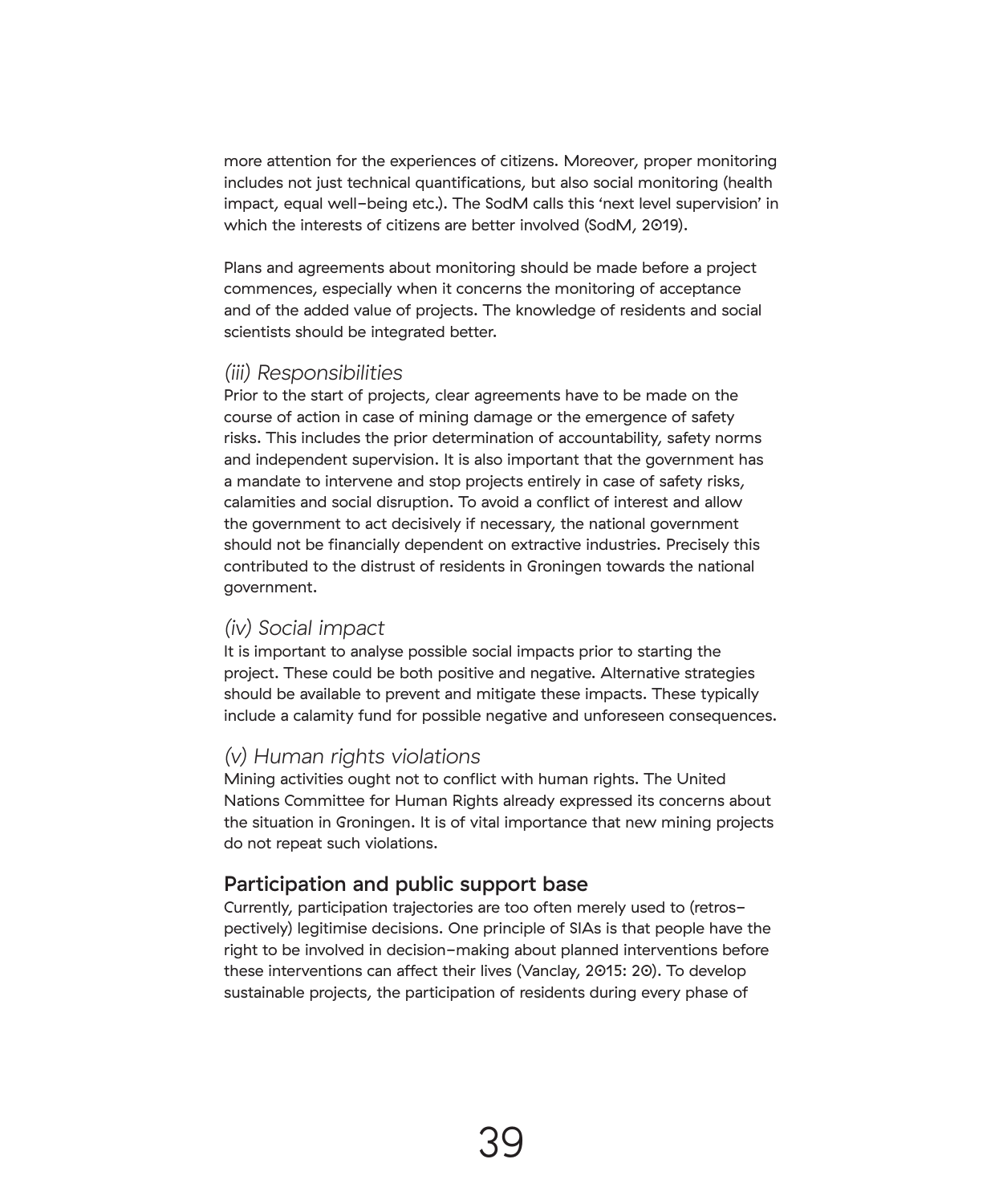a project is essential. To attain this, meaningful interaction, dialogue with all stakeholders, and having power to influence how social impacts are mitigated are important. The SIA literature considers sufficient time to inform, consult, involve and cooperate with residents to be essential. Giving some amount of control to residents often helps to involve them in plans. Residents need sufficient time to get involved and this should therefore be provided. The national government plays an important role: participation is currently not obligatory by Dutch law and more could be done to stimulate and facilitate participation processes.

In participation trajectories it is important to provide clear frameworks and principles to residents. Residents need to know why a participation trajectory is initiated: can they partake in decision-making, think along and say no? It is crippling when the interests of residents are disregarded as a result of lacking regulations: this undermines trust. Living up to one's promises is crucial for successful participation.

#### Profiting from mining

When mining projects start, this is often accompanied by high expectations and promises. It is important that ambitions are realistic and that promises are fulfilled. The eventual goal of mining projects should be for all stakeholders to profit from the activities, especially households with limited incomes. Improving employment opportunities can be an incidental benefit, but a region should also see other positive consequences from projects. Having control is important here. This can for example be realized with an area based fund, for which residents themselves can decide on investments in their living environment.

#### Completing mining activities in Groningen

These conditions derived from the SIA literature show that there is significant room for improvement for socially responsible entrepreneurship in Groningen (Vanclay, 2015). While in Groningen, the government has taken on responsibility for many negative social impacts, the SIA literature assigns this responsibility primarily to the operator. Decently completing mining activities and closing the Groningen field, should be a top-priority for the NAM.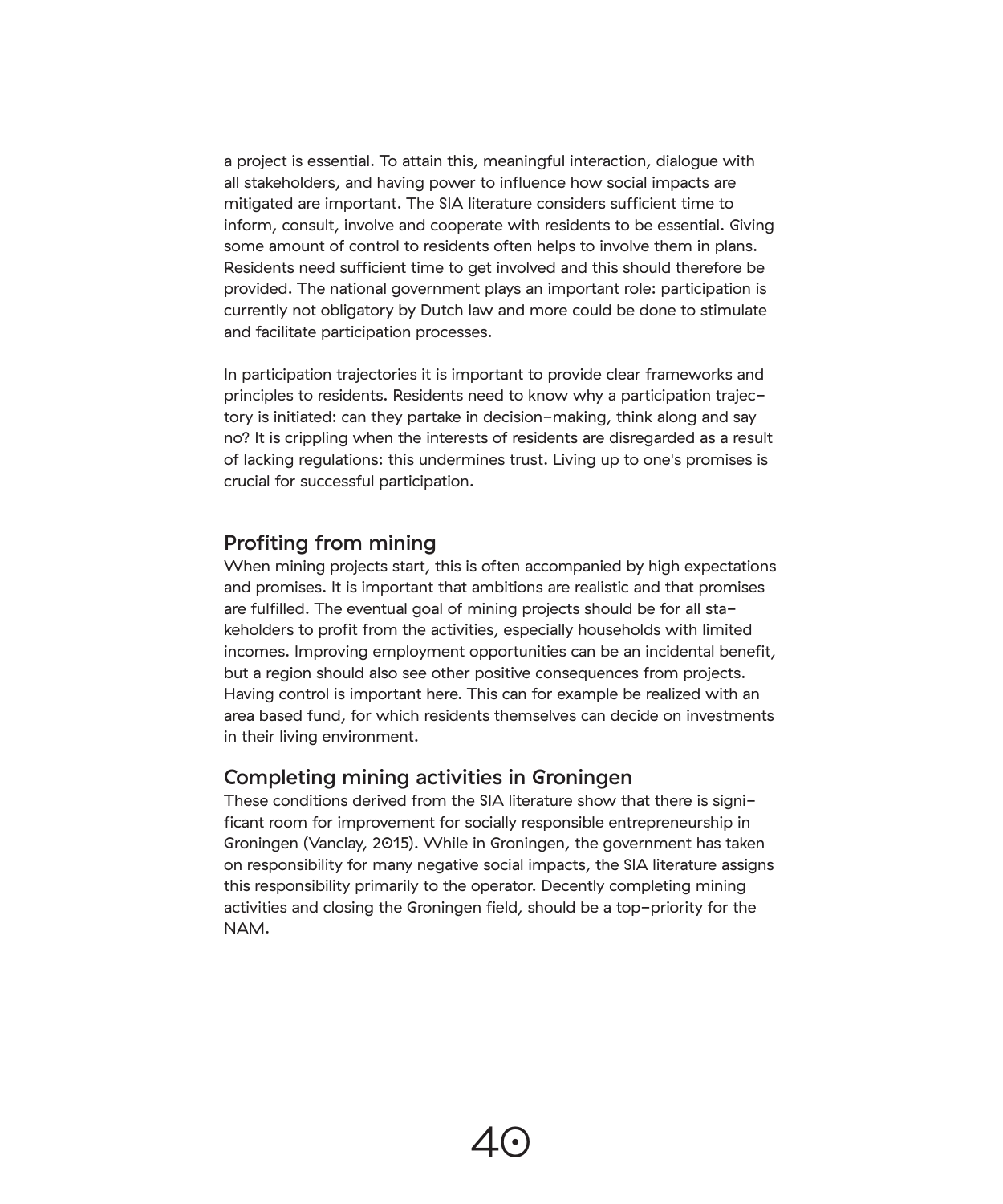What does 'decent closure' entail in this case? At the very least, the NAM should control and minimize environmental, health, and safety risks. In cooperation with the government, the NAM could create a reserve fund for restoring immaterial damage, ensuring safety and stability, and for further compensating possible damages.

Despite the NAM not being responsible anymore for damage repairs and reinforcement, the company remains responsible for its business operations. To obtain and maintain support for mining operations in the future, a good reputation is important. A decent completion of current activities can crucially affect future support. The restoration of trust and forgiveness for the suffering in Groningen will take a long time. In Groningen, rebuilding the trustworthiness of private companies is of vital importance, especially because many of the companies formerly involved in gas extraction are making the transition towards renewable energy provision in the region. Currently, the trust of residents is extremely low and assigning the region a prominent role in the energy transition feels like adding insult to injury. It will be extra challenging to make the acceptance of future projects attractive for residents.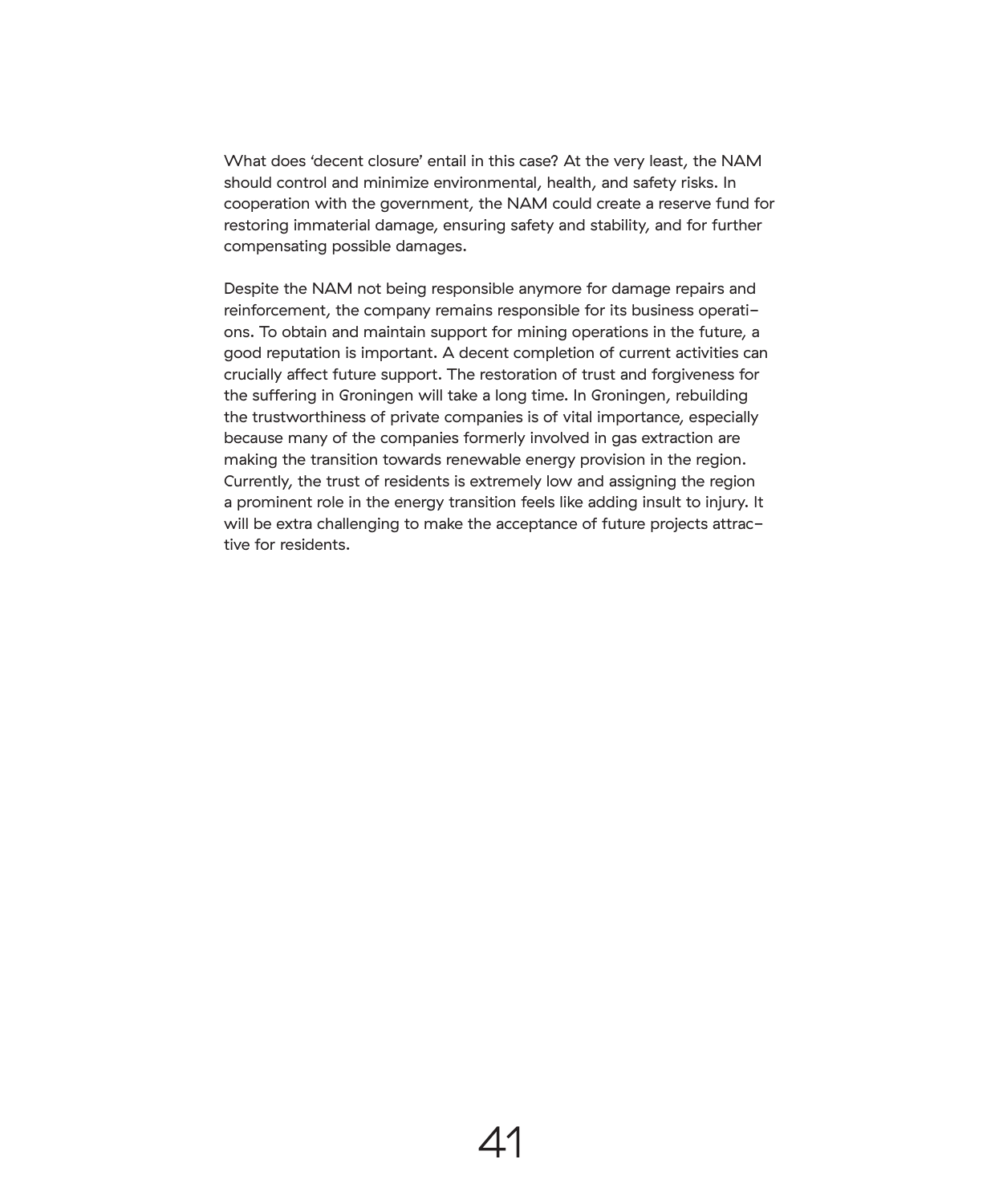## Disruption and unsafety: what do we learn from Groningen for future mining projects?

By law, mining should prevent negative impacts for people and the environment, damages and reduced safety (Mijnbouwwet, art. 33). In 2018, the mining law was changed and it now makes explicit that it is necessary, in Groningen, to avoid 'societal disruption'. There is a lot to be learned from mining in Groningen about negative impacts, unsafety and societal disruption. In this part we draw some lessons. This is not just relevant for the implementation of the law. It is also vital that future mining projects learn from the example of Groningen.

The mining law was adapted in 2018, because of the severe and widespread societal disruptions happening in Groningen. Gas extraction would go towards zero, and the Minister of EZK would determine the amount of extraction from the Groningen field. This implied a difficult decision. On the one hand, there has to be a sufficient supply of energy (security of supply, article 52d, section 2b). On the other hand, physical unsafety and societal disruption has to be kept to a minimum (section 2a and 2e). The term 'disruption' is new in the context of Dutch mining law.

What does societal disruption entail? The law seems to focus first and foremost on physical safety. The first section explicitly indicates that the collapse of buildings needs to be prevented and refers to the '105 -5 norm' to quantify the risk (section 2a).9 Additionally, the law states that societal disruption in Groningen is undesirable and that the same is true for other parts of the country if energy supply is at risk due to the closure of the Groningen field (section 2e, 2f). With the term societal disruption, the minister refers to 'societal consequences like delays in damage repairs, social insecurity, health effects and social unrest' (Kamerstuk 2019, D25469). Thus, societal disruption is used as a catchall phrase for damage, unrest and health issues. It also includes 'social security': the safety of residents. Logically, the physical safety of buildings is part of this: the 105 norm refers to the probability of residents dying due to collapse. As visually represented in Figure 3, the physical safety of buildings is not really a separate article in the mining law, but can also be considered a natural part or subset of the concept of social disruption (section 2a, 2e).

Also noteworthy is that the term 'disruption' implies that damage, unrest, ill health and insecurity become unacceptable beyond a certain threshold. But as of yet, the law does not attempt to specify what kind of threshold should be applied. There is only a norm for the collapse of buildings, not for the other negative impacts of mining that disrupt society.

<sup>9</sup> The 10<sup>5</sup> norm, also known as the Meijdam norm, dictates the maximally acceptable probability of an individual passing away as a result of the collapse of a building in case of an earthquake. In Groningen this maximally acceptable probability is set at <sup>1</sup> in 100.000.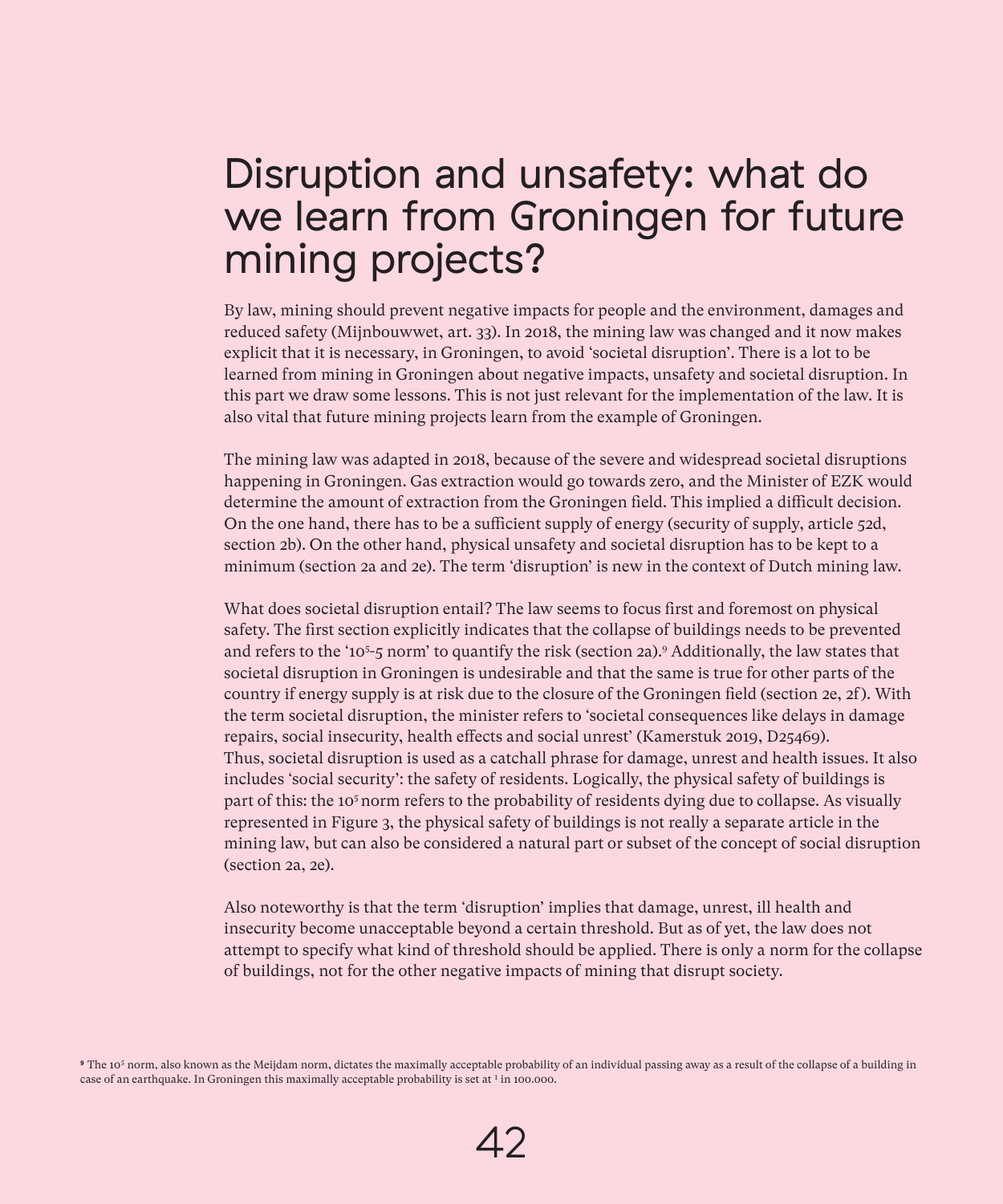

Figure 3. Societal disruption in the mining law

We would argue that it is illogical and even dangerous to reserve a special status for physical safety in the law. A practical example from Groningen can illustrate this. A resident who experiences acute unsafety in their home can report this. If their house is subsequently found to be unsafe, authorities can take several steps. One is to reinforce the building with beams. As a result it passes the safety norms (risk is < 105 ). But is a building full of support beams for several years a safe living environment for the residents involved? Hardly, of course. Another option authorities have (and have used numerous times) illustrates even better how the restoration of safety can, under current law, inflict serious harm on residents. Authorities can declare a building unsafe and unfit for residence. The residents have to leave and the house will be demolished. On paper, the destruction of all homes would fully restore safety. But this is obviously hugely harmful and therefore undesirable both for residents and government: structural treatment of people in this way is unsustainable and violates (among others) the European Charter of Fundamental Rights.

43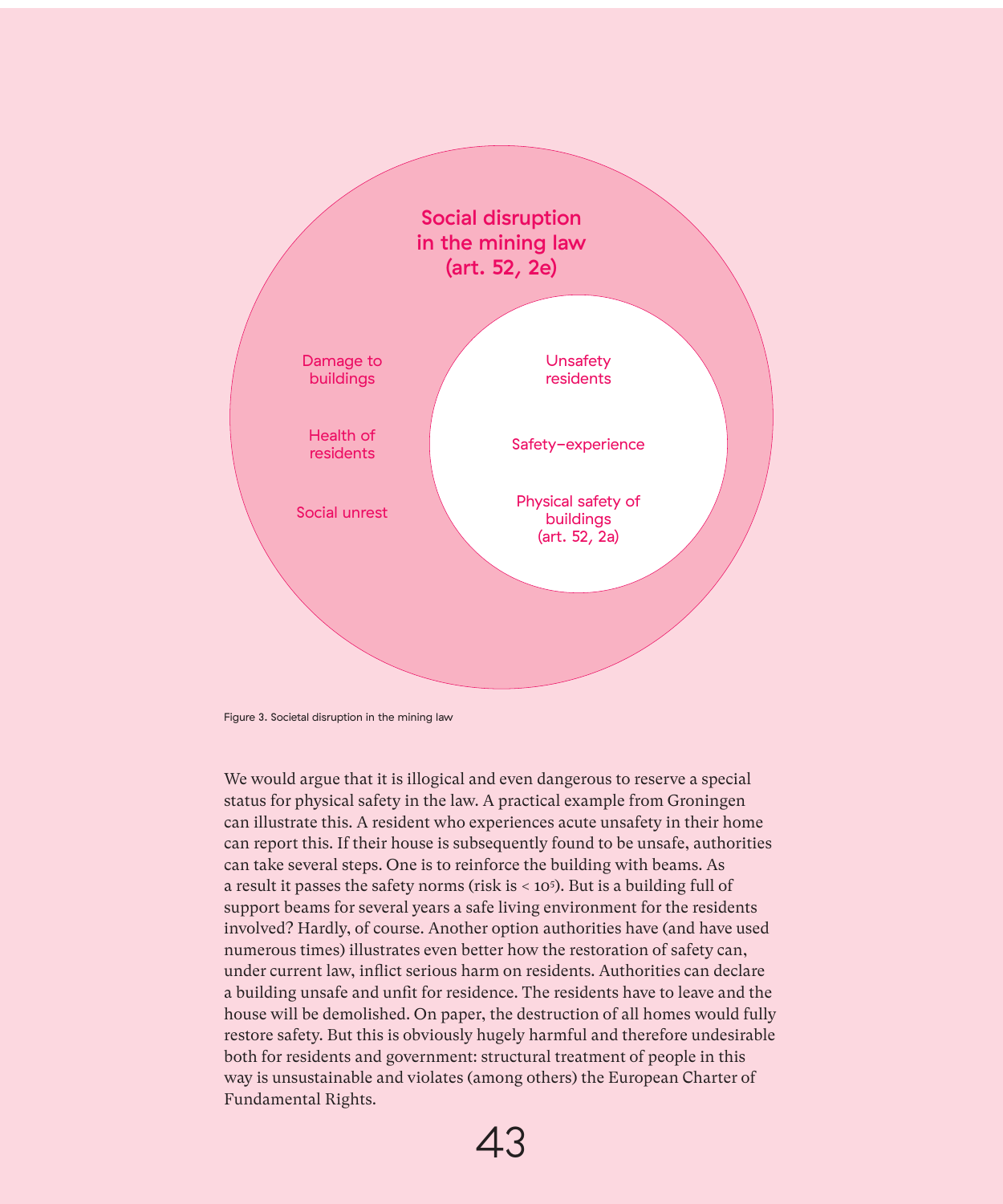This example demonstrates that it is nonsensical to place the safety of buildings above the safety of residents. The building norm cannot be the point of departure: the safety of residents has to be central, not that of buildings.

#### Analysis: lessons from Groningen

Our literature studies provide a complete picture of the spectrum of social impacts that can arise from mining (Busscher *et al.*, 2020; Hupkes *et al.*, 2021; Sluiter *et al.*, 2018) What are the 'lessons from Groningen' for these negative impacts and for societal disruption? We distinguish between causes, incidents and consequences. Furthermore, there are measures to prevent incidents (prevention) and measures to deal with consequences (recovery and aftercare).

This distinction is known from the 'bowtie model' (see Figure 4) which is used in the Dutch national safety strategy (RIVM, no date): the methodology used by the national government to prepare for all kinds of acute disasters



Figure 4. 'Bowtie model' for risk control

and catastrophes, ranging from natural (floods, epidemics) to human and industrial (nuclear disasters, terrorism, earthquakes etc.). The slow motion characteristics of the problems surrounding the earthquakes in Groningen and the COVID-19 pandemic did not fall within the frame of 'integrated risk analysis for national security' but the bowtie model still helps with the analysis.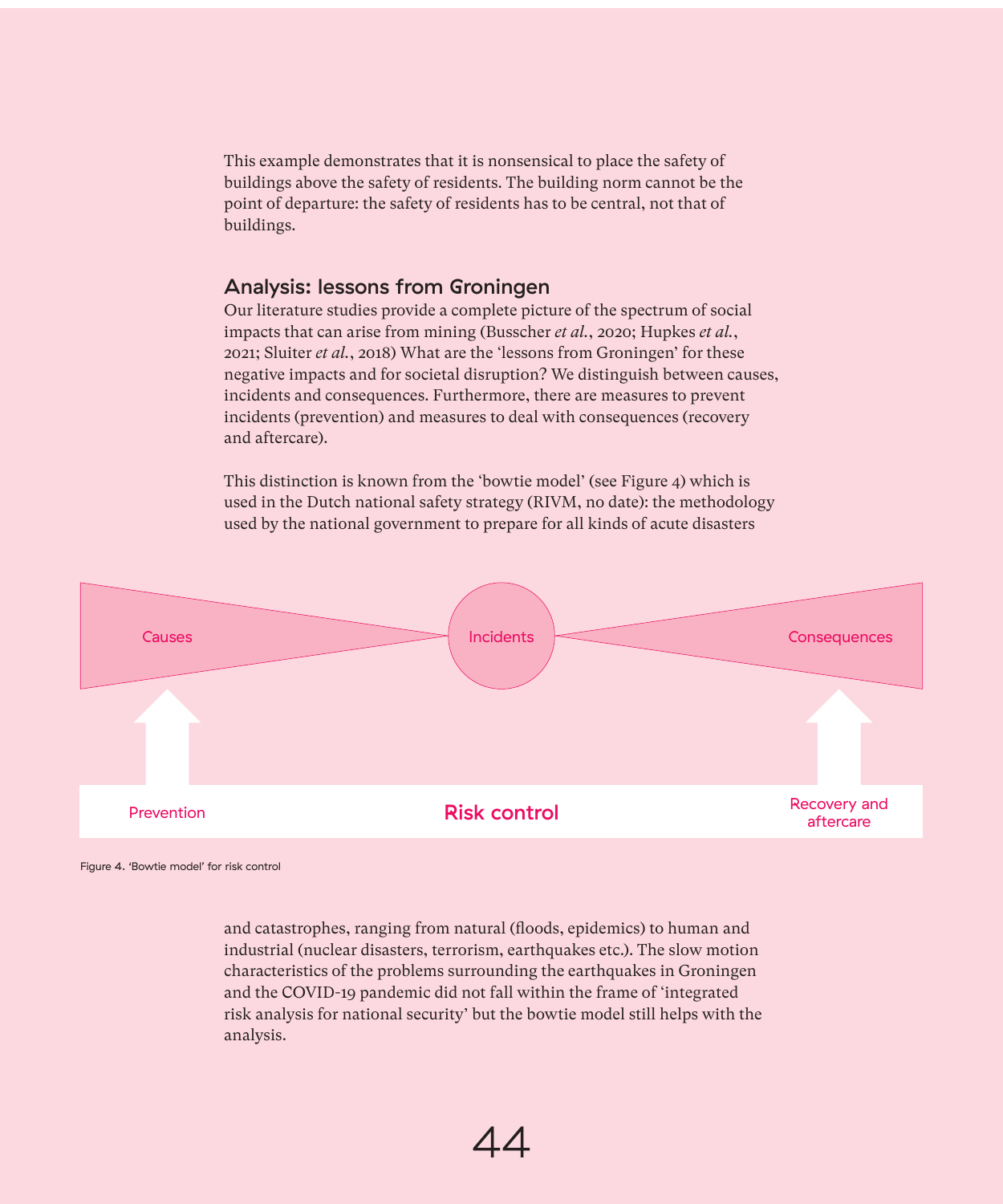*Causes.* There are four risks. Soil subsidence, earthquakes and the risk that toxins like natural gas condensate are released, are known to have direct consequences for residents and institutions. The fourth risk is a substantially bigger earthquake which causes buildings to collapse. (the biggest so far was M=3.6. With an earthquake of M=4.6, 10 times the amount of energy is released). This is a hypothetical risk: an earthquake of this magnitude has not occurred so far but the possibility cannot be excluded.

*Incidents.* No acute disaster occured in Groningen. However, since 2000 (and according to some long before that too) incidents have occured.

- Heavier earthquakes, like the ones in Westeremden (2006), Huizinge (2012) and Zeerijp (2018) have led to waves of damage claims.
- Infrastructure (waterworks) had to be adapted to deep soil subsidence.
- Deep soil subsidence does so far not cause direct damage to buildings. However, it does change the water balance which in turn can result in indirect damage to buildings.
- In 2018 a leak of natural gas condensate led to nuisance, complaints and health concerns among residents.

Because these incidents occur slowly but surely, because small earthquakes occur often and because the consequences cannot be controlled sufficiently, the situation in Groningen has become disastrous for residents and institutions, both in terms of scale and impact.

*Consequences.* The most important consequence for residents is that they are dealing with **mining damage.** Often this concerns small damages in high numbers: tens of thousands of claims each year. According to residents and some experts, there is also more structural damage, for example in the foundation of buildings. In some cases buildings are **acutely unsafe**, they have to be supported or are declared **unfit for residence**. An unknown number of these houses have been bought up by the NAM. The total number of residents that needed to leave their home because of acute unsafety is also unknown.

There are many indirect consequences of the gas extraction due to the ways in which society deals with damage and safety risks. An overview:

Even when damage is limited it can disrupt the life of residents. This is partly because of **inadequate damage repairs** and **poor aftercare.** For a long time, the capacity for damage repairs was insufficient. Residents had to wait very long and a lot of repairs were mostly cosmetic. Many claims were rejected.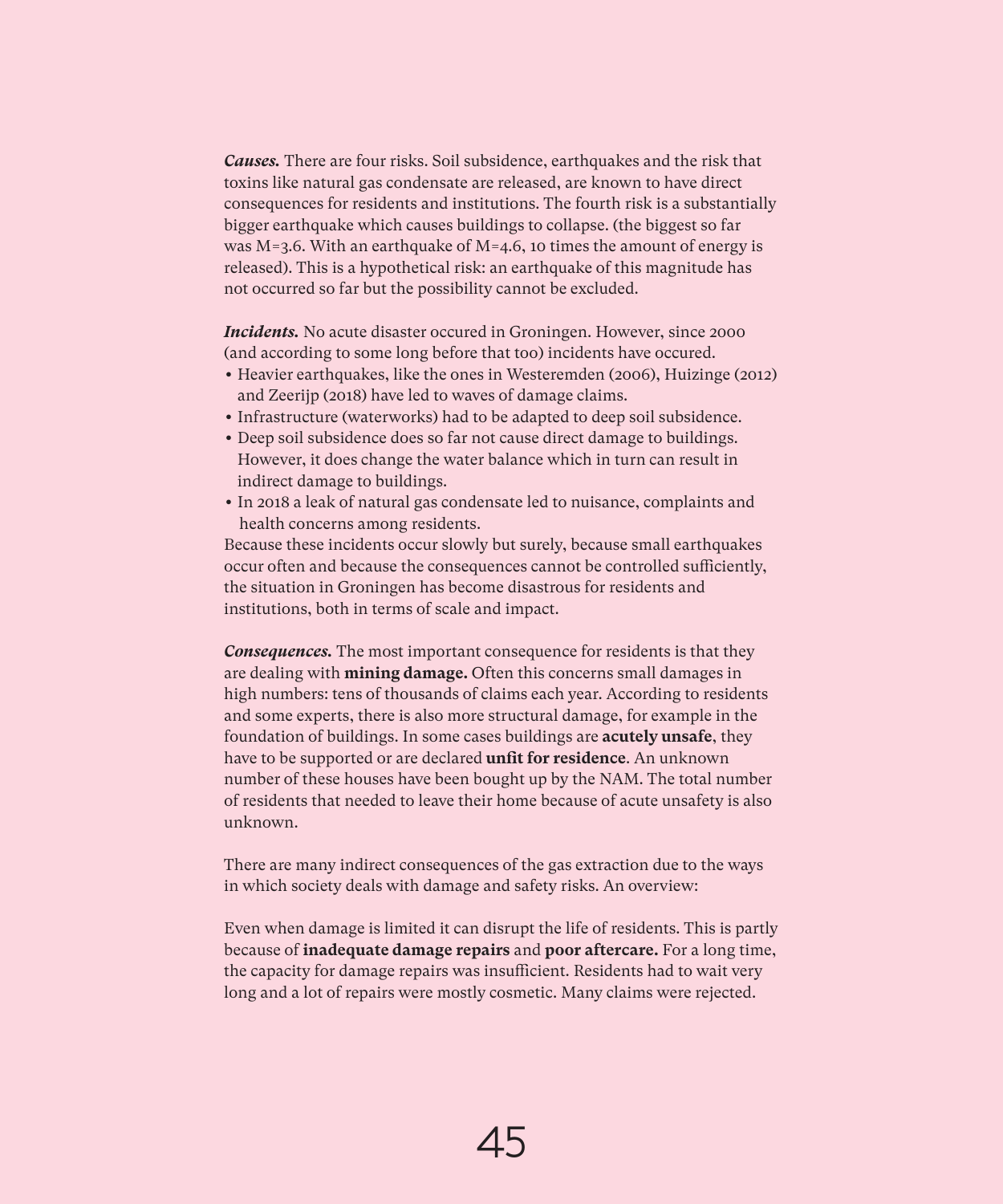Many **conflicts between residents and institutions** arose. People with complex damage trajectories often become involved in lengthy procedures. This causes many people to refrain from reporting damages, they do not want to be caught up in lengthy procedures.

Another downside for residents is the risk that buildings can collapse following a heavier earthquake. Preventive measures are being taken to reduce this risk: reinforcement. But, **reinforcement places a heavy burden on residents**. Their lives are considerably affected, the process surrounding reinforcement takes a lot of time and energy. Moving in and out of a temporary home is stressful and disrupts social ties. For the institutions and authorities involved, reinforcement also is a millstone. The reinforcement costs a fortune, is slow and arduous. The reinforcement also causes conflict between residents and institutions, among institutions and among residents. Additionally, the added value of reinforcement is questioned by some. Thus, the preventive measures themselves have become a topic of debate and an incident in itself.

There appears to be **poor cooperation between institutions, governments and the NAM** in relation to the reinforcement operation and the handling of damage claims. There are many institutions involved, it concerns many functions and sectors, and (for professionals too) it is difficult to understand why it has to be so complex and slow. Communication with residents is not great and in many aspects **residents are insufficiently represented** within the process of implementation and policy making. The flawed execution undermines trust in the responsible institutions and in the system as a whole. The lack of cooperation and the conflicts between institutions results in **unclarity and insecurity** among residents.

Another aspect is that, partly because of damages, reinforcement and insecurity, **the housing market is disrupted**. That has negative financial consequences for residents. IMG tries to repair this with compensation for the depreciation of houses. However, this regulation may induce more discussion, inequality, dissatisfaction and social unrest.

Ultimately, this collection of consequences has a negative impact on the **liveability** of the area and threatens the conservation of its **cultural heritage**. The strongest effect on the well-being of the population is that residents feel **powerless** and **unsafe**, as demonstrated in research from *inter alia* Gronings Perspectief. The experienced unsafety does not only result from earthquakes, damages and physical unsafety, but is also caused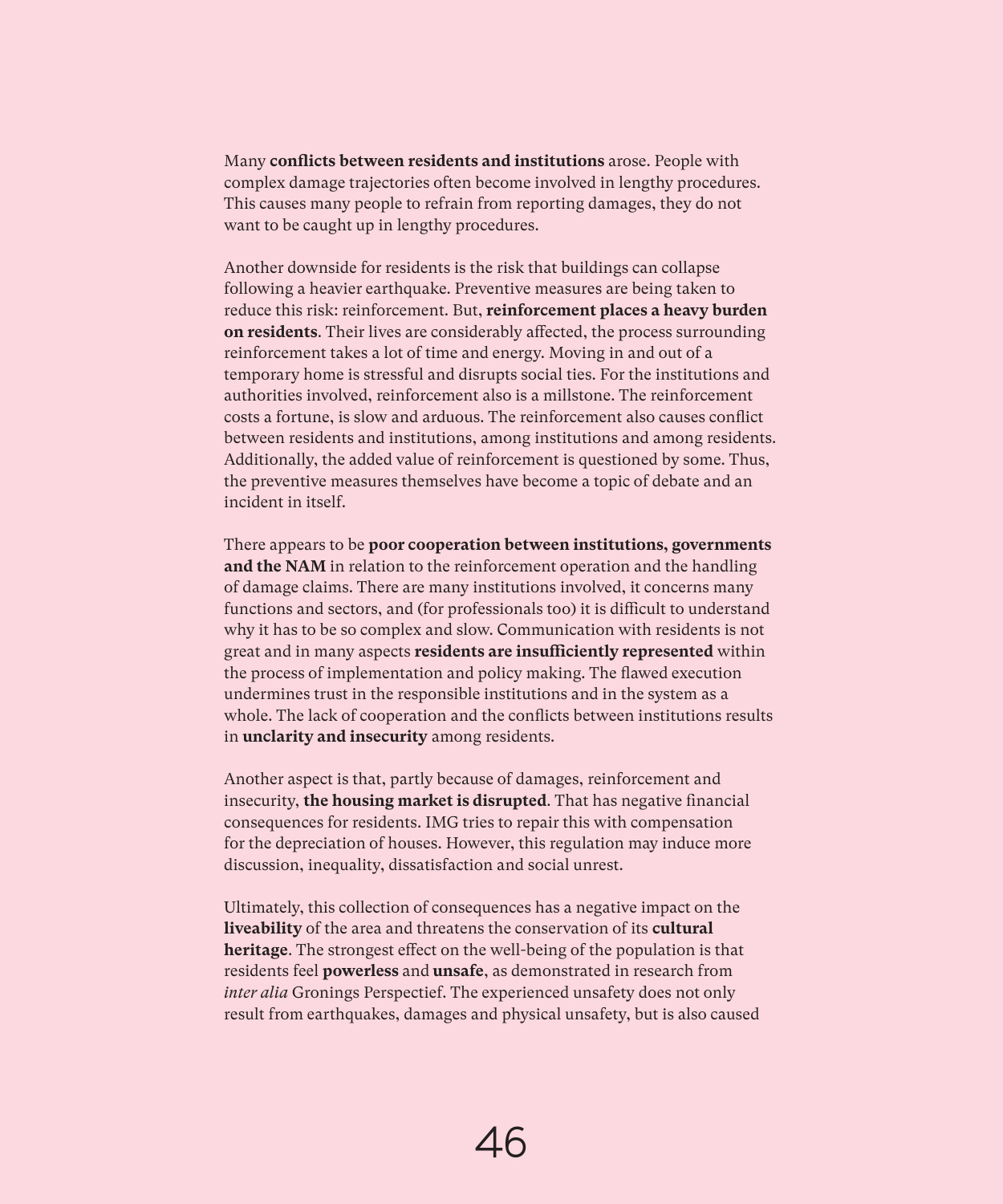by the mentioned insecurity, the 'fuss' concerning damage repairs and reinforcement and the economic consequences. This in turn results in chronic stress, which impacts the **health** and living pleasure of residents.

#### Lessons for the risk-regulation reflex

In the last 20 years, Dutch public administration experts have written a lot about the 'risk-regulation reflex'. This consists of the possibility that certain social dynamics occur around objectively small risks that then leads authorities to invest extravagantly in safety (Van Toll *et al.*, 2011). We observe that in Groningen, something else went wrong: the government, NAM and public administrators focussed exclusively on the safety of buildings, disregarding the safety of residents. Perhaps fear for the risk-regulation reflex or a desire to cut costs played a role in this. What is certain, is that the risks in Groningen were underestimated and hence not sufficiently addressed. A proper and complete risk analysis was lacking, which is why a disaster in slow motion could occur: the most impactful risks for residents were not considered and addressed in the extraction policy and risk management. The results of this flawed approach are currently being felt.

#### Lessons for the impact of mining

On the basis of this long list of many different negative effects of gas extraction in Groningen, which constitute the most substantiated negative consequences? What do we learn from this case about the risks of mining in general and about determining social impacts? We close this reflection with a convenient overview (Figure 5).



Figure 5. Social impact of mining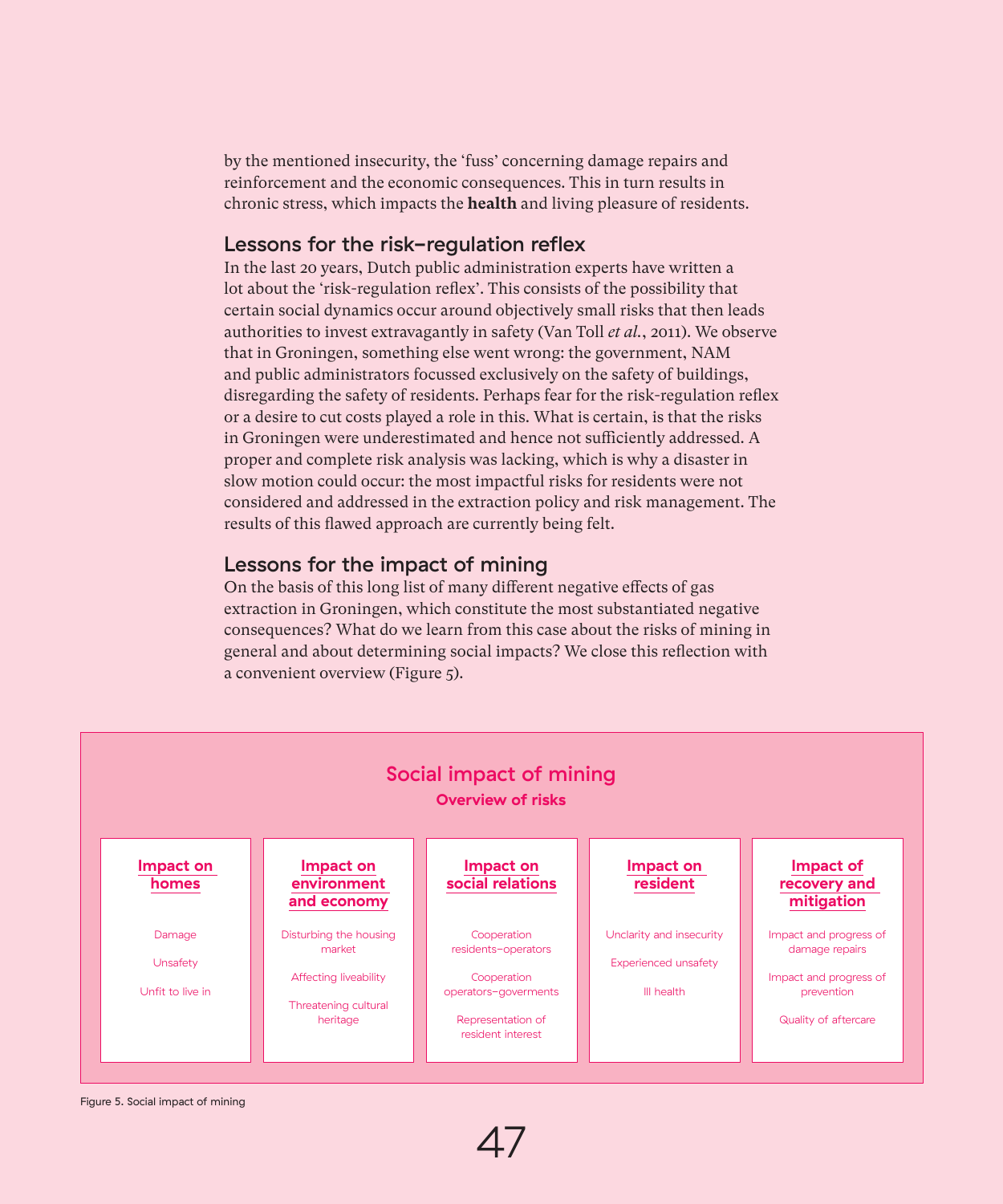We distinguish five impact areas: housing, environment & economy, social relations, residents & recovery and mitigation. Clear goals and monitoring can be connected to these impact areas. The capacity to successfully execute gas extraction can also be assessed, for example with extraction plans, before the distribution of licenses.

Two new insights are associated with existing approaches to societal impact. The first concerns the central importance of good cooperation between residents, authorities and exploiters: **good relationships** are crucial for a good course of action for mining operations. Our impression is that the gas extraction in Groningen ended up becoming a disaster because cooperation between stakeholders failed as soon as problems arose. The flawed representation of citizens played a central role in this, but later the cooperation between the governments, and between the national government and the NAM broke down as well. The quality of cooperation could be a good risk indicator.

The second insight is the importance of a good **preparation** for social impacts, restoration and mitigation. The preparation in Groningen was insufficient, partly because residents were not involved in decision-making. For example, no standing arrangements were made for the compensation of damages, which is incomprehensible when considering that the level of extraction in Groningen was bound to cause some unwanted side effects. That bad preparation appears to be the rule rather than the exception, and is the result of legislation.

#### Concluding remarks

The case of Groningen is instructive. The NAM operated the Groningen field without concern for social impacts, because of a combination of laissez-faire legislation and a neglect of monitoring and supervision. The government recently adapted the mining law, but herein reserves a special treatment for the Groningen field. The implicit expectation seems to be that eventually everything will go back to business as usual. So far, this expectation seems illusory because of pervasive concerns across Dutch society that the mishandling of the Groningen case is not incidental. More importantly, one should wonder whether going back to business as usual in the Netherlands is desirable. To prevent new fiascoes like Groningen, we should learn from these lessons: about the origins of societal disruption and how to recognize it, about the development of proper monitoring to ensure timely intervention, and about obtaining a better understanding of the central concept of safety. A much tighter control by the government would provide clarity to companies and citizens concerning the rights and obligations around responsible mining. This would contribute to the necessary recovery of trust.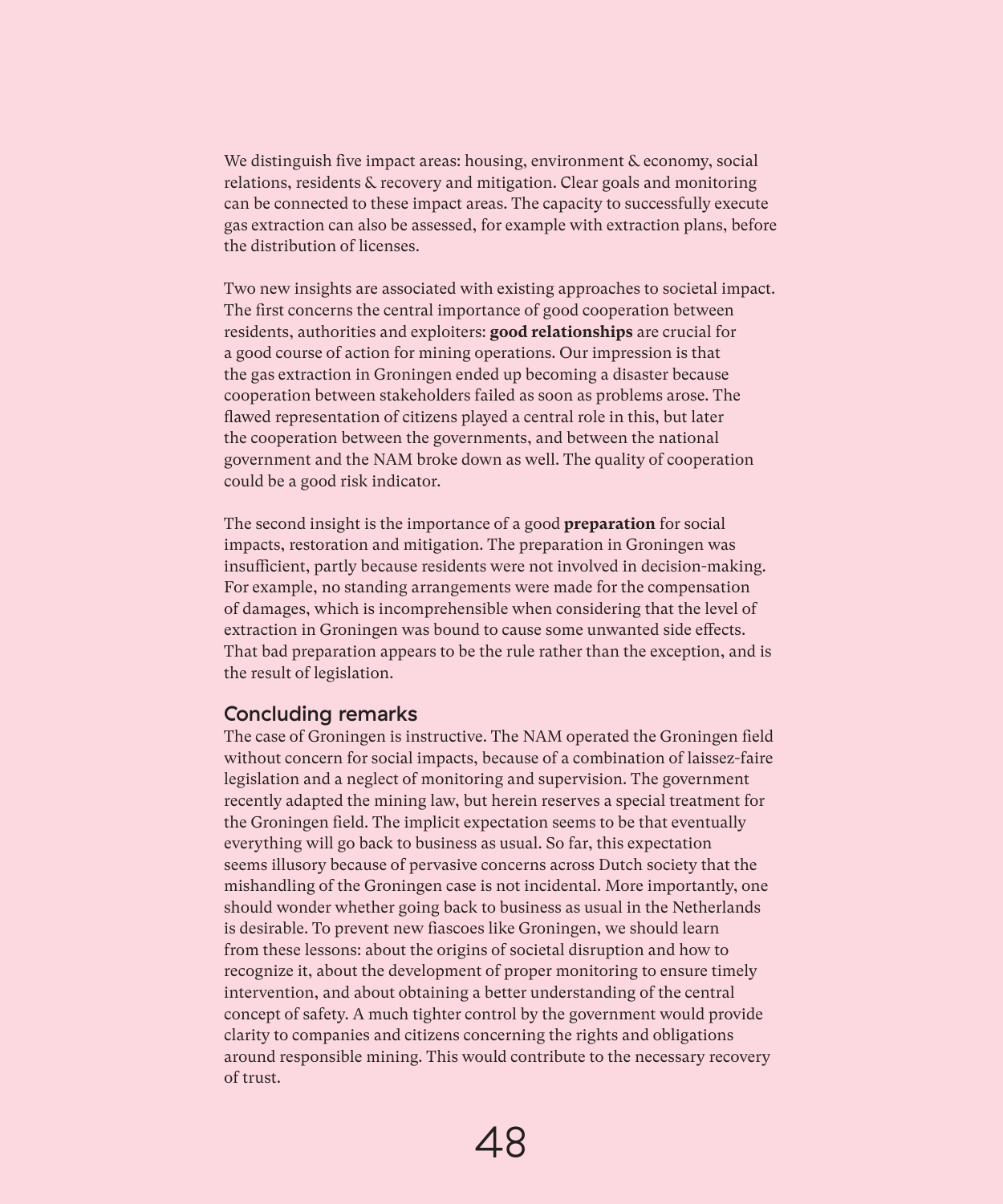## Colophon

This literature study is a publication of the Knowledge Platform (Kennisplatform Leefbaar en Kansrijk Groningen). The Knowledge Platform is a cooperation between the University of Groningen (coordinating institution), the Hanze University of Applied Sciences, CMO-STAMM/ Sociaal Planbureau Groningen and GGD Groningen. The Knowledge Platform is financed by the Ministry of Internal Affairs and Kingdom Relations.

#### Title

Insight into impact. The consequences of gas extraction for the residents of Groningen.

#### Original title

Inzicht in Impact. De gevolgen van gaswinning voor de bewoners van Groningen.

#### Authors

Sanne Hupkes, Wouter J. Adams, Nienke Busscher & Tom Postmes.

#### **Translation**

This publication is translated from Dutch. It contains three (modified) chapters of the original publication. The introduction is written for the purpose of this publication. Original publication:

Hupkes, S., Adams, W.J., Busscher, N.A. & Postmes, T. (2021) Inzicht in Impact. De gevolgen van gaswinning voor de bewoners van Groningen. Groningen: Kennisplatform Leefbaar en Kansrijk Groningen.

#### **Contact**

www.kennisplatformleefbaar.nl contact@kennisplatformleefbaar.nl